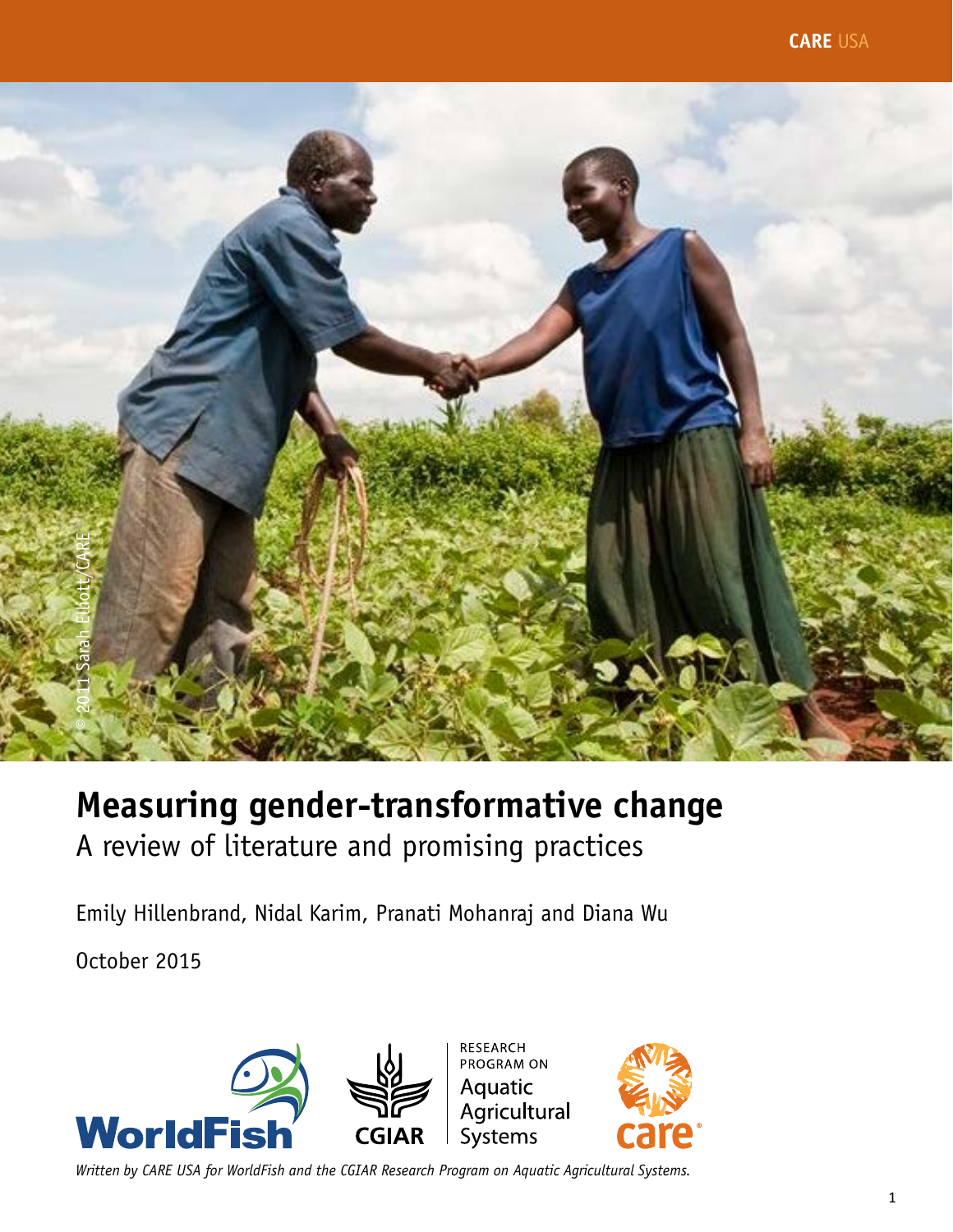# **Contents**

| Chapter 2: Monitoring, evaluation and learning systems that facilitate gender-transformative processes  14 |  |
|------------------------------------------------------------------------------------------------------------|--|
|                                                                                                            |  |
|                                                                                                            |  |
|                                                                                                            |  |
|                                                                                                            |  |
|                                                                                                            |  |
|                                                                                                            |  |
|                                                                                                            |  |
|                                                                                                            |  |
| 2.6 Focus on and resources for participatory monitoring, evaluation and learning capacity building  22     |  |
|                                                                                                            |  |
|                                                                                                            |  |
|                                                                                                            |  |
|                                                                                                            |  |
|                                                                                                            |  |
|                                                                                                            |  |
|                                                                                                            |  |
|                                                                                                            |  |
|                                                                                                            |  |
|                                                                                                            |  |
|                                                                                                            |  |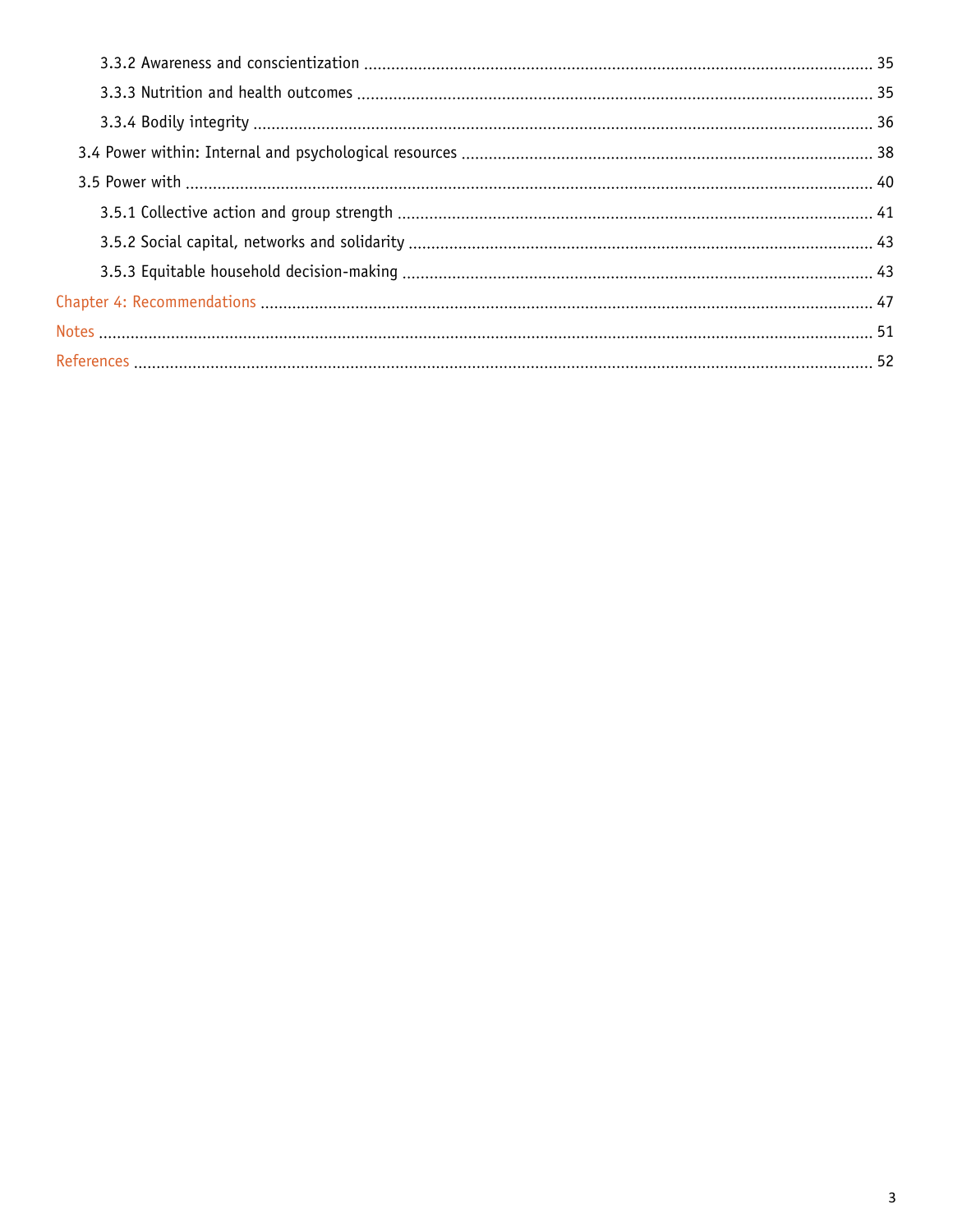# **Authors**

Emily Hillenbrand; Pranati Mohanraj, PhD; Nidal Karim, PhD; and Diana Wu

# **Citation**

This publication should be cited as: Hillenbrand E, Karim N, Mohanraj P and Wu D. 2015. Measuring gendertransformative change: A review of literature and promising practices. CARE USA. Working Paper.

### **Acknowledgments**

This working paper was initiated by Dr. Paula Kantor, whose passionate commitment to gender equality, transformative change, and rigorous and thoughtful scholarship continues to inspire. Dr. Maureen Miruka, Pathways Team Leader at CARE, and Theresa Hwang, Gender Director at CARE USA, encouraged the partnership and created time for this paper to take shape. Miranda Morgan and Dr. Cynthia McDougall provided valuable feedback and guidance in shepherding the paper to completion.

In typical style, Paula received the first draft of this report on December 15 and returned it the following morning with gracious appreciation and thorough, thoughtful and pointed comments on how to restructure and focus the report. In particular, she stressed that we should focus on CGIAR Research Program on Aquatic Agricultural Systems (AAS) frameworks and CARE's practical work and that we should be concise, so that others would be more likely to read and use the document. We hope that through this work and the ongoing collaboration between CARE and WorldFish, we carry on her legacy of promoting transformative change in the lives and livelihoods of fishers and farmers.

Funding for this initiative was generously provided by AAS.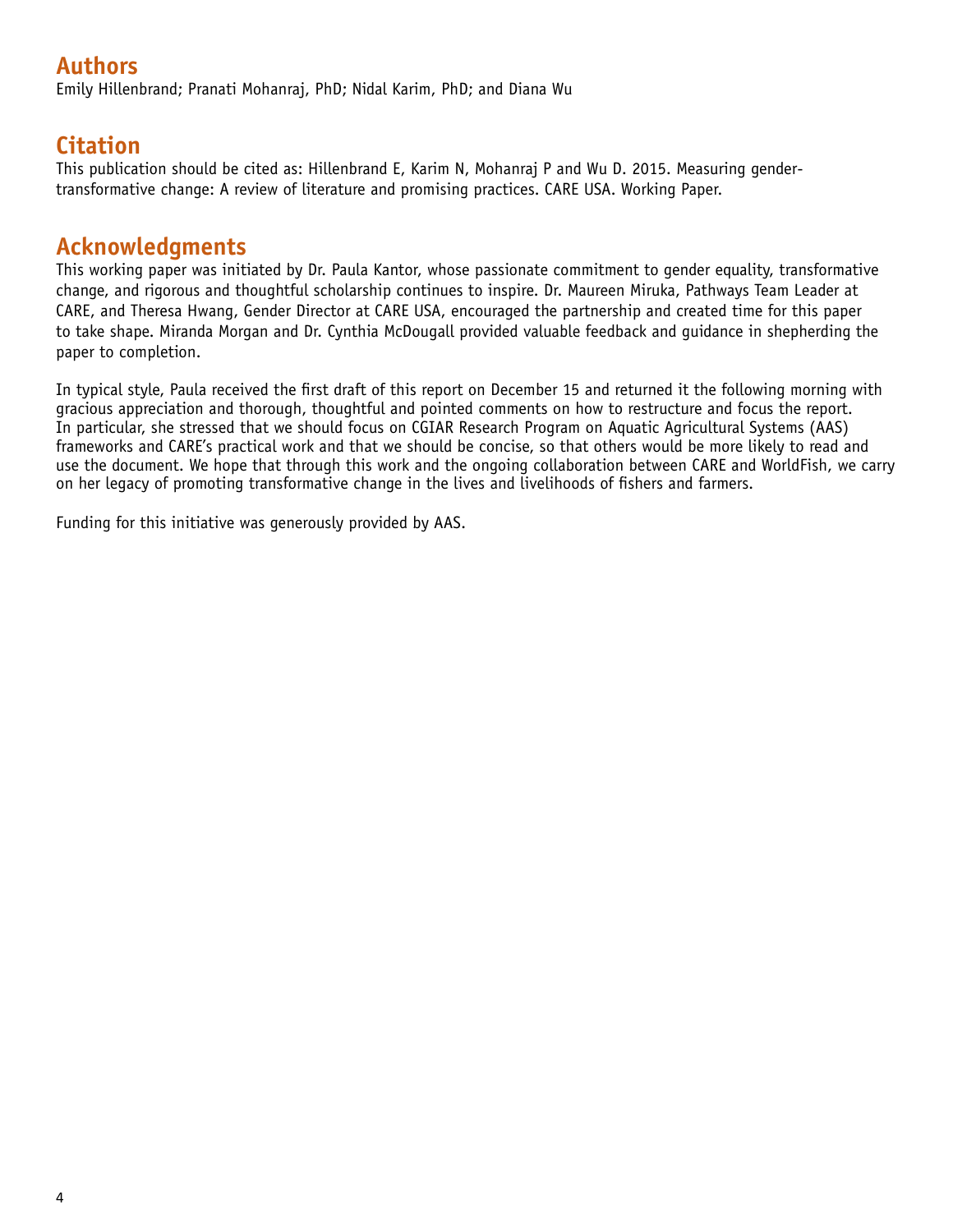# **Executive summary**

## **What do we mean by gender-transformative change?**

Gender-transformative approaches aim to move beyond individual self-improvement among women and toward transforming the power dynamics and structures that serve to reinforce gendered inequalities. As defined by the CGIAR Research Program on Aquatic Agricultural Systems (AAS), a gender-transformative approach to development goes beyond the "symptoms" of gender inequality to address "the social norms, attitudes, behaviors, and social systems that underlie them" (AAS 2012, 3). This approach entails engaging groups in critically examining, challenging and questioning gender norms and power relations (Rottach et al. 2009) that underlie visible gender gaps. Transformative change can be measured by examining three broad domains of empowerment:

- **• agency**: individual and collective capacities (knowledge and skills), attitudes, critical reflection, assets, actions, and access to services
- **• relations**: the expectations and cooperative or negotiation dynamics embedded within relationships between people in the home, market, community, and groups and organizations
- **• structures**: the informal and formal institutional rules that govern collective, individual and institutional practices, such as environment, social norms, recognition and status (Martinez and Wu 2009; Morgan 2014).

Considering all three of these dimensions helps reframe the discourse of empowerment—and the burden of change from a focus on women's individual agency to collective responsibility and political engagement and action.

Kabeer (2005, 22) critiques the dominant development discourse (in the form of the Millennium Development Goals) for reducing the framing of the process of empowerment to a "series of technical goals to be implemented mainly by the very actors and institutions that have blocked their realisation in the past." Others have echoed this concern, and specifically t hat mainstream gender approaches promote an instrumental view of empowerment, focusing on individual women as a force for catalyzing development outcomes and efficiencies. These approaches speak in terms of "unleashing the potential" of women as drivers of economic growth, as superior investors in savings, health and education, etc. (Razavi and Miller 1995; Cornwall 2014). This approach reflects neoliberal economic development models and avoids examination of how large -scale development policies may interact with existing power relations and social norms to hinder social justice and women's autonomy (Chant and Sweetman 2012; Razavi 2012).

This mainstream framing edits out the political processes of grassroots mobilization of women and sidelines the feminist values of building women's awareness and capacities to challenge patriarchal structures and relations on their own terms. Gender-transformative approaches to development, in contrast, hold a conceptualization of empowerment that embraces its feminist roots. Gender-transformative change and processes of empowerment are ultimately about transforming unequal power relations and the structures and norms (both visible and invisible) that uphold them. Within this framing, understanding and measuring changes in empowerment entails an examination of the multiple manifestations of power and how they interact to create unequal outcomes. In this paper, we refer to four dimensions of power. **Power over**—defined as control over people, resources and others' lives—is the most commonly addressed form of power. **Power to** act and to realize one's aspirations is directly related to the agency dimension of empowerment and is frequently measured in terms of individual skills, capacities and self-confidence. **Power within** refers to a person's or group's sense of self-worth, self- awareness, self-knowledge and aspirations, which are also related to agency and shaped by social norms and gendered institutions. **Power with** involves collaborative and collective power with others through mutual support, collaboration, recognition and respect for differences. This can take place at multiple levels, from household and intimate relationships to cooperatives and collectives, as well as broader-level coalitions and movements for change.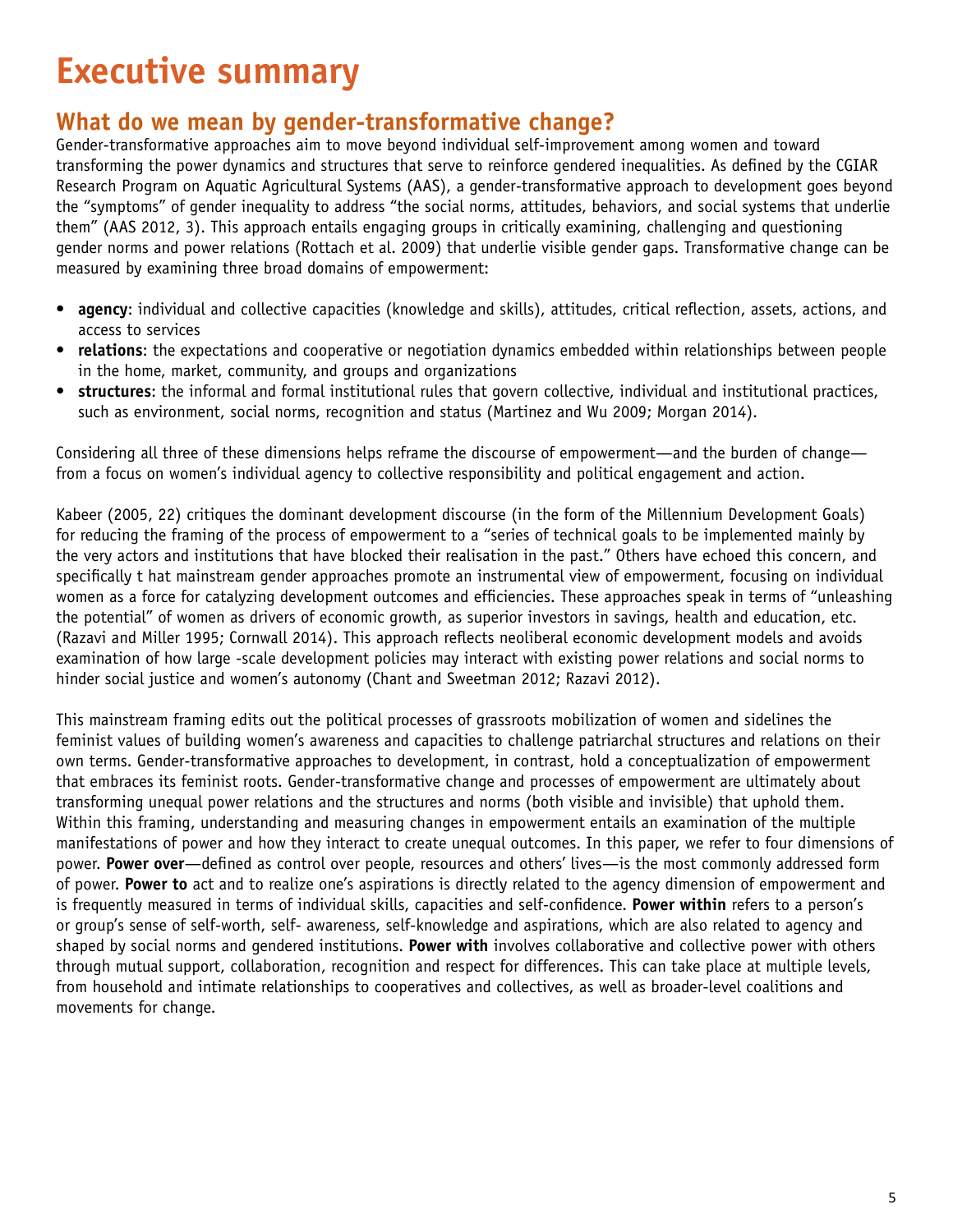### **Gender-transformative measurement, evaluation and learning systems**

Gender-transformative change questions internalized belief systems and closely held identities, challenges entrenched institutionalized structures, and deals with everyday habits and relationships that may be caring as well as unequal. Such change is often emergent rather than linear; it is multidimensional and sensitive to diverse actors' experiences of change (Kantor and Apgar 2013). Chapter 2 describes how measuring such change is an inherently complex and holistic endeavor and explains that gender-transformative measurement systems must be equipped to embrace complexity and context- specificity, as well as the halting and often unpredictable nature of social change. Applying a feminist evaluation lens to gender-transformative measurement systems can provide epistemological guidelines for embracing complexity and capturing the critical intersections of gender, race, class and sexuality in the power dimensions of agency, relations and structures (Mertens 2005). Feminist evaluation is not prescriptive but rather offers a lens and framework for thinking about evaluation and unpacking the deeper systems and beliefs beneath surface-level differences in gender roles, relations and outcomes. It also acknowledges that the process of evaluation itself can reinforce or challenge power relations —there are different ways of knowing, and power relations and social norms may privilege the perspectives of certain actors over marginalized others (McRobbie 1982; Hirsch and Keller 1990; Beardsley and Hughes Miller 2002; Hughes 2002; Podems 2010). Thus, the systems used for monitoring, evaluating and learning about gendertransformative change are as important as the indicators themselves.

The literature on measuring gender-transformative change indicates that adopting gender-transformative approaches and measurement systems begins with critical examination of an institution's practices, which helps an institution to identify how its own research practices can contribute to (or are currently impeding) empowerment and broader social change processes. Creating structured spaces and processes for critically examining beliefs, attitudes and practices around gender among staff and partners enables gender-transformative approaches and measurement systems by helping research and development institutions identify their roles as key actors and power holders in the social systems they study (Batliwala and Pittman 2010; Derbyshire et al. 2015).

Robust and accurate theories of change help make explicit fundamental assumptions about why a program should work and help programs identify pertinent indicators. Applying a feminist lens, bringing in explicit gender expertise and diverse stakeholder views, and conducting social and gender analysis can ensure that such theories of change address underlying social structures, policies and broadly held social norms that perpetuate gender inequalities (Hirsch and Keller 1990; Beardsley and Hughes Miller 2002; Hughes 2002; McRobbie 1982 *in* Podems 2010).

Privileging qualitative and participatory techniques alongside quantitative indicators is a common feature of gender transformative change measurement. Qualitative approaches can be used to develop quantitative indicators of change that are robust, contextually meaningful and comparable across diverse program regions (Bragin et al. 2014; CARE 2015). Research processes that privilege marginalized perspectives, validate different ways of knowing and promote critical examination of gender norms can themselves be transformative, contributing to social transformation and building the skills "to question, analyse, and act on the structures of patriarchal constraint in their lives" (Kabeer 2005, 15).

Recognizing that the kinds of changes that gender-transformative approaches aim for are ambitious, context-specific, typically take a long time and rarely progress in a linear fashion, a responsive monitoring, evaluation and learning system may also require a perspective shift in terms of what "success" looks like. The selection of gender-transformative measurement processes requires tools and approaches, such as progress markers and outcome mapping, that assess change as an incremental process instead of an endpoint and final product (Guijt 2008).

Finally, many monitoring, evaluation and learning systems are inadequate in tracking risk, negative change, backlash and unanticipated change. Given the unpredictable nature of social change, gender-transformative monitoring, evaluation and learning systems require robust tools and systematic processes for risk monitoring as well as gender expertise for interpreting the pushback that often accompanies progress in women's rights work (Batliwala and Pittman 2010). Participatory learning processes such as systematization unpack how different stakeholders experienced an initiative's evolution and help situate how strategies and adaptations interacted in real societies beyond what was envisioned in initial proposals and planning (Phartiyal 2006; Tapella and Rodriguez-Bilella 2014). Such approaches facilitate a more active response to emerging challenges and are a mechanism for ensuring researchers' accountability in the complex and critical endeavor of promoting more equitable and just smallholder systems.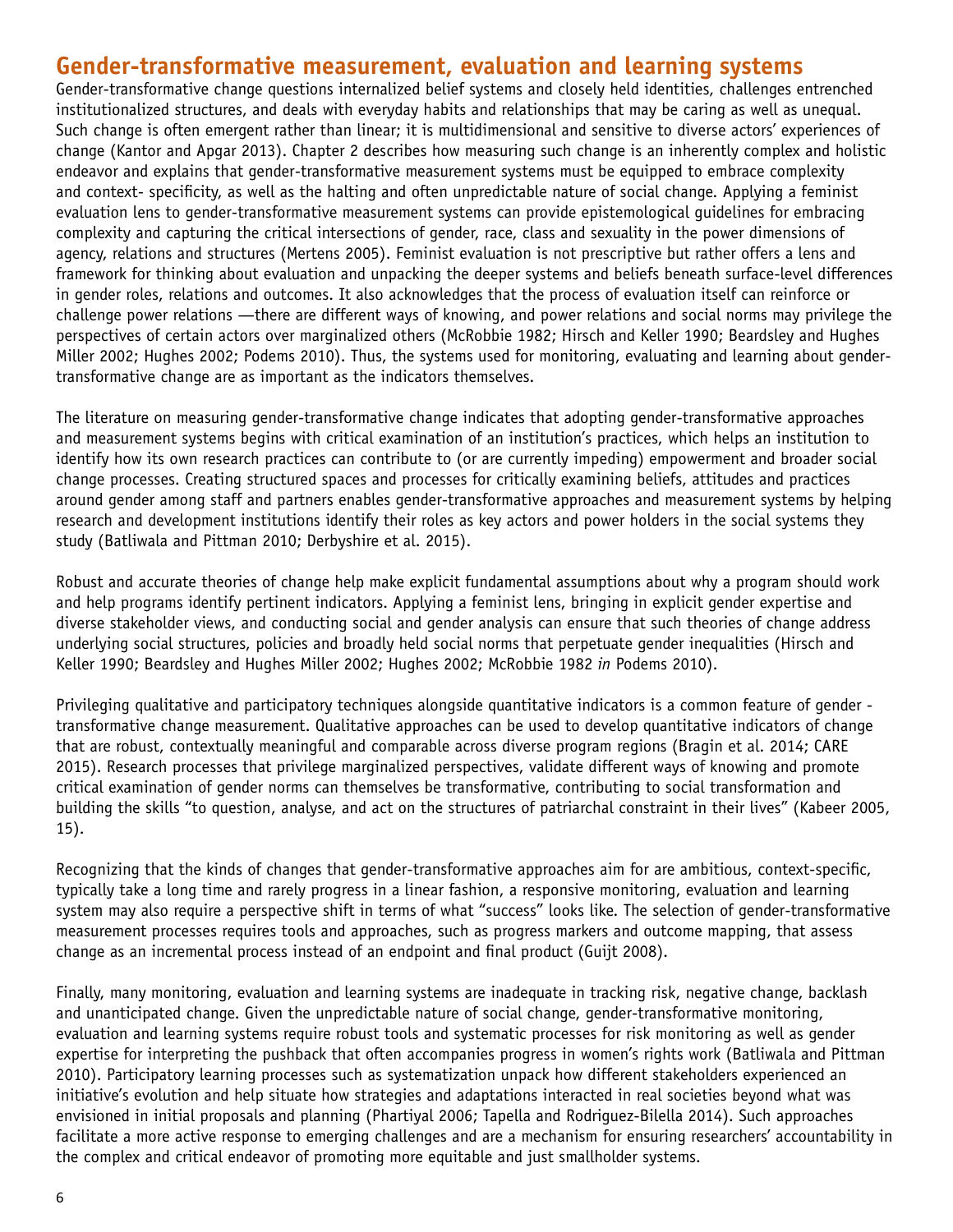# **Indicators of gender-transformative change**

Gender-equitable transformation grows more cooperative forms of power and relationships (power with) that affirm diverse people's critical awareness and dignity (power within) and their capabilities and aspirations (power to; Freire 1970; Hooks 2004; Miller et al. 2006). Chapter 3 of this report examines existing indicators of gender-transformative change in agriculture and aquaculture systems from the lens of these four critical dimensions of power, and across the domains of agency, relations and structures. While there are many rigorously tested indicators of the first two dimensions of power (capacities and access to resources) from the individual agency level, this framing elevates the focus from individual to systems-level change. The indicator review demonstrates that while there are fewer standardized indicators for the other dimensions of power, there is a wealth of promising processes and practices for measuring meaningful relational change, social norm change or change in the less tangible aspects of recognition. Examining indicators of power within and power with brings back into focus feminist theory and its understanding of gender equality as a political project, drawing renewed attention to the importance of consciousness-raising and women's collective action as indispensable ingredients of sustainable, meaningful social change (Cornwall 2014).

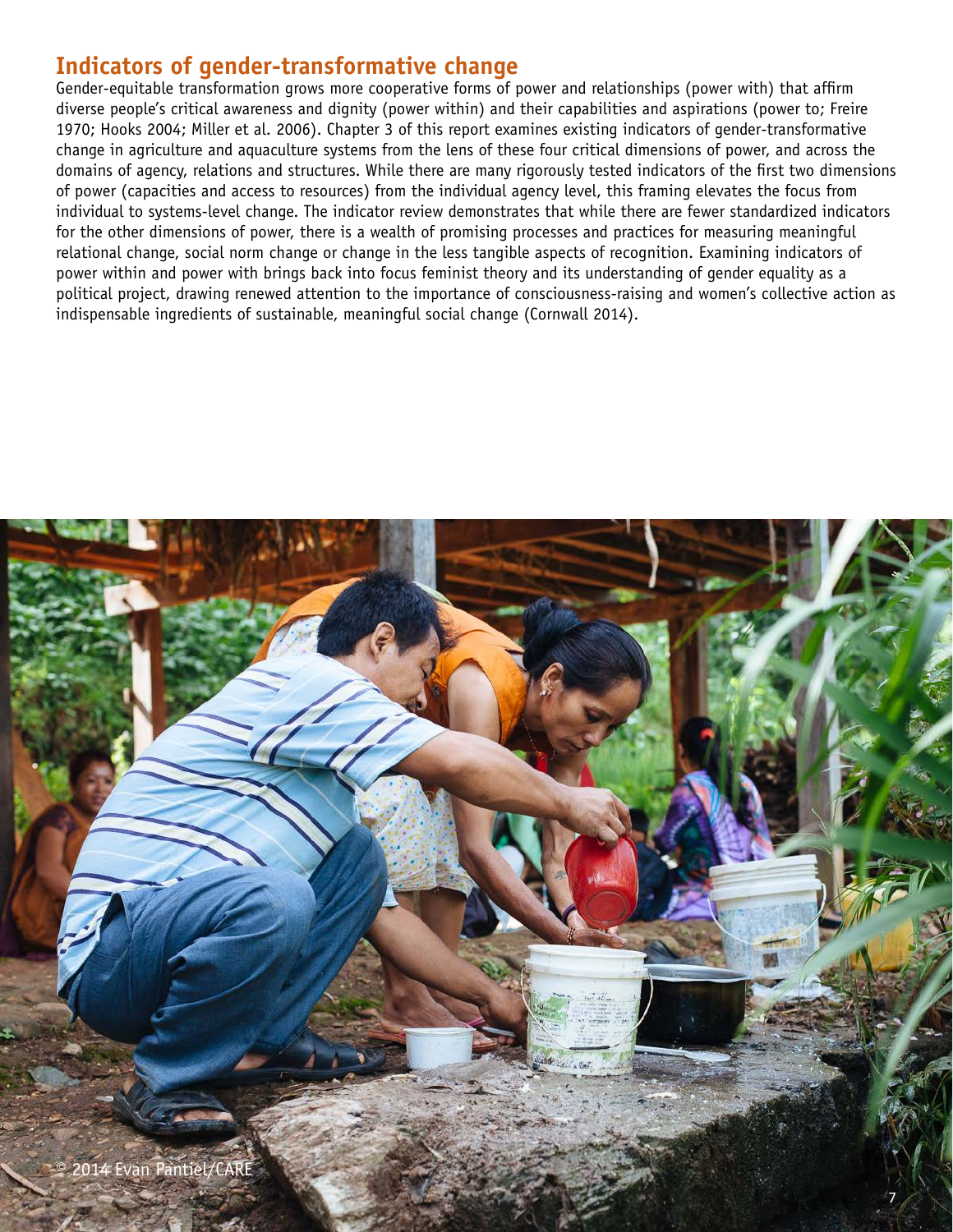# **Introduction**

The development impacts of gender inequality are well documented. Where women generally have greater access to education, work and income, communities see positive household impacts in relation to health and mortality (Kabeer and Natali 2013). Societies characterized by the denial of women's rights (in terms of access to resources, decision -making, status and gender-based violence) also tend to be more prone to violent conflict (Schmeidl and Piza-Lopez 2002). Further, deep gender discrimination and gender-based violence are generally associated with lower labor productivity, poorer educational outcomes, lower child health and nutrition and higher child mortality rates, strains on social and health service systems, an d poorer overall economic growth from household to community and national levels (Morrison and Orlando 2004; Kabeer and Natali 2013; Joint Irish Consortium on Gender Based Violence n.d.).

Studies have shown that greater gender equality supports greater and more sustainable development. However, the converse relationship—that economic development automatically promotes gender equality—does not hold true (Kabeer and Natali 2013). As such, measurement of development program processes and outcomes must pay particular attention to both how different genders are affected by development programming and how interventions are supporting women's rights and gender equality (UN Women 2013).

In the agriculture and aquaculture sectors, mainstream discourse acknowledges the importance of smallholder agriculture and aquaculture for economic growth and climate resilience, as well as the central importance of women smallholders to such development strategies. However, there is growing recognition that the decades of focus on rural women's *economic* empowerment have failed to bring about significant structural improvements in these critical livelihood sectors (Morgan 2014). Mainstream approaches to women's economic empowerment have been critiqued as technical fixes and a matter of filling gaps in access to resources that fail to acknowledge that social, political and market systems are not neutral, but structured in a way that reflect and reinforce the societal inequalities that shaped them (Razavi and Miller 1995; Kabeer 2005; Cornwall 2014). Without directly confronting and acknowledging the issues of power and social justice that is, transforming the political, social and structural dimensions of gender inequality—gender injustice will continue to exacerbate poverty and hinder social development (Kabeer and Natali 2013; UN Women 2013; Cavalcanti and Tavares J. 2016).

Recognizing that the impact we hope for in development practice will not happen through business as usual, WorldFish and CARE are deliberately committed to bringing about more equitable social transformation through their gendertransformative approaches to agriculture research and development practice in agriculture and aquaculture (Morgan 2014). Through AAS and CARE's integrated agriculture platform, both organizations have and are actively pioneering, testing and sharing new frameworks and processes for promoting gender-transformative change and outcomes, with a focus on underlying social norms, gender relations in market systems and long-term societal change.

### **Methodology**

New ways of working require a broader understanding of the outcomes and impact we are seeking and new ways of measuring and learning from our work. This report broadly examines existing literature on frameworks and monitoring, evaluation and learning systems, as well as specific indicators and approaches for measuring gender-transformative change, particularly in the smallholder agriculture sector. The literature review was commissioned by AAS and is intended to inform WorldFish and CARE initiatives and monitoring and evaluation practices going forward. It was conducted over a period from October to December 2014 by a team of gender specialists from CARE USA, a development organization whose livelihoods approaches and empowerment frameworks share gender-transformative aims and approaches similar to those of AAS. The literature review began with an examination of the AAS monitoring, evaluation and learning system, its approach to gender-transformative programming, and its publications to date on gendertransformative change, including an internal review of the literature on gender-transformative approaches conducted as part of the program. The initial working definition of "gender-transformative approaches" was drawn from CARE and WorldFish institutional frameworks, which are similar in scope and approach and are aligned to feminist writings on empowerment and development, including the ongoing work of Naila Kabeer, Srilatha Batliwala and the research program Pathways of Women's Empowerment, established as a consortium of feminist research centers in Latin America, the Middle East, South Asia, West Africa and the United Kingdom. The authors scanned the existing literature to compile an initial document list of writings on gender -transformative measurement and indicators, using key word searches with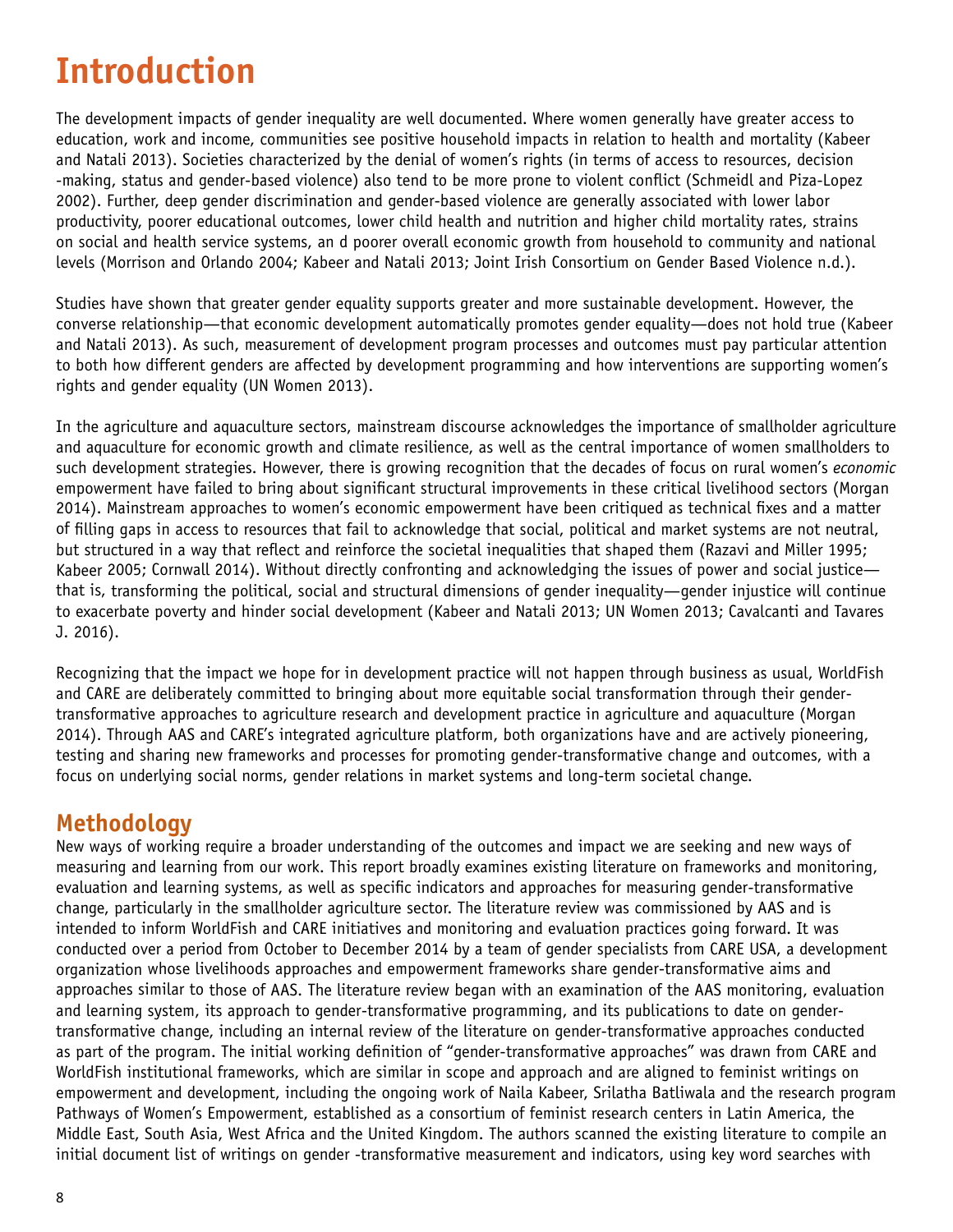terms such as "gender-transformative," "women's empowerment," "social norms" and "gender equity." With an explicit focus on relevant experience within the aquatic agriculture and livelihoods sector, the literature review also collected published and unpublished program documents from CARE, AAS, and other organizations with gender-focused livelihoods and agriculture programs. The review of gender-transformative indicators and approaches draws liberally from these examples.

A Microsoft Excel matrix was used to organize these documents (a total of 60) into several categories:

- 1) feminist critiques of development, including conceptual writing on women's empowerment and how the concept has evolved within the mainstream development industry;
- 2) guidance documents related to specific gender-transformative approaches to measuring change;
- 3) discussions and critiques of specific livelihoods indicators;
- 4) documents with multidimensional gender-transformative indices of poverty or empowerment, including the Wellbeing Index developed by the University of Bath, the Individual Deprivation Measure, the Organisation for Economic Co-operation and Development's Social Institutions and Gender Index, and the Women's Empowerment in Agriculture Index (WEAI).

The analysis followed an iterative process among the authors of summarizing the divergent and similar findings among the readings, selecting the pertinent indicators for the livelihoods and aquatic agriculture sector, and synthesizing the findings. The report is organized into three sections: a framework for understanding gender-transformative change; a discussion on the key features of gender-transformative measurement, evaluation and learning systems; and a critical evaluation of potentially gender-transformative indicators currently being used in the livelihoods sector. Throughout, the analysis focuses on two key aspects of social injustice—patriarchy and heteronormativity<sup>1</sup>—as the deep-rooted belief systems that underlie gender injustice and permeate the key structures and relations in the systems in question. This review highlights promising practices as well as existing gaps in gender-transformative measures and offers a set of recommendations for development practitioners and researchers on identifying leading indicators for gender transformation and how to integrate gender - transformative measures into programming.

 $^{\rm 1}$ According to Wikipedia, "Heteronormativity is the belief that people fall into distinct and complementary genders (man and woman) with natural roles in life. It assumes that heterosexuality is the only sexual orientation or only norm, and states that sexual and marital relations are most (or only) fitting between people of opposite sexes. Consequently, a 'heteronormative' view is one that involves alignment of biological sex, sexuality, gender identity and gender roles. Heteronormativity is often linked to heterosexism and homophobia.[1]" Accessed 24 May 2016. [https://](https://en.wikipedia.org/wiki/Heteronormativity) [en.wikipedia.org/wiki/Heteronormativity.](https://en.wikipedia.org/wiki/Heteronormativity)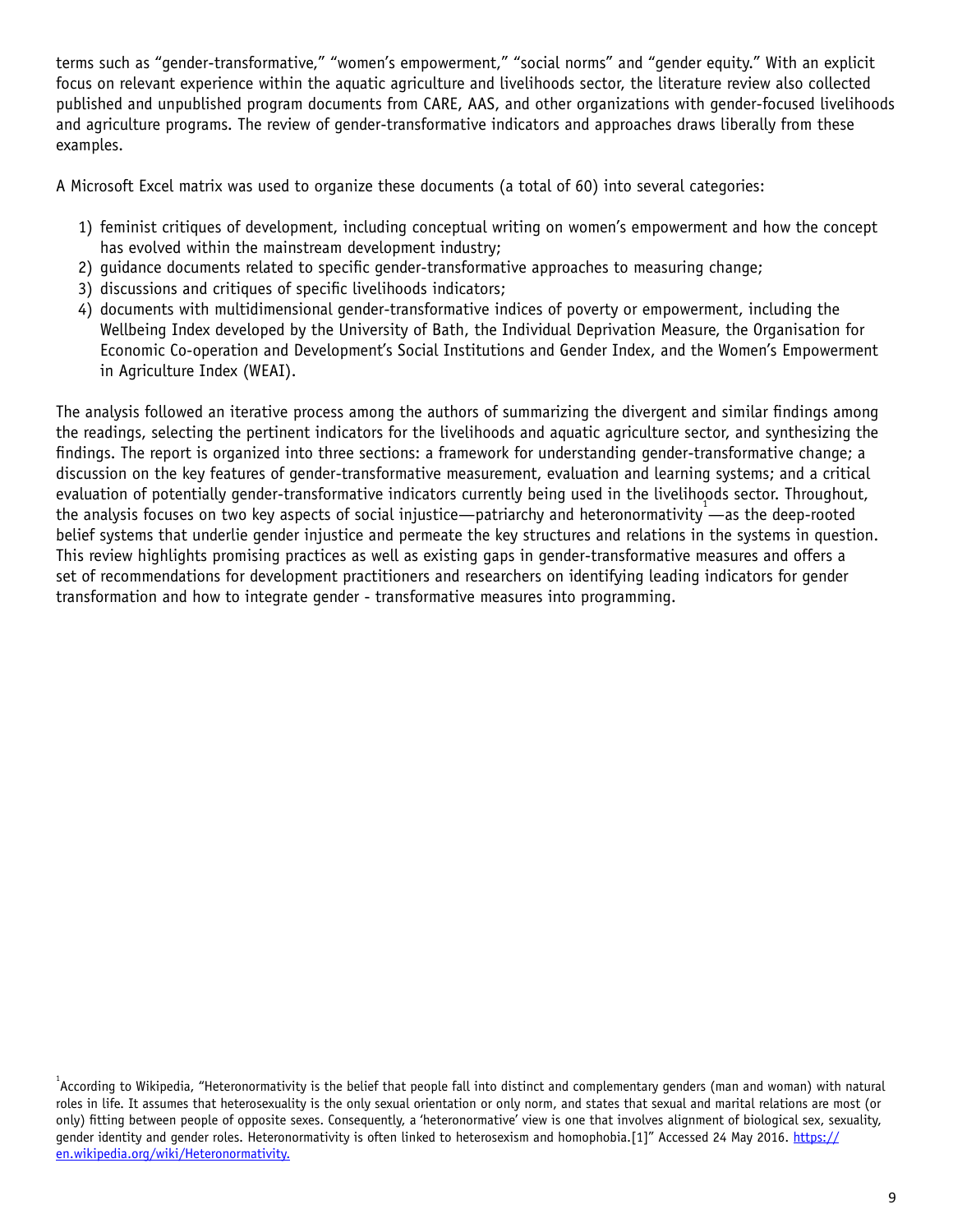# **Chapter 1: Measuring gender transformation**

# **1.1 Framework for understanding gender transformation**

The Interagency Gender Working Group (IGWG) says the following: "Gender-transformative approaches actively strive to examine, question, and change rigid gender norms and imbalance of power … Gender-transformative approaches encourage critical awareness among men and women of gender roles and norms; promote the position of women; challenge the distribution of resources and allocation of duties between men and women; and/ or address the power relationships between women and others in the community" (Rottach et al. 2009, 8). These approaches aim to go beyond individual self-improvement among women toward transforming power dynamics and structures that act to reinforce gendered inequalities.

# **1.1.1 Gender transformation, empowerment and social justice**

Gender-transformative change, framed as moving toward gender equality, can be examined across three key dimensions (Martinez and Wu 2009; Morgan 2014):

- **agency:** individual or collective capacities (knowledge and skills), attitudes, critical reflection, assets, actions, and access to services;
- **relational (intrahousehold and beyond):** the expectations and cooperative or negotiation dynamics embedded within relationships between people in the home, market, community, and groups and organizations;
- **structural:** informal and formal institutional rules and practices (environment, norms, recognition and status).

These three domains offer a broad framework for understanding where transformation is needed to advance gender equality. Each is deeply interconnected with the others. Individuals' aspirations and attitudes are largely influenced by the social norms and practices within their societies, as well as the quality of their relationships and support networks. Evidence has also shown that programming focused on one domain risks reversibility and harm if it fails to engage the other domains for gender-transformative change (Martinez 2006; World Bank 2012).

Women's empowerment is often framed by development industry actors (donors, international nongovernmental organizations [NGOs] and governments) as "unleashing the potential" of women to drive economic growth

in terms that are more market oriented than gender transformative. Over the past two decades, development actors have redefined the term by focusing more on individual improvement than social change and framing empowerment as a means for development efficiency, often tied to neoliberal models (Razavi and Miller 1995; Cornwall 2014). This has shifted gender-transformative change in development to a technical issue aimed at incorporating women into existing market (or other)

systems rather than a political one that may question how systems are established and function to perpetuate inequality, exploitation and exclusion. As a result, this perspective tends to ignore how macroeconomic policies and large-scale

*We have to talk about liberating minds as well as liberating society*

*- Angela Davis*

development initiatives affect women's autonomy (e.g. in relation to land ownership, local seed system autonomy, and women in agriculture technical programming), interact with existing power relations and social norms, and disrupt local agricultural systems (Razavi 2012). To reinforce the transformative nature of change, it is useful to emphasize how gender transformation relates to power and social justice. Gender-transformative change requires individual agency through critical analysis and awareness of how power inequalities affect relationships and opportunities, network-building to strengthen relationships (in homes and beyond), and organizing to influence structural change (Miller et al. 2006; World Bank 2012). This change is ultimately about transforming power relations, which can be understood by recognizing different forms of power:

- **Power over** is used to privilege certain people over others. The most commonly discussed form of power, power over involves denying certain groups access to important resources (e.g. land) and services (e.g. healthcare and jobs), as well as control over others' lives (e.g. mobility and political domination). In the absence of alternative forms of relating to one another and more affirming relationships (Miller et al. 2006). It is directly linked with Fraser's (1996) framing of social iustice:
	- 1) redistribution : distribution of power, resources, opportunities and assets (power over resources);
	- 2) recognition : value given to different groups and their noneconomic or holistic aspects to well-being, as well as to household, market, reproductive and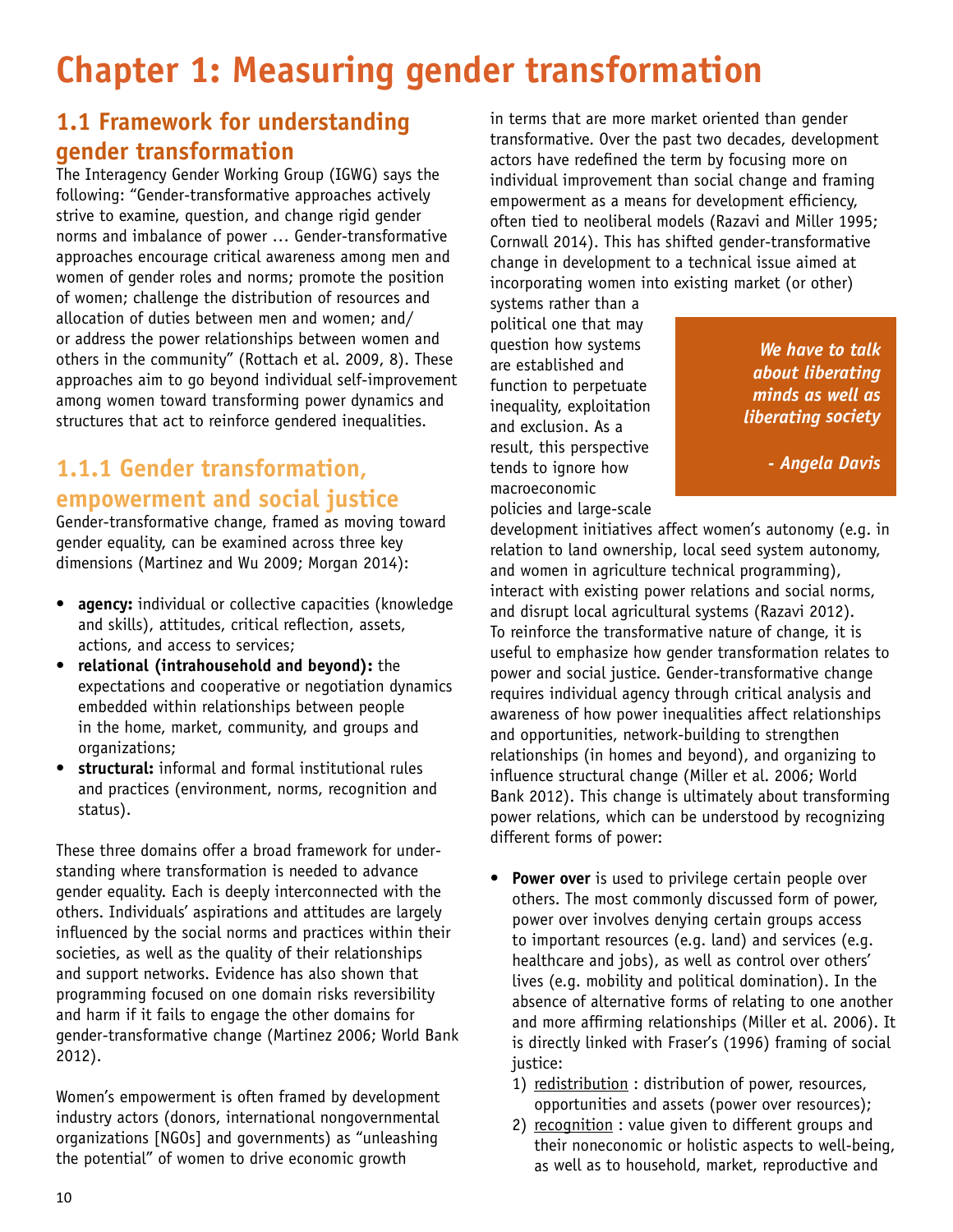productive activities and measures (power over ideology).

- **Power to** involves the potential of a person or group to form, pursue and realize aspirations for their life and society. This can include education, skills, capabilities and the confidence to exercise them. This directly ties to the agency domain of change (Miller et al. 2006).
- **Power within** refers to a person or group identity's sense of self-worth, self-awareness, self-knowledge and aspirations, which are also related to agency (Miller et al. 2006).
- **Power with** involves collaborative and collective power with others through mutual support, collaboration, recognition and respect for differences. This can take place at multiple levels, from household and intimate relationships to cooperatives and collectives, as well as broader-level coalitions and movements for change. This offers a normative alternative for structural transformation, upheld through more equitable and affirming gender relations (Miller et al. 2006).

Pursuing gender justice focuses on transforming oppressive systems of heteronormativity and patriarchy that shape societies (power over). However, it is important to acknowledge that pursuing structural change and social justice that expand the freedoms of one group does not necessitate diminishing the freedoms of another. The work of gender-transformative change is not to simply reverse systems of hierarchy and oppression but to seek liberation from them. Genderequitable transformation grows more cooperative forms of power and relationships (power with) that affirm diverse people's critical awareness and dignity (power within) and their capabilities and aspirations (power to; Freire 1970; Hooks 2004; Miller et al. 2006). Indicators of these four dimensions of power are discussed in greater detail in Chapter 3 of this report. CARE's online Gender [Toolkit](http://gendertoolkit.care.org/pages/frameworks.aspx) also provides further discussion on analyzing and understanding relationships of power.

## **1.2 Measuring gender-transformative change**

So what does all of this mean for measurement? Applying these concepts of gender, empowerment and power to questions of measurement, Kantor and Apgar (2013) note that transformative change has the following characteristics:

- multidisciplinary, holistic and multilevel
- emergent, multi-actor and relational
- sensitive to diverse actors' experiences of change.

## **1.2.1 Gender-transformative measurement is multidisciplinary and multilevel**

Operating in the real world, interventions engage with dynamic (not static) societies, which are affected by other institutions (e.g. media, economic trends and opportunities) and a host of other factors. Experience has also shown that progressive shifts toward greater gender equity in one area of life (e.g. women are increasingly represented in the workforce) may be accompanied by setbacks in another (e.g. rising rates of gender-based violence; Martinez 2006). The multiple factors and actors at play suggest the need for measurement of gendertransformative change to take a systems approach (Narayan 2005). Rao and Kelleher (2005) offer a useful frame to begin thinking about what to consider for the multiple levels and dimensions of gender transformation, from individual to systemic change and across informal and formal spheres of life (Figure 1).



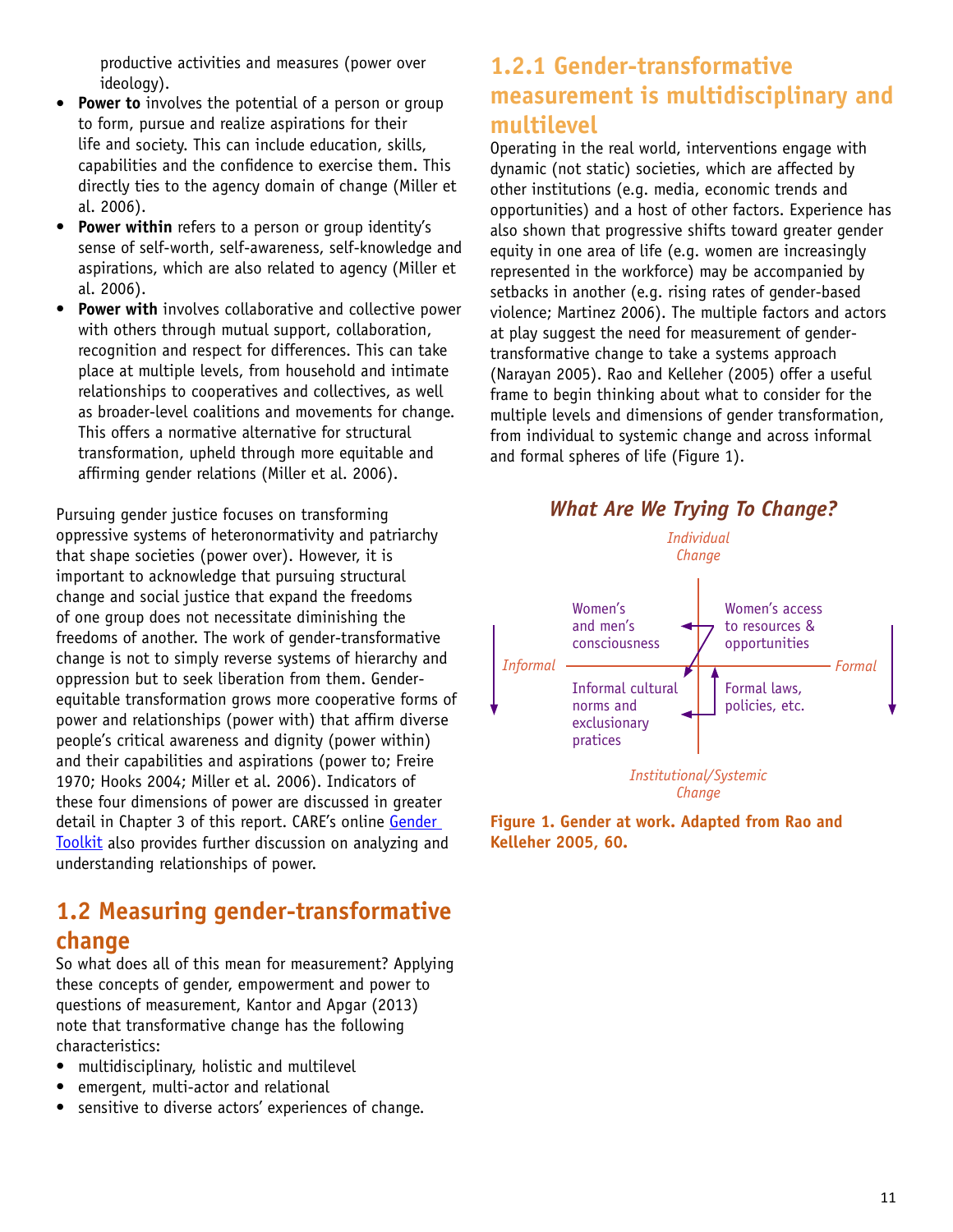### **Holistic – across the scale of individual to systemic change:**

- Current practice shows that the most commonly tracked areas of change tend to be focused on the individual agency level (Espinosa 2013). While important, this fails to capture how relations are forming or transforming to support gender change at household and community levels, as well as how norms and legal frameworks are shifting to promote gender equality. For any dimension of change (e.g. women's land ownership), analysis has shown that there are implications across agency, relational and structural domains (e.g. agency: rates of women-owned or jointly owned land and making decisions over its management; relational: supportive and communicative household relations, support networks for land management and cultivation; structural: social norms, inheritance practices and legal provisions surrounding women's land ownership; Martinez and Wu 2009).
- Individual agency-level change indicators tend to focus on tangible areas of change such as assets and income, which reflect both what is countable and market-driven values (Narayan 2005; Cornwall 2014). Conversely, less tangible dimensions of change, such as psychological measures and well-being, are generally not explored (Narayan 2005).
- Measures of change also miss opportunities to understand change in terms of historical, social and political contexts (Narayan 2005). An example of this can be found in gender parity measures for girls' enrollment in education. While a common proxy for gender- transformative change, this measure cannot capture the quality of participation within girls' education and may not be sensitive to boys' dropout rates, which can "equalize down" toward gender parity (UN Women 2013). Grounding indicators in the social environment and local histories helps interpret meaning and significance behind specific types of change (Martinez and Wu 2009).

### **Multidisciplinary and multilevel – across informal and formal spheres of life:**

• When examining institutional change, research tends to focus on formal structures (laws, policies and services) and often misses nonformal structures (norms, values and institutions). This is reflected in disproportional measurement around legal and political change, with less attention to changes in social norms (Martinez 2006).

- Studies also tend to pay greater attention to how women's lives are changing as economic and political actors within markets and communities, with less attention toward change measurement within household relations (World Bank 2012). This is an important gap, as household dynamics often have spillover effects across all areas of life (Mayoux and Mackie 2007).
- Gender-transformative change measurement also tends to focus narrowly on change within the sector of programming (Espinosa 2013). However, gendertransformative change is multidimensional in nature, so measurement taking such a narrow view of change may represent a missed opportunity for understanding the true impact of interventions or blind spots for monitoring risks and setbacks (Martinez 2006).

## **1.2.2 Capturing the complex, relational and emergent nature of change**

Gender-transformative change is unpredictable and non linear, and involves multiple influences of diverse actors and agencies (Batliwala 2006; Kantor and Apgar 2013). As such, attribution to gender-transformative change is not a realistic expectation. Rather, measurement can examine how programming contributes toward gendertransformative change alongside the diverse set of actors, trends and events that shape social environments (Narayan 2005; Batliwala 2006).

To make sense of these complexities, organizations often operate around theories of change, which are sets of hypotheses (best guesses) on how change happens. These theories of change can account for shifting norms and trends in gender relations and power—across agency, structure and relations—and should be informed by a robust gender analysis. Gender-transformative theories of change must articulate the choices and debates that shape how an organization sees change happening and the role of programming within this. This can help staff to debate and test theories of change to identify assumptions, track how things are changing and improve practice (Eyben et al. 2008).

In terms of relations, development organizations have also increasingly acknowledged the importance of household relationships and of identity politics particularly in relation to masculinities and femininities as important indicators for examining current gender structures and change (Barker 2003; World Bank 2012; CARE 2014c). To integrate gender relations into theories of change, the Institute for Development Studies's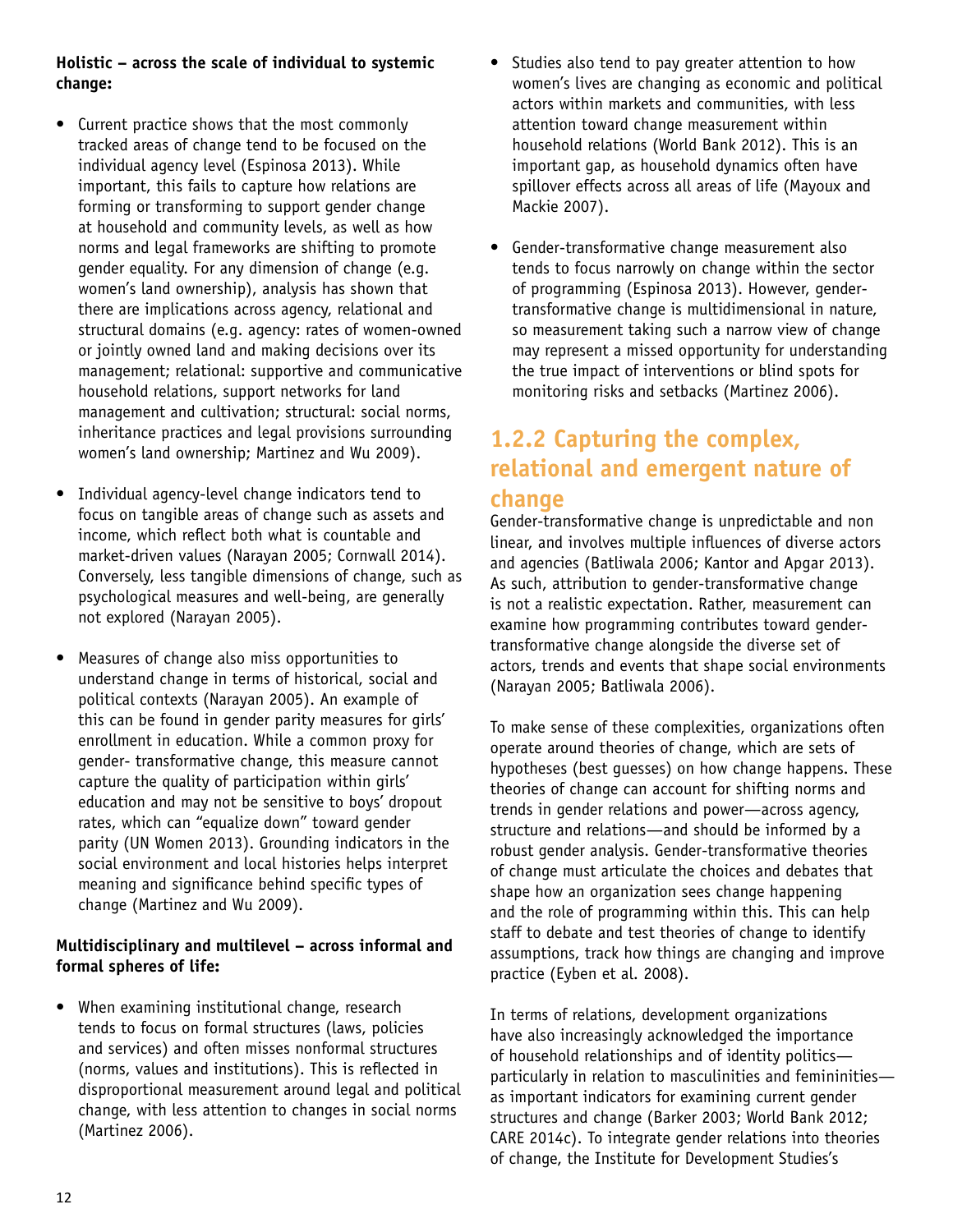Pathways research on women's empowerment and gender equality put forward three strategic areas for gender transformation (Cornwall 2014):

- **economic empowerment**: household economies and division of labor, labor markets, control over one's life, and access to services and resources
- **political empowerment**: collective action, mobilization, movements, representation and influence
- **bodies and sexualities**: pleasure, bodily integrity and control over one's body, shifting social norms, and violence.

In the process of defining Sustainable Development Goals in 2015, NGO groups have also been lobbying for greater attention to social norms and complexity surrounding development targets to transform gender-discriminatory systems (Harper et al. 2014; Morgan 2014). Issues related to norms and identity politics highlight the importance of paying attention to structural factors like patriarchy, heteronormativity, and homo- or transphobia underlying gender inequality, which are often woven into the fabric of societies and easy to overlook (Martinez 2006).

Analysis of drivers of gender inequality and how people of different gender identities are affected in distinct ways can inform which institutions and structures to target for gender- transformative change and measurement across formal and nonformal domains (Bamberger and Podems 2002; De Waal 2006; Podems 2010). This information may be culled from existing indices at broader levels; however, gender analysis at the community level can help project teams understand the specific ways gender relations and norms are exercised at local levels and how they may interact with interventions (Martinez 2006; USAID 2011). In Chapter 2 we present deeper discussion of gender analyses, including a look at norms and gendertransformative theories of change.

# **1.2.3 Capturing diverse actors' aspirations and experiences of change**

Monitoring, evaluation and learning systems founded in gender transformation are grounded in people's visions for gender transformation and empowerment, understood through a critical analysis of how they sit within societal structures and norms. This will be discussed more in Chapter 2. To remain relevant and accountable to communities, gender-transformative monitoring, evaluation and learning systems start with those who are being targeted in order to form effective indicators for change. Over the course of programming, monitoring mechanisms are needed to ensure that measures remain relevant to operating contexts, shifting norms and

people's aspirations. Metrics must also be sensitive to social upheaval, such as conflict and other emergencies, which can shift gender relations and livelihood contexts in unpredictable ways (Batliwala 2006).

Gender-transformative measures of change specifically examine change with a focus on different identities, experiences, histories and power relations faced by women and men across class, ethnicity, race, sexuality, religion, etc. Acknowledging and exploring diversity and difference among women and among men is an important first step toward identifying ways forward. For organizations committed to supporting socially excluded and marginalized communities, this understanding is central for effective and transformative programming and measurement. To capture these nuances, monitoring, evaluation and learning systems and indicators can usefully be informed by an understanding of local histories, social differentiation, and gender dynamics within and across groups to gain a picture of how gender relations are shifting, and for whom (Martinez 2006). Chapters 2 and 3 provide further discussion on this subject.

Part of gender-transformative measurement relates to how change is happening and experienced (empowerment processes) alongside descriptive measures about what has changed (Narayan 2005; Espinosa 2013). Descriptors of what has changed may not be very meaningful or sustainable without also gaining a sense of the pathways of change and how changes are experienced by diverse actors (Narayan 2005; Batliwala 2006). Measurement should seek to capture the process of gendertransformative change as driven through the ownership and will of marginalized people within societies (Narayan 2005; Kantor and Apgar 2013). In addition, monitoring systems must pay particular attention to observing, mitigating and responding to the gender-based violence women and men may face in relation to programming initiatives and livelihoods work. This is important for advancing gender-transformative programming, as well as ensuring accountability to communities to do no harm (Bloom et al. 2014). Approaches and indicators to capture change outcomes and processes of change are further discussed in Chapters 2 and 3.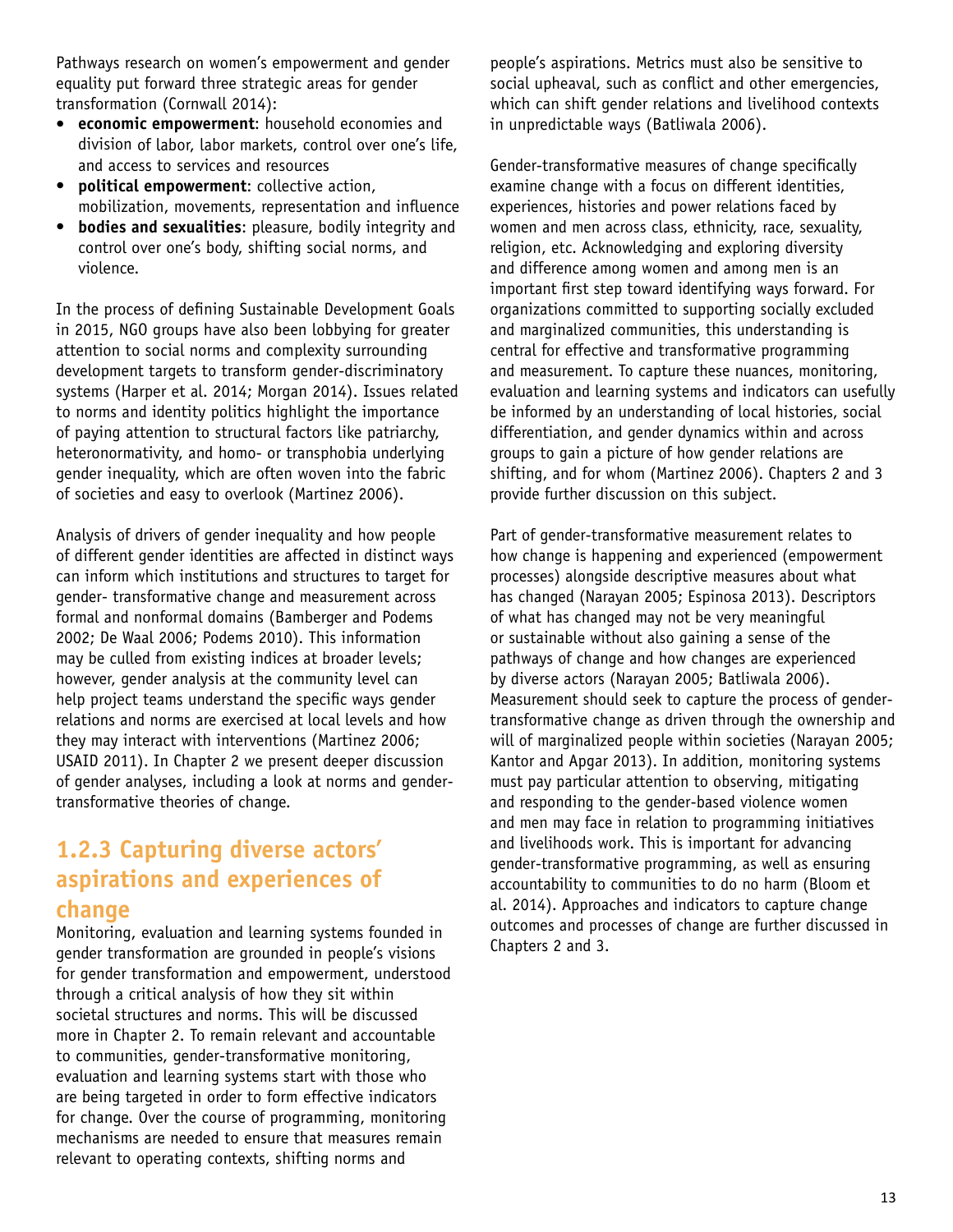# **Chapter 2: Monitoring, evaluation and learning systems that facilitate gender-transformative processes**

In their seminal review and critique of current monitoring and evaluation frameworks and approaches in the context of women's rights, gender equality and women's empowerment work, Batliwala and Pittman (2010) posit that for social change processes like gendertransformative approaches, monitoring and evaluation needs to examine how change happens, to analyze the role of the program in the change process, to empower and engage stakeholders to be part of the analyses of change so the change can be sustainable, to be accountable to donors but more so to the program's constituencies, and to advocate for social justice and mobilize broader support for the change agenda. For monitoring and evaluation to help learning and not just to evaluate performance in the context of gendertransformative approaches, it is appropriate to talk about monitoring, evaluation and learning rather than only monitoring and evaluation.

The vast majority of gender monitoring and evaluation appears to pay attention mostly to data disaggregation by sex, women's participation and improvements in women's situations, with little or no attention paid to impacts on women and on men in terms of changes to unequal gender relations (Espinosa 2013). When evaluations do go a little further and look at gender issues, they usually only focus on a descriptive analysis of inequality but do not incorporate a feminist approach to its structural causes and how to challenge them (Bamberger and Podems 2002; Podems 2010). Podems (2010) and Espinosa (2013), based on reviews of monitoring and evaluation of gender programming in international development programming, have laid out clear arguments for why incorporating a feminist approach to monitoring and evaluation for gender-transformative approaches is critical.

Feminist evaluation is based on feminist research, which in turn is based on feminist theory (Podems 2010). Feminist theory is guided by a common belief that "gender bias exists systematically and is manifest in the major institutions in society" and "feminism examines the intersection of gender, race, class, and sexuality in the context of power" (Mertens 2005, 154). Feminist evaluation theorists often describe feminist evaluation as being flexible rather than making strict recommendations or providing a framework; it is described as a way of thinking about evaluation (Hirsch and Keller

1990; Beardsley and Hughes Miller 2002; Hughes 2002; McRobbie 1982 *in* Podems 2010). Applying a feminist evaluation lens brings a distinct perspective that is epistemologically critical when considering monitoring, evaluation and learning for gender-transformative approaches (Podems 2010). While mainstream gender evaluations typically only map gender inequities, feminist evaluations recognize that evaluations have the ability to reinforce inequities or challenge them and therefore explicitly attempt to address inequities in women's lives, as well as the lives of other marginalized persons (Podems 2010; Hay 2012). This is done by choosing tools that are designed to unpack the differences and inequities that exist and by using the knowledge generated to address these inequities (Batliwala and Pittman 2010). Also, in acknowledging that there are many ways of knowing, which are filtered through the knower, feminist evaluation acknowledges that women may have explanations that differ from men's explanations of reality and knowing (Podems 2010).

> *What to learn, how to learn, why learn, why and for whom do we learn—and consequently, why and against whom do we not learn—are theoretico-practical and not intellectual issues that we propose regarding the act of learning...there are, for this very reason, no neutral specialists, "owners" of neutral techniques...there are no "neutral methodologies."*

> > *- Paulo Freire*

With its roots in feminist theory, its emancipatory intentions, its explicit acknowledgment of evaluation as a political process, and its focus on gender inequities as a key foundation of social injustice, feminist evaluation is in very close alignment with the values and theoretical underpinnings of gender-transformative approaches and hence an extremely relevant lens for them. Below we outline some specific enhancements for any monitoring and evaluation system utilizing a feminist evaluation lens.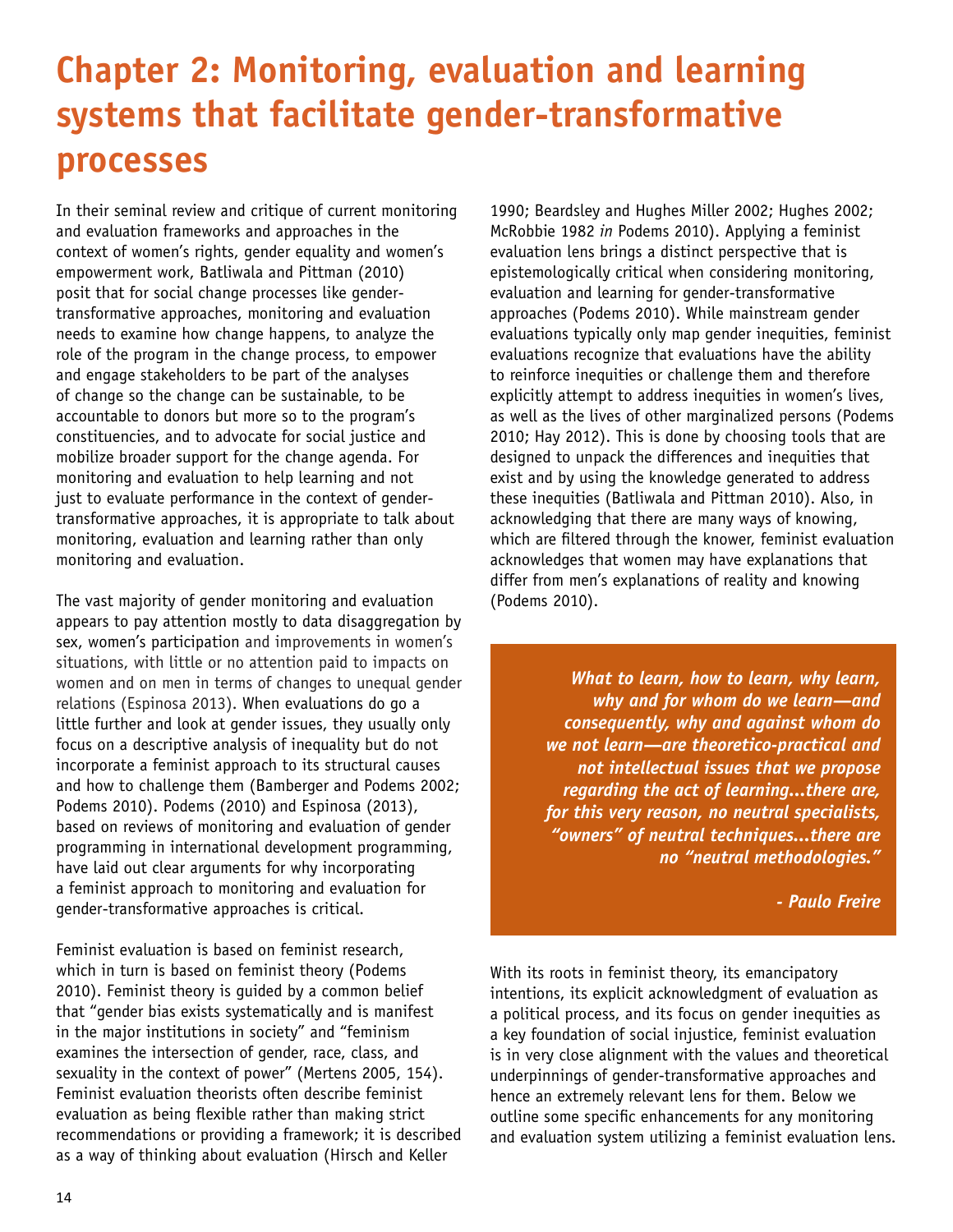# **2.1 Monitoring staff and organizational gender equity and diversity awareness and practice**

To be able to undertake robust gender analysis and program design, program staff and partners themselves must be sensitive to norms, relations and power—in terms of gender as well as other axes of power and social relations. Organizations are increasingly recognizing the need for internal reflection and reform to mirror gender equity among staff and partners as individuals as well as within organizations. This is grounded in the recognition that the idea of gender-neutral development—and a genderneutral development worker—is a myth. All of us hold specific perceptions and values related to gender, and all community programming—whether it has a specific gender focus or not—interacts with gender relations.

Acknowledging this, some organizations facilitate structured spaces for gender reflection among staff and partners before undertaking any community analysis or programming. For example, Cole et al. (2014, 11) note that in AAS, led by WorldFish, "integrating a gendertransformative approach within AAS demands deep attitudinal and behavioral changes, or shifts in social and gendered 'habits of mind' and hearts, from all involved. … [This requires] a constant and sustained investment in strengthening gender capacities, skills and fostering of new gender-aware ways of viewing the world among staff and partners, and among women and men from the communities where AAS operates, and nurturing of an organizational culture in which principles of gender equality and diversity are valued and embedded in everyday operating practices."

In another example, CARE has structured spaces for staff and partner self-awareness and dialogue on gender and diversity through its gender equity and diversity training modules, as well as through specific initiatives (e.g. Inner Faces Outer Spaces Initiatives, Social Analysis and Action). These modules aim to raise awareness of difference, facilitate dialogues across groups on gender and privilege, and promote more gender-aware and equitable ways of working. (See more on the CARE Gender Wiki, [Gender Equity and Diversity Page](http://gender.care2share.wikispaces.net/Gender+Equity+and+Diversity+work+at+CARE) The SASA! Program from Raising Voices also includes gender training for all staff, partners and volunteers. Additionally, it offers training for staff to effectively facilitate structured reflection on gender and violence, mentor others, and grow as activists in their communities (see its [staff skills](http://raisingvoices.org/activism/institutional/#tabs-212-0-3)  [library](http://raisingvoices.org/activism/institutional/#tabs-212-0-3) online).

Some CARE programs have begun to measure staff change over the course of a project. In Zimbabwe, one of CARE's education programs included a project-wide gender capacity assessment for staff as part of its gender analysis process. CARE Sri Lanka has developed a set of questions to track staff perceptions of empowerment and gender perceptions and attitudes in relation to decision-making, division of labor, gender-based violence and homophobia (CARE Sri Lanka 2012). In Mali, CARE worked with staff to define a short list of behaviors of gender-equitable men and women—in terms of joint decisions, workload sharing, modeling non-typical behavior and encouraging peers. Over the course of programming a quantitative scoring method is being used to track staff behaviors within personal relationships. This helps track progress over time and determine what behaviors are more difficult to put into practice. Difficult areas of change form the basis for staff dialogue and mutual support.

Additionally, some offices, such as CARE Burundi, Nepal, USA and Ethiopia, have conducted organizational assessments and climate surveys to track how aligned offices are between operational structures, procedures and partnerships alongside their gender-transformative goals and organizational identity. Some useful tools in this aspect are the InterAction gender audit tool for organizational transformation (2009) and CARE Canada's [gender equality health check method, framework sand](http://gender.care2share.wikispaces.net/file/view/2.+CARE+Canada+2011+Gender+Audit+Method,+Frameworks+and+Tools.pdf)  [survey instruments](http://gender.care2share.wikispaces.net/file/view/2.+CARE+Canada+2011+Gender+Audit+Method,+Frameworks+and+Tools.pdf) (2012).

## **2.2 Social and gender analysis**

Gender analysis frameworks are essential instruments for understanding gender inequalities and can be a key tool to visualize the main areas where gender inequality exists in a target community (Espinosa 2013). Incorporating a gender analysis framework into the monitoring, evaluation and learning system before program planning is therefore a critical step for gender-transformative approaches.

For example, social and gender analysis is embedded in AAS work as an important part of a transformative approach, and gender is further assessed across all AAS analysis (Cole et al. 2014). This kind of analysis is useful in considering how existing gender relations and inequality may interact with programming interventions as well as identifying ways to advance gender transformation through the work.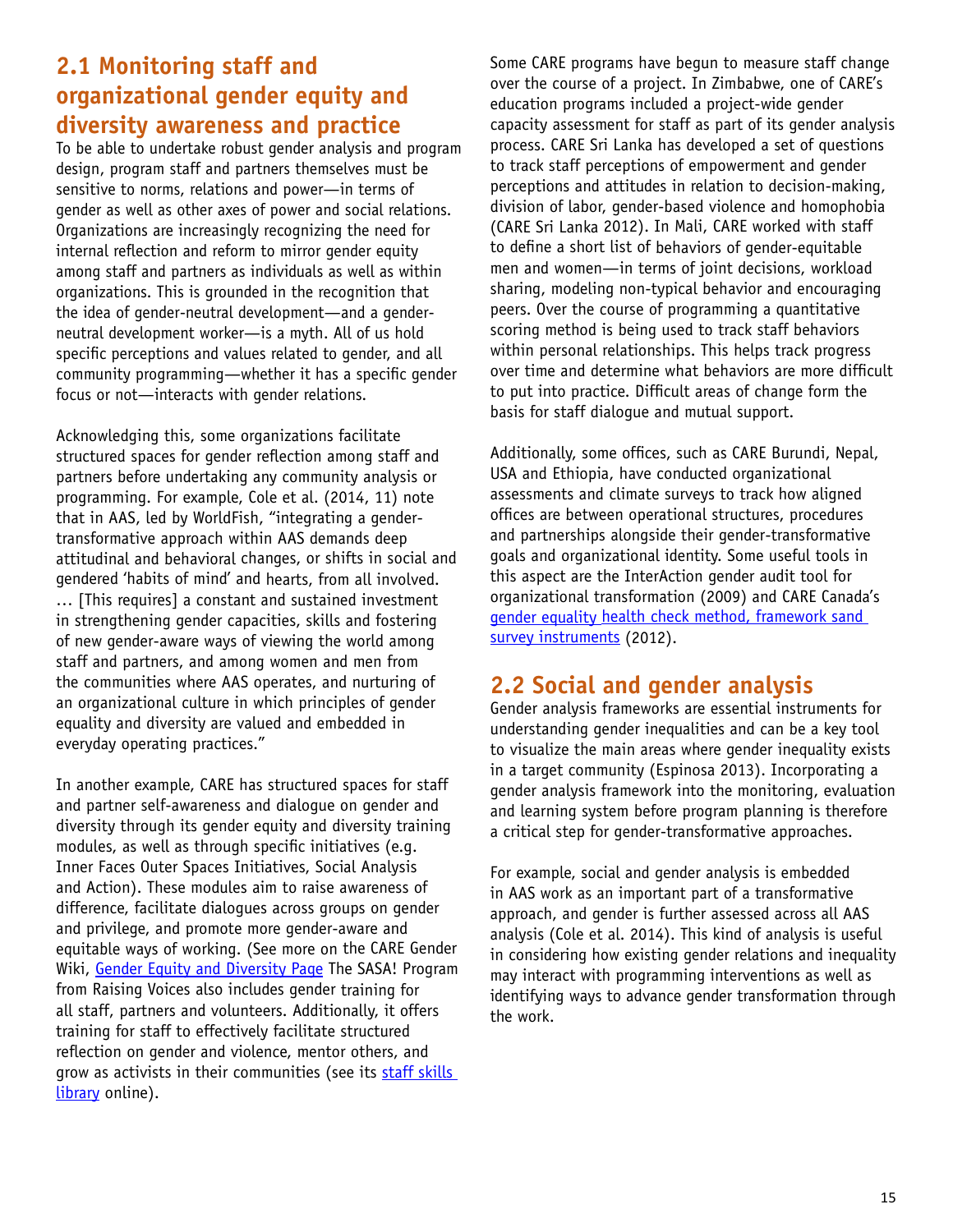While there are many analytical frameworks that can be used for a gender analysis (see Batliwala and Pittman 2010 for a review of the key ones), they don't necessarily hold central the goal of identifying the source of power or social inequities, which therefore doesn't provide what is truly needed to create targeted initiatives to decrease these inequalities. Two recent frameworks articulating what to look at in gender analysis come from the United States Agency for International Development (USAID) and CARE (Table 1).

Looking across these resources, there are many overlapping areas of inquiry. Across each area, the documents also emphasize the need to examine diversity among groups of women, men, girls and boys. Both also

take note of social norms in relation to each of the areas of inquiry and how they are changing over time.

Two differences between the frameworks are CARE's additional focus areas of (1) aspirations for oneself and (2) specific attention to gender-based violence (the latter of which USAID covers in a separate agenda). For gendertransformative programming, however, these are critical issues for exploration (Martinez and Wu 2009; Bloom et al. 2014). CARE's recent modification of the WEAI, which was developed by the International Food Policy Research Institute (IFPRI) for USAID-funded programs, offers a practical illustration of how a gender analysis such as CARE's can be used to inform a monitoring and evaluation system. For CARE's Pathways to Empowerment agriculture

### **Table 1. USAID and CARE gender analysis frameworks.**

| <b>USAID Gender Analysis Guidance</b><br>(2011)                         | <b>CARE Good Practices Framework for Gender Analysis (2012)</b>                     |
|-------------------------------------------------------------------------|-------------------------------------------------------------------------------------|
| Access - access to resources to                                         | Preliminary foundations:                                                            |
| advance livelihoods (business,                                          | Social norms and values (masculinities, femininities, values, etc.) -               |
| property, technologies, services, etc.)                                 | expectations on individuals regarding behaviors, actions, choices, rites of         |
|                                                                         | passage                                                                             |
| Knowledge, beliefs and perceptions -                                    | Policies and laws - pertaining to rights based on gender                            |
| beliefs surrounding gender identities                                   | Development outcomes by gender - drawn from secondary data                          |
| and behaviors, knowledge and                                            |                                                                                     |
| perceptions, self-confidence                                            | Areas of inquiry:                                                                   |
|                                                                         | Gendered division of labor - Who does what? What are implications for this          |
| Practices and participation - people's                                  | work in regard to opportunities, constraints and status?                            |
| behaviors and actions, gender roles<br>and responsibilities, how people | Household decision-making - How are decisions made within the household?            |
| engage development activities based                                     | What are strategies for influence?                                                  |
| on gender                                                               |                                                                                     |
|                                                                         | Control over productive assets - Who has control over and benefits from various     |
| Time and space - availability and                                       | productive assets?                                                                  |
| allocation of time, gender division of                                  |                                                                                     |
| labor, mobility                                                         | Access to public spaces and services - accessibility, safety and accountability     |
|                                                                         | of public spaces and services for diverse people, with particular attention to      |
| Legal rights and status - how people                                    | gender and age                                                                      |
| are treated in law, courts and policy                                   |                                                                                     |
| (e.g. voter rights, property and                                        | Claiming rights and meaningfu L participation in public decision-making             |
| inheritance, citizenship, etc.)                                         | - knowledge of rights, space and ability to fully engage in public decision-        |
|                                                                         | making in terms of representation, movements and spaces for negotiation             |
| Power and decision-making -<br>ability to make decisions, influence     | Control over one's body - ability to have power over one's own body (e.g.           |
| and control personal, family and                                        | negotiating sex, safe work, family planning, marriage choice)                       |
| community power                                                         |                                                                                     |
|                                                                         | Violence and restorative justice - forms, nature and characteristics of gender-     |
|                                                                         | based violence, response to it, restorative justice approaches                      |
|                                                                         |                                                                                     |
|                                                                         | Aspirations for oneself - self-worth, self-knowledge and aspirations for the future |
|                                                                         |                                                                                     |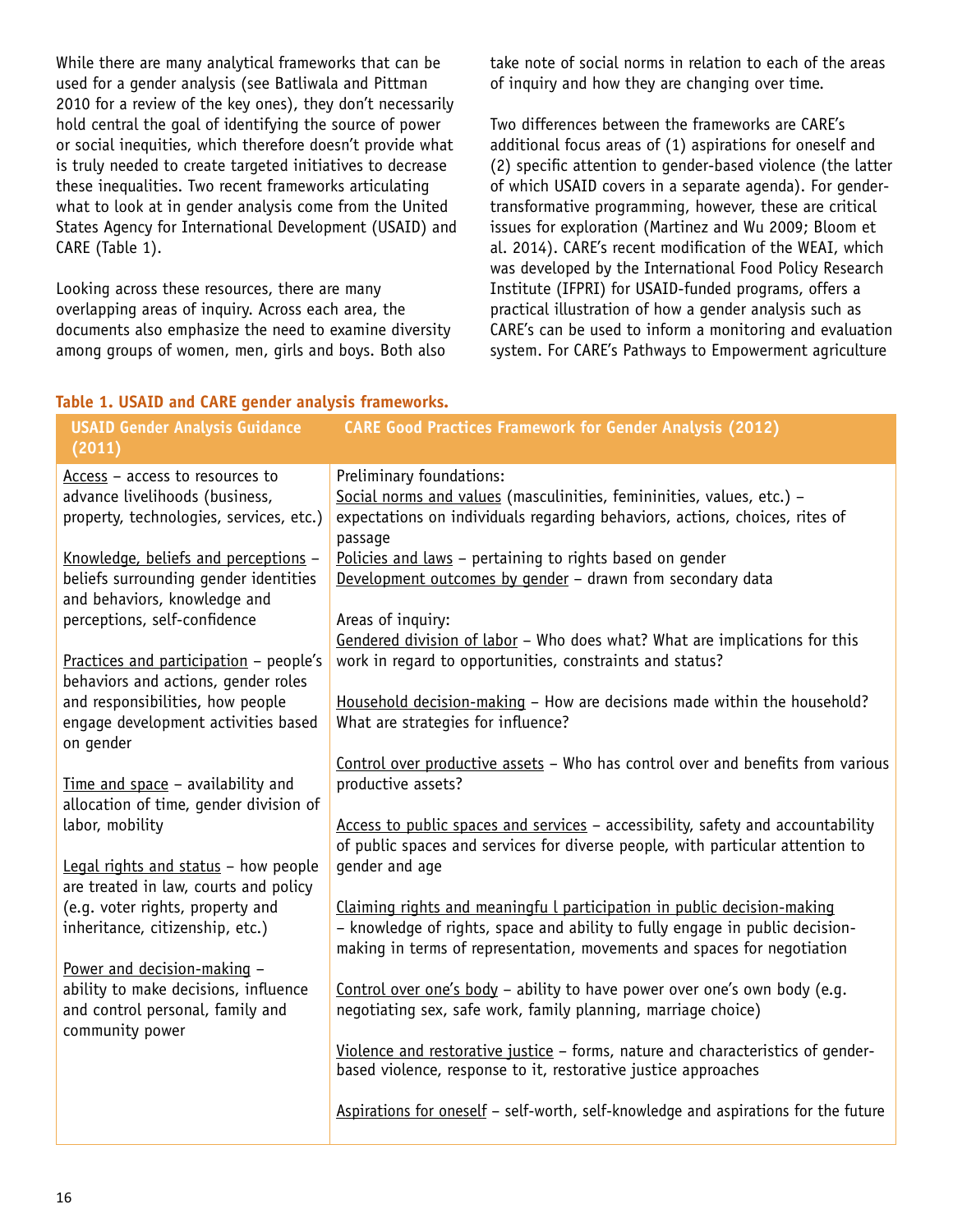program, the WEAI was modified to capture dimensions of CARE's gender analysis framework that were not in the WEAI, including mobility and a section on genderequitable attitudes, which included attitudes toward gender-based violence and expectations about men's and women's roles and capabilities. A qualitative inquiry (rather than time-use data sheet) was used to analyze division of labor data. A qualitative mid-term evaluation was integrated into the monitoring and evaluation system to capture the important dimensions of women's aspirations and trends in gender-based violence (Kruger 2013). The discussions below focus on these two elements as key areas of inquiry for gender- transformative measurement along with a conversation on social norms that a program can consider when carrying out a gender analysis process.

# **2.2.1 Measuring local aspirations for gender-transformative change**

The selection of indicators for measuring complex and context-specific concepts such as gender-transformative change or empowerment is a value-driven and political process (Mayoux 2000). In addition, changes in gender relations are not easily quantifiable and documenting them can involve the development of qualitative indicators that are based on people's perceptions of their own process of change (Bell et al. 2007). Hence, understanding local visions for gender-transformative change from the groups most affected by gender oppression is a critical first step to inform programming and measurement. This kind of participatory approach to identifying what gender-transformative change looks like helps identify contextually relevant and locally owned indicators (CIDA 1997 *in* Ibrahim and Alkire 2007; Alsop and Heinson 2005). Beyond this, understanding marginalized people's aspirations can begin reflective discussions on how gender shapes people's lives, and can offer an opportunity for priority impact groups to discuss issues relevant to them (Mertens 2005). This step can also help sectoral programming consider gender-transformative change that may go beyond the immediate scope of project logframes and program objectives, as well as identify entry points for supporting local leaders among marginalized groups to actualize transformative change (Hillenbrand et al. 2014).

In practice, gender analyses have used visioning exercises and descriptions of role models—through drawing, discussion and theater—to surface what change may look like for gender transformation. Examples of specific processes and indicators generated from them are discussed in more detail in Chapter 3.

Outcome mapping with participants and programmers can also identify sequenced visions for gender-transformative change. Outcome mapping focuses on tracking outcomes that result from changes in behavior, relationships or activities of stakeholders. Outcomes are not only outlined for direct recipients of an intervention, but also for all actors or groups targeted or potentially influenced, referred to as "boundary partners." The hallmark of outcome mapping is a focus on contribution to change, rather than directly attributing the results to a program's activities. Outcome mapping uses three core concepts: outcomes, boundary partners and progress markers. Typically, progress markers are identified for each boundary partner on a three-point scale: "expect to see, like to see, and love to see" (Carden etal. 2001, 53).

Additionally, carrying out a baseline study using combinations of participatory methods, secondary data and conventional methods like surveys when appropriate can also be an important step in placing the progress of gender- transformative approaches along selected indicators and making a case for the necessity of the intervention both among local constituents and for fundraising and advocacy purposes (Batliwala 2011).

These measures can be integrated into monitoring, evaluation and learning systems and revisited over time. As programming begins to open the door for gender transformation, practice often shows that the horizons for people's change aspirations and expectations also broaden (Martinez 2006).

## **2.2.2 Exploring gender-based violence**

USAID (2014, 3) defines gender-based violence as follows: "Violence that is directed at an individual based on his or her biological sex, gender identity, or perceived adherence to socially defined norms of masculinity and femininity. It includes physical, sexual, and psychological abuse; threats; coercion; arbitrary deprivation of liberty; and economic deprivation, whether occurring in public or private life."

The USAID *Toolkit on Gender-Based Violence and Economic Growth* (2014) identifies specific forms of gender-based violence that relate to economic programming:

- domestic and intimate partner violence
- sexual harassment and intimidation
- gender-based workplace or market discrimination, stigmatization and social exclusion
- sexual exploitation and abuse
- trafficking and forced labor.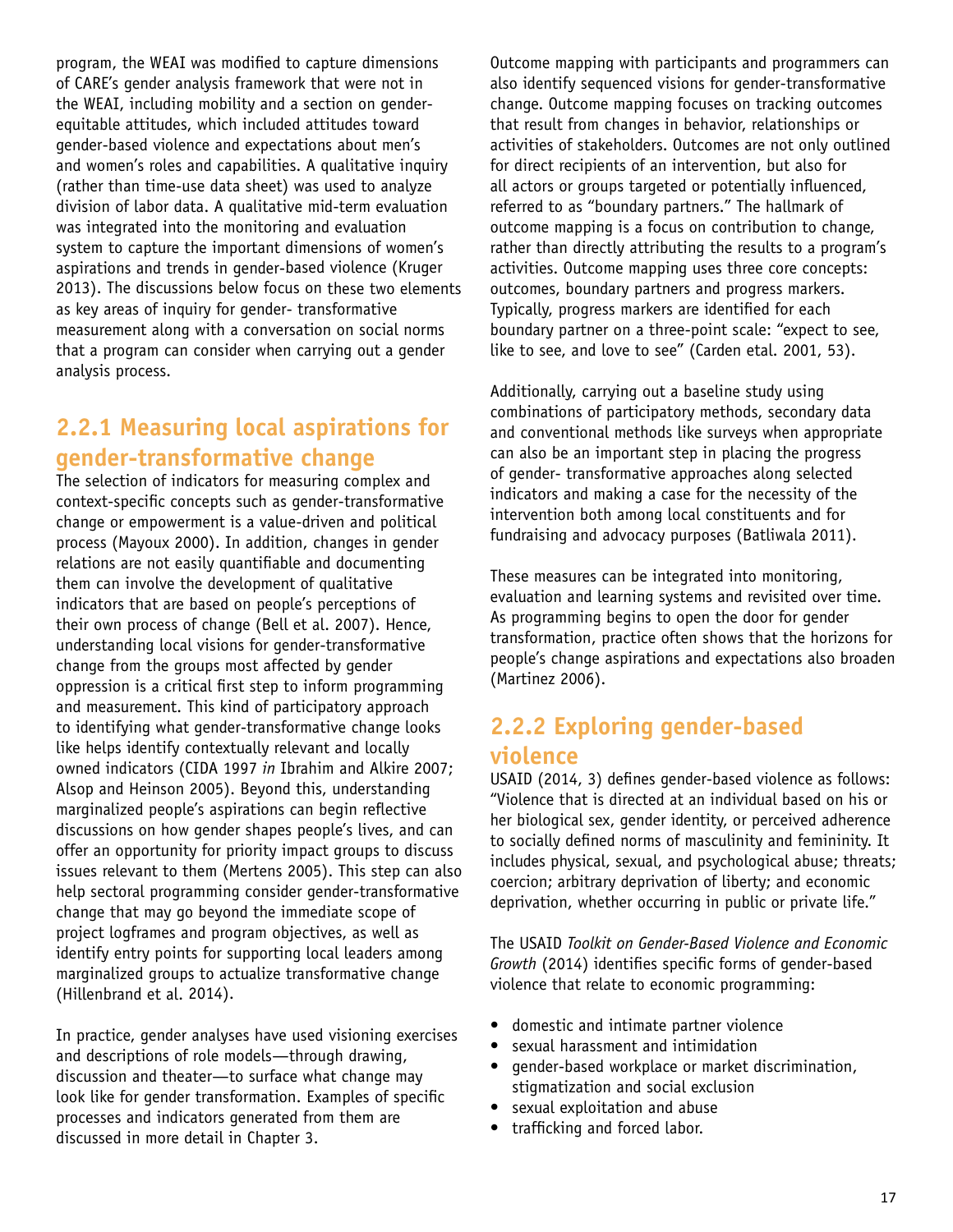Integration of gender-based violence monitoring and mitigation into the monitoring, evaluation and learning systems of gender-transformative approaches is a critical part of ethical programming (Bloom et al. 2014). In a gender- transformative approach, attention to genderbased violence is crucial for two reasons:

- 1) Tolerance and acceptability of violence on the basis of gender is a primary indicator of the subordinate value attached to women's—as well as nonconforming males'—lives and worth. Gender-based violence is rooted in societal structures of gender inequality. It is also used as a tactic to reinforce unequal power relations and can act as a major obstacle against gender-transformative programming (Bloom et al. 2014). Threats of violence (whether psychological, emotional, economic or physical) are a pernicious tool for maintaining relationships of unequal control over use of resources, women's behavior, mobility, and authentic and equitable decision-making involvement.
- 2) The redistribution of power (economic or social) can pose a threat to those in dominant social positions. Gender- transformative approaches that challenge social norms or structures or threaten the social hierarchy can result in men's use of violence as an expression of dominance (IDS 2011; Eves and Crawford 2014). Hence, it is essential that all programs engaging in gendertransformative approaches include mechanisms for monitoring trends and risks in gender-based violence.

As gender-transformative programming interacts with existing gender relations, an exploration around genderbased violence can happen during a gender analysis exercise. However, given the sensitivity and taboos surrounding violence, particularly gender-based violence, it can be difficult to gain a sense of gender-based violence issues within programming contexts. Asking survivors to report experiences of violence may put them at risk if the perpetrator or others learn of disclosures. There are also risks in the measurement process itself, which may cause distress among survivors (Bloom 2008). The World Health Organization (WHO) ethical and safety quidelines offer detailed quidance on safety and confidentiality.

To explore gender-based violence within the gender analysis process, a first step can be to review what data exists in the programming area (Bloom et al. 2014). Programs can then undertake methods to understand dynamics around violence, such as constructing local histories, community social mapping exercises, surveys or discussions on perceptions and attitudes in relation to violence, and community drama exercises ([CARE Gender](http://gendertoolkit.care.org/Areas_of_Inquiry/7_Violence_Justice.aspx)  [Toolkit\)](http://gendertoolkit.care.org/Areas_of_Inquiry/7_Violence_Justice.aspx). These exercises can offer insights on genderbased violence broadly within the community. In this way, programs can have an understanding of the initial genderbased violence dynamics in a community.

The gender analysis process for gender-transformative approaches can also include a resource mapping exercise that facilitates the creation or identification of referral lists for use by program staff. In addition, while not specifically linked to the gender analysis or the monitoring, evaluation and learning system, it is important that specific staff training on gender-based violence is planned and budgeted for from the planning phase of a gender-transformative approach (Bloom et al. 2014).

## **2.2.3 Exploring social norms**

Both personal aspirations and gender-based violence can be understood through dominant social norms. Social norms measurement—particularly in relation to gender transformation—has received increasing priority over the past year as the United Nations prepared to define its post-2015 framework. This has taken place mostly through what the Millennium Development Goals failed to do and acknowledgement that social norms represent a critical component for influencing transformative change, with implications for all parts of life (Harper et al. 2014). According to Harper et al. (2014, 2), social norms are "the informal and formal laws, beliefs and practices that help to determine collective understanding of what are acceptable attitudes and behaviours … [and] can either drive processes of social change or act as brakes and barriers to such processes." Unpacking norms and how they are shifting can offer valuable insights on gendertransformative pathways of change over time. This may be tracked against people's perceptions and beliefs, their choices and behaviors, and what they feel are "normal" or typical behaviors and attitudes within community contexts (Bicchieri and Mercier 2014). It is important to note here that this area of measurement has to date been underdeveloped.

CARE has been exploring this area of work based on a theoretical and measurement framework for social norms. From this experience, CARE has identified types of social norms data one can consider collecting as part of a gender analysis process:

- personal normative beliefs–what do you think?
- behaviors what do you do?
- empirical expectations what do others do?
- normative expectations what do you think others think you should do?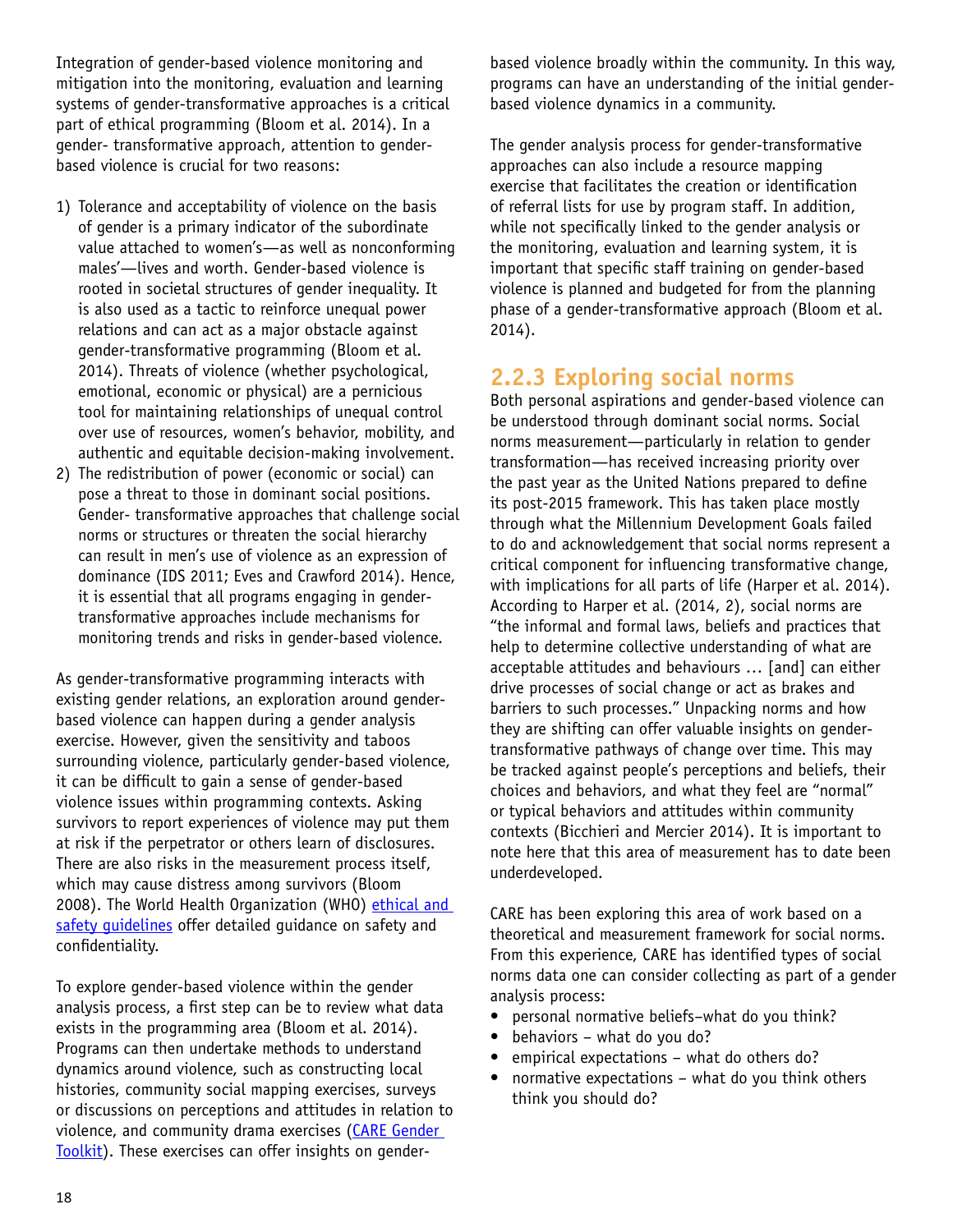There are several potential uses of this kind of data, particularly for diagnostic purposes for developing gendertransformative strategies:

- 1) This data can be used to compare personal normative beliefs with normative expectations, to see if there is a discrepancy or misperception between people's actual normative beliefs and what they think others think they should do (pluralistic ignorance). If this is the case, a strategy is to correct this misperception or make good attitudes known. The same applies to comparing people's actual behaviors with what they think others do (empirical expectations), and if there is a misperception (e.g. overly pessimistic about what others do), to correct this by making good practices or behaviors known. normative beliefs and what they think others think they should do (pluralistic ignorance). If this is the case, a strategy is to correct this misperception or make good attitudes known.
- 2) The same applies to comparing people's actual behaviors with what they think others do (empirical expectations), and if there is a misperception (e.g. overly pessimistic about what others do), to correct this by making good practices or behaviors known.

Similar to the discussion on gender-based violence, relationships matter when it comes to facilitating honest conversations about social norms (Bicchieri and Mercier 2014). Formats for discussions include focus groups, interviews, drama or role-play, and survey techniques. For example, the International Men and Gender Equality Survey (IMAGES) administered a set of questions on men's and women's actions, beliefs and perceptions related to masculinity, gender relations and violence. Social norms are inextricably tied not only to individuals, but to shared normative beliefs (intersubjective consensus), and changes need to happen at a collective level. As such, in terms of measurement, Bicchieri and Mercier (2014) assert that another level of questioning should also consider what people regard as the typical or normative case among participants' reference group in order to identify broader social norms. Over time, projects can monitor divergence between people's beliefs, actions and perception of normative behaviors within the community. Using qualitative methods to capture all three may help elucidate where people are in the stages of change. Applying the theory of cognitive dissonance, the We Can Campaign against gender- based violence specifically targeted social norms change. It suggests, "When attitudes and behavior conflict, two different things can happen—people can gradually shift their attitudes to agree with their behavior, or more commonly, shift their behavior to be more consistent with their attitudes. In reality, everyone is constantly juggling with these

conflicting forces, as attitudes tend to be much harder and slower to shift than behavior" (We Can Campaign 2011, 28).

At the institutional level, the relationship between the legal mandates and the actual situation of social institutional life may be examined (Harper et al. 2014). Also, beyond the gender analysis phase, it is important to track social norms linked to gender for gendertransformative approaches. Further discussion on how to do so for specific indicators is provided in Chapter 3.

These areas of gender analysis cover broad dimensions of life and societies. However, casting a wide net offers a starting point for narrowing down strategic issues and institutions for gender-transformative change and monitoring, evaluation and learning systems.

# **2.3 Gender-transformative theories of change developed through participatory methods**

As discussed in Chapter 1, to make sense of complex social change processes like gender-transformative change, organizations often operate around theories of change, which are sets of hypotheses (best guesses) on how change happens. Having a theory of change can make explicit the fundamental assumptions of why a program should work, and its use can enable the monitoring, evaluation and learning system to generate information that can help us understand how an intervention works (Weiss 1995). This has been found to be useful for planning gender- transformative approaches (Karim et al. 2014). In the context of gender-transformative approaches, developing a theory of change using participatory methods can have several advantages (Batliwala and Pittman 2010):

- Engaging the most critical stakeholders in defining what success looks like helps avoid misinterpretations by external evaluators, who often lack understanding of local realities.
- Mapping preconditions for achieving change with constituents strengthens the collective understanding of a program and its implementation.
- Both qualitative and quantitative indicators can be drawn from and designed to reflect local realities.
- Context-specific monitoring and evaluation systems that are sensitive to power dynamics can be created.
- Alternative or unexpected outcomes of a program can be highlighted and measured.
- A collective mapping process is used, which strengthens accountability and transparency across stakeholder groups, among staff, and in reporting to donors.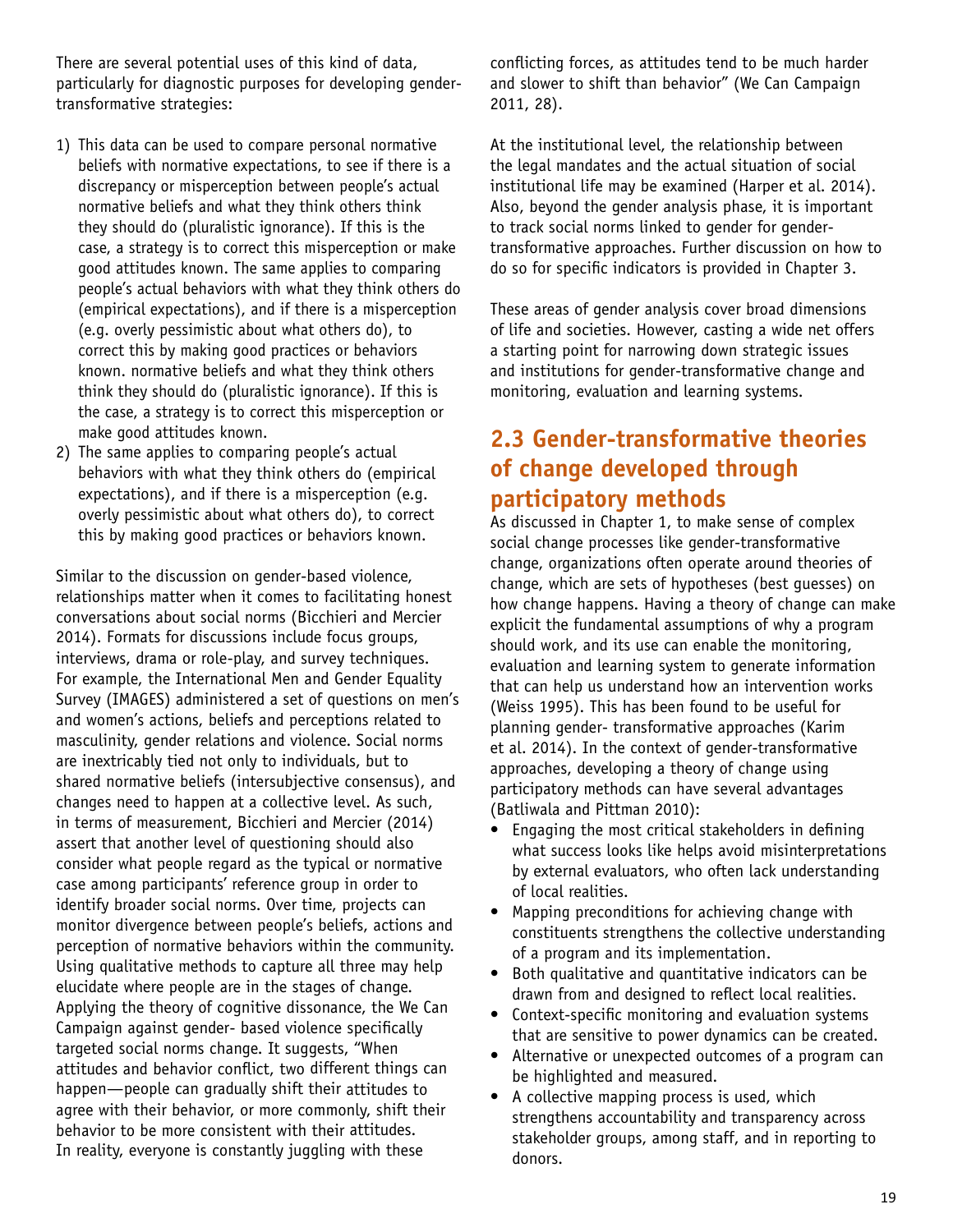WorldFish utilizes theory-based evaluation (e.g. Rogers 2008) as a core component of its monitoring and evaluation system for AAS. An important part of its system is to develop theories of change and test them through cycles of reflection, planning and action. WorldFish specifically uses participatory action research as the methodology for this process in order to test the theories of change with key stakeholders and because it provides the rigor needed to be credible (Douthwaite et al. 2014). The theories of change are developed and tested at community, initiative, hub and program levels using the following participatory action research principles (Douthwaite et al. 2014):

- is owned by the participants, who define their real-life problems to be addressed through participatory action research
- recognizes multiple voices and power relations and, to ensure equity, requires facilitation to be mindful of who is participating and how they are participating
- emphasizes jointly shared responsibilities for collecting data and its analysis to support improved understanding and actions
- feeds results back to the participants for ongoing learning that is potentially transformative.

For a detailed example of how WorldFish has utilized a participatory action research approach for the development of theories of change, see Douthwaite et al. (2013).

For gender-transformative approaches, the development of a theory of change can begin with a study to provide a nuanced understanding of the nature of gender relations and gender constraints in the target areas, along with participatory consultations with both female and male stakeholders, including the most vulnerable groups, on their concerns and priorities (Bamberger 2013). A welldesigned gender analysis can usually serve this purpose. The theory of change is meant to inform the program design as well as the monitoring, evaluation and learning system.

Some specific recommendations on how to ensure that the development and subsequent modification of the theories of change through a participatory action research process are using a gender-transformative and feminist lens are the following:

• Ensure the presence of gender expertise both during the initial development of the theories of change and during the reflection processes during which the theories of change are modified. This will increase the likelihood that gender-transformative aspects are brought to the forefront of discussions.

- Apply a feminist lens to the participatory action research process through which the theories of change are being developed and reflected upon. While specific methods are not feminist per se, applying a feminist lens means gauging their ability to generate authentic and trustworthy data that can explain change around the inequity that a program is trying to address. When using participatory approaches, we run the risk of silencing positive results (Batliwala and Pittman 2010). In such cases, applying standards based on a constructivist paradigm—the basis of a feminist evaluation approach (Brisolara et al. 2014)—such as trustworthiness criteria, process scrutiny and authenticity criteria (as per Lincoln and Guba 2011) provides a lens that can judge the participatory exercise based on standards that are more relevant than those based on a positivist paradigm (internal and external validity, reliability, and objectivity).
- Build into the participatory action research process a step to review the extent to which the theories of change that are generated embody the following characteristics of gender-transformative approaches (from the [IGWG Continuum\)](http://www.igwg.org/training/ProgrammaticGuidance/GenderContinuum.aspx):
	- fosters critical examination of inequalities and gender roles, norms and dynamics
	- recognizes and strengthens positive norms that support equality and an enabling environment
	- promotes the relative position of women, girls and marginalized groups
	- transforms the underlying social structures, policies and broadly held social norms that
	- perpetuate gender inequalities.

## **2.4 Monitoring outcomes**

The kinds of changes that gender-transformative approaches aim to shift are ambitious, typically take a long time, andrarely progress in linear fashion. In such a context, a responsive monitoring, evaluation and learning system must be able to see change as a process with progress markers instead of an endpoint and final product (Guijt 2008). This means the monitoring, evaluation and learning system must accommodate the documentation of small incremental changes, such that "the downstream long-term results become the lighthouse that guide the action and not the rod with which impact is measured" (Ortiz and Pacheco, personal communication, 8 April 2005, *in* Guijt 2008, 8). It is important to measure the interim changes within specific stakeholder groups and the contribution of gender-transformative approaches to enabling those changes by setting up assessment systems and tracking tools with indicators that are realistically synchronized to the time frames (Batliwala 2011).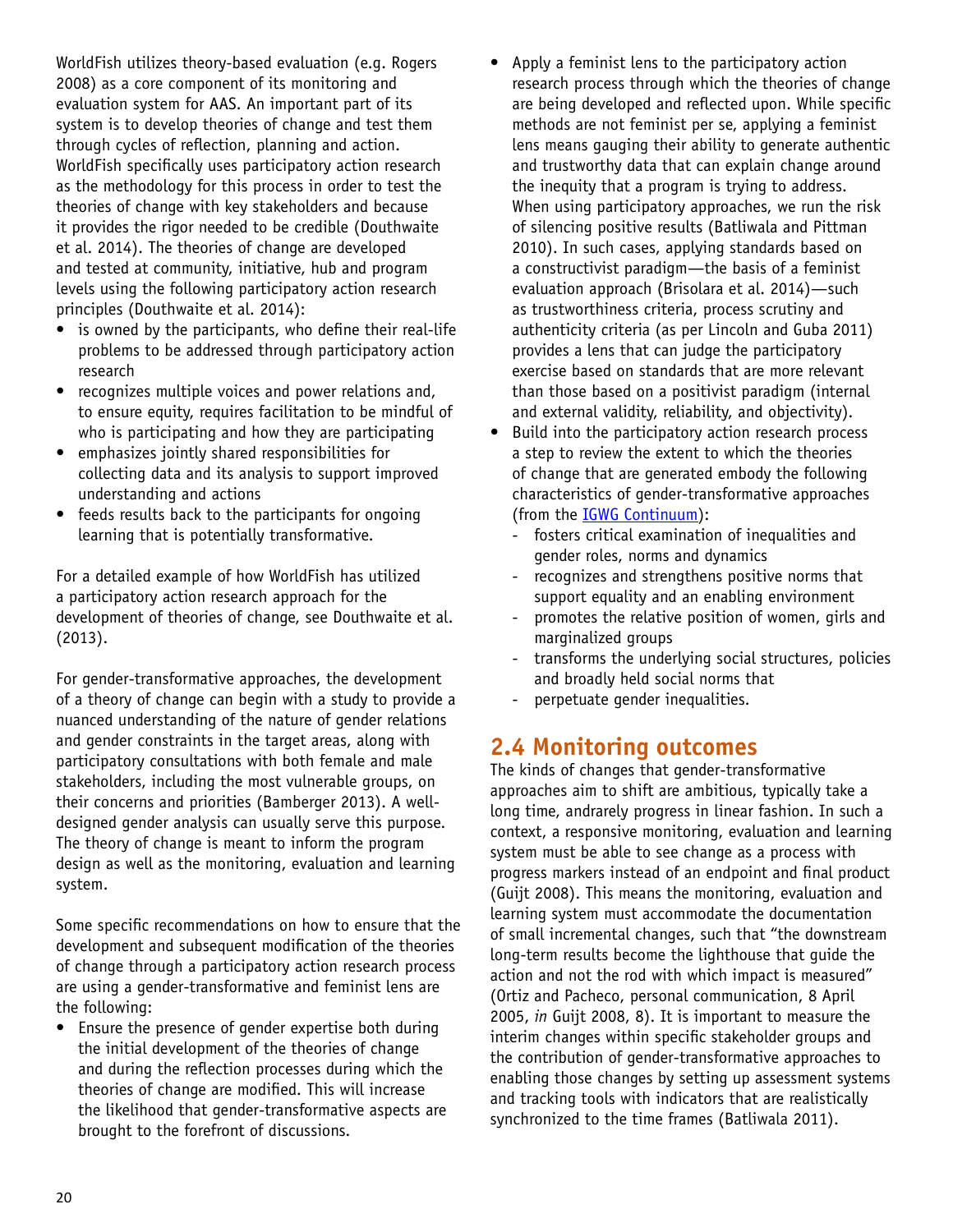Outcome mapping is a monitoring and evaluation approach that has a particular focus on the use of progress markers (Carden et al. 2001). Outcome mapping can be used as part of the social gender analysis process to identify sequenced visions for gender-transformative change. AAS has built on this by including outcome mapping as part of the outcome monitoring component of the existing AAS monitoring and evaluation system. In the context of outcome mapping, progress markers are a set of statements describing a gradual progression of changed behavior in a boundary partner, leading to the ideal outcome challenge. These markers are a core element of outcome mapping and are useful in documenting desired changes that indicate progression towards the ideal outcome challenge and are able to articulate the complexity of the change process.

The progress marker tool helps in the development of a theory of change for particular actors based on concrete, observable behavior changes. The addition of outcome mapping to a system has the potential to help programs develop specific gender-transformative theories of change.

Progress markers work like indicators in that they are observable and measurable. However, they are different from traditional indicators in that they can be adjusted during the implementation process, can include unintended results, and specifically describe a behavior (individual, collective or organizational) rather than a change in state. In Chapter 3 we provide more specific examples of particular domains for which CARE has used an outcome mapping approach to understand and document gender-transformative processes.

### **2.5 Critical reflection with a gender lens**

As mentioned at the beginning of this chapter, the "learning" in gender-transformative monitoring, evaluation and learning can play a critical role in going beyond just evaluating performance (Batliwala and Pittman 2010). One approach that complements a learning component by lending itself to the facilitation of reflective spaces with a critical gender and feminist lens is gender-based systematization. Systematizing "with and from a gender perspective" starts with the acknowledgment that different groups have unique experiences, knowledge and perceptions of interventions, and are affected by them in distinct ways. Systematization is a learning process that helps stakeholders describe and analyze the situation before intervention, after intervention and during the process of change. In the process, participants also learn to address the issues that emerge (Phartiyal 2006).

Rodriguez Villalobos et al. (2000, 11) present systemization from a gender perspective, saying that gender systemization aims to "improve the practices, activities and knowledge of those committed to changing reality, to analyzing the cohesion and implications of our actions, to overcoming gaps and weaknesses, and to emphasizing the elements that can transform reality and bring us closer to achieving gender equity. [This] involves overcoming activism and the everyday recurrence of procedures that have always been done in a certain way but no one has analyzed in terms of results. Unless critically analyzed, those procedures constitute a waste of resources and energy that otherwise could be dedicated to achieving our goal, i.e., the construction of equitable relationships. In summary, systematization allows rural development projects to understand how they reached their current situation and the reasons behind their own course of action, so that they can understand their actual efforts as well as those they must take in the future."

The systematization process aims to build up and collectively interpret the story of diverse stakeholders' experiences related to gender-transformative approaches. Through a series of dialogues, the systematization process aims to explore the following with diverse groups:

- the nature of programming, who was involved and how they related to one another;
- the evolution of programming over time, and what factors—gender, social, political, institutional and geographic—influenced this;
- expected and unexpected processes, meaningful moments or turning points, and changes over the course of the initiative;
- points of consensus as well as problems or debates that arose, and how they were addressed;
- lessons learned across different actors.

Stakeholders aim to agree on what specifically is the focus of the systematization, reflect on their own experiences, and articulate conclusions, lessons learned and recommendations, drawing from the diversity of opinions collected through this exercise. This process unpacks how different stakeholders experienced the initiative's evolution and helps situate how strategies and adaptations interacted in the real world of societies beyond what was envisioned in initial proposals and planning (Tapella and Rodriguez-Bilella 2014).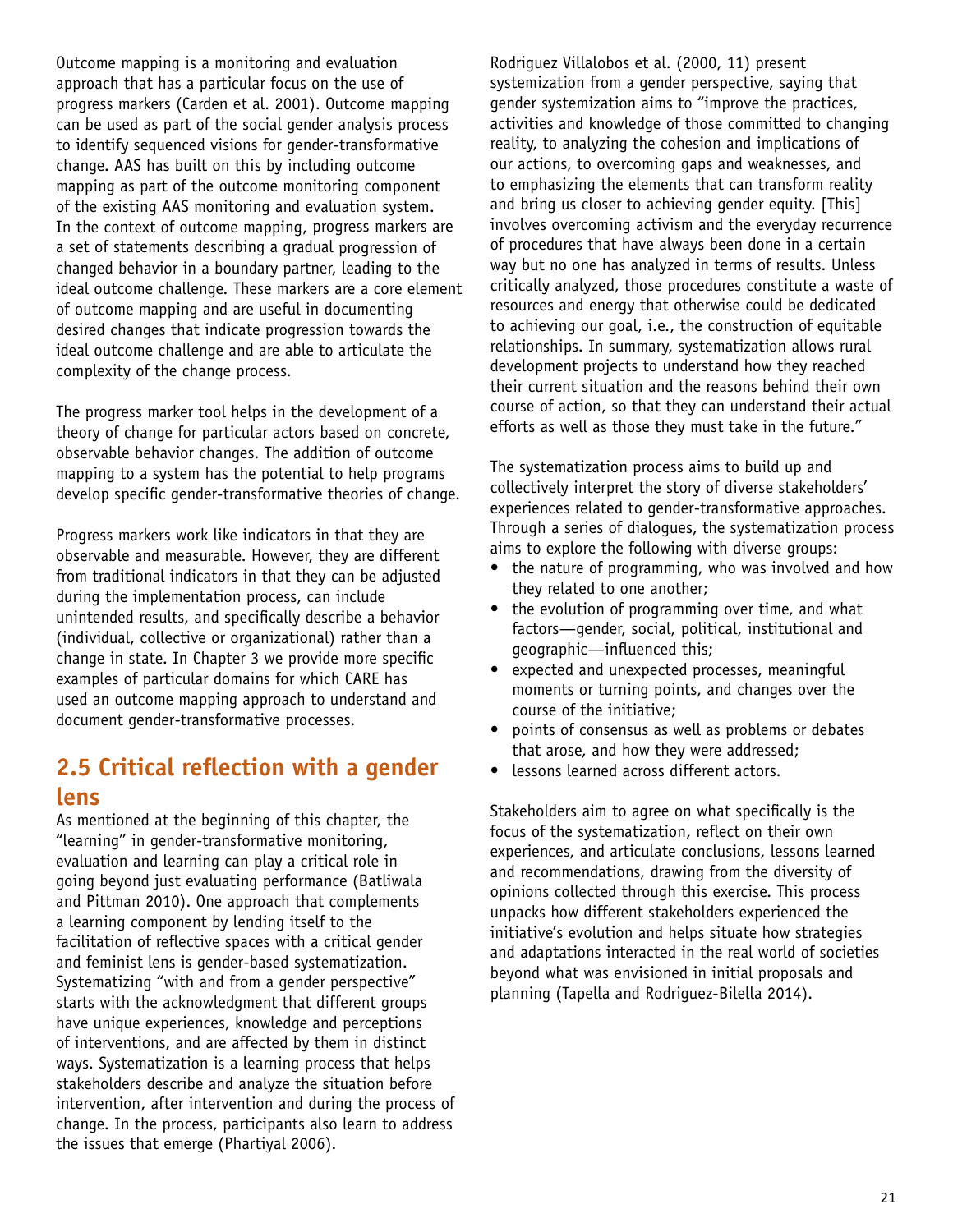# **2.6 Focus on and resources for participatory monitoring, evaluation and learning capacity building**

Access and ability are two sides of the same coin. If one has the access to participate in monitoring, evaluation and learning but not the abilities to take advantage of that access, then the access is not an opportunity that can be tapped into. Similarly, if one has the ability but not the access, then the opportunity cannot be taken advantage of (Johnson 2000). Given that incorporating a feminist evaluation perspective into monitoring, evaluation and learning systems means prioritizing participatory approaches (Podems 2010; Espinosa 2013; Brisolara et al. 2014), access and ability can be considered critical features of a gender-transformative monitoring, evaluation and learning system. Proactive budgeting to assess the

individual skills and capacities within the implementing organization and among project participants can play an important role when setting up gender-transformative monitoring, evaluation and learning systems (Batliwala 2011), as well as for formal trainings (tools, conceptual and methodological issues, analytical framework, philosophical basis), experiential learning opportunities (exposure to participatory methods, incorporation of participation and monitoring and evaluation tools and methods into everyday activities, building from existing experiences, values and principles), and accompanying resources (financial, human, information, materials; Johnson 2000; Sorgenfrei and Buxton 2006). Hence, participatory monitoring, evaluation and learning capacity building needs to be a core component that is highly visible and adequately funded (Johnson 2000).

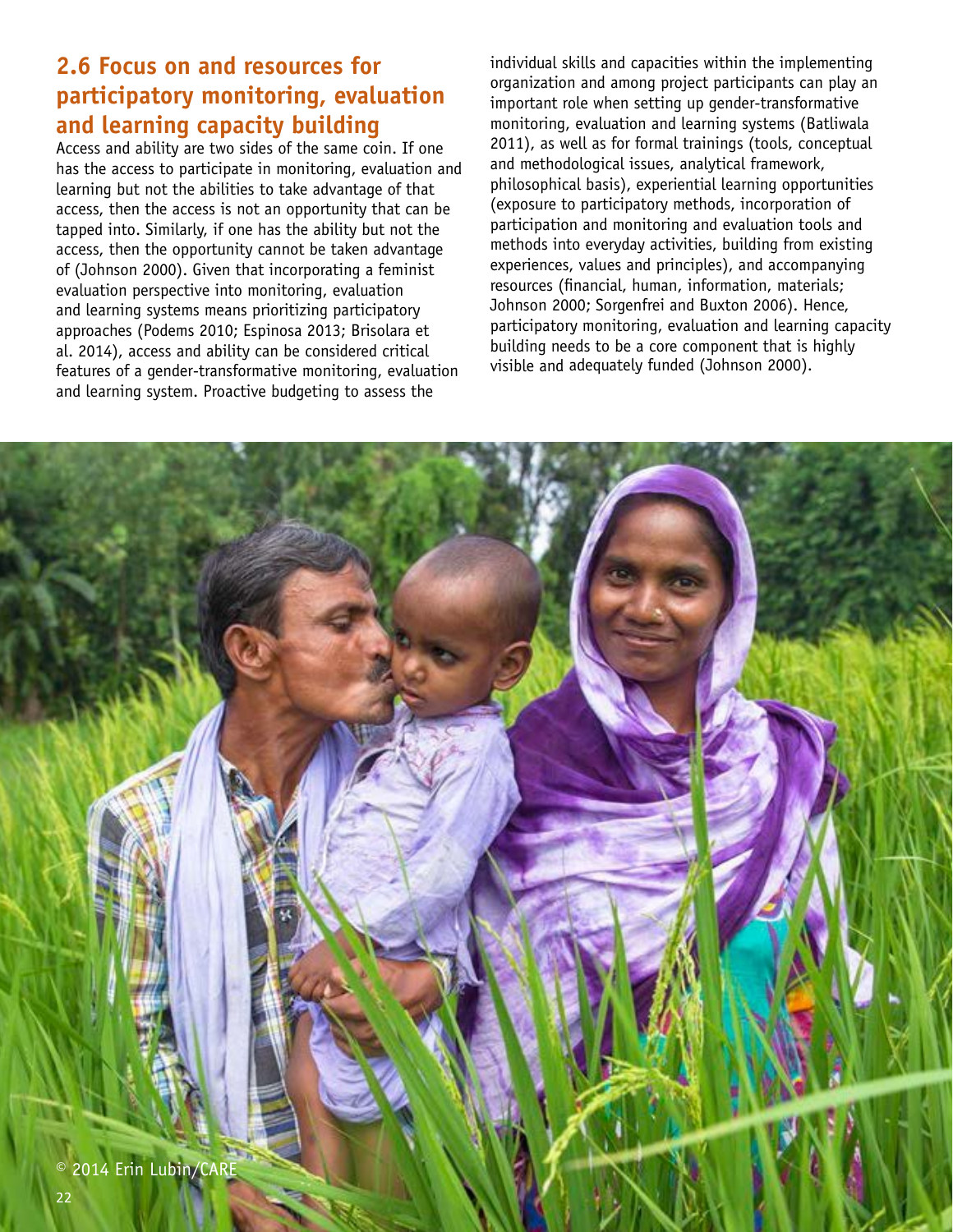# **Chapter 3: Indicators of gender-transformative change**

In this section, we discuss specific indicators that are of relevance from a programming perspective. We also present examples of processes for measuring some of the indicators. The processes outlined in many cases are operationalized examples of some of the monitoring, evaluation and learning system components suggested in Chapter 2. The indicators, which are organized based on the power dimensions (Miller et al. 2006) presented in Chapter 1, are based on a review of existing practices and indicators of empowerment commonly used in development practice (Malhotra et al. 2002; Ibrahim and Alkire 2007; Golla et al. 2011). We also present some emergent domains for which there are not existing indicators in use but which gender-transformative approaches need to be mindful of. The main domains identified from the literature are organized to capture the four domains of power that were introduced at the beginning of this document:

- power over control over income and labor, assets and resources; control over one's mobility and body; control over the agenda
- power to capacities, skills, awareness
- power within internal and psychological resources
- power with collective agency and action.

Each of these indicators is discussed and organized in three dimensions: agency, relations and structures. This recognizes that transformative change includes not only working with women to build new skills and confidence (agency), but to engage in women's relationships and the structures and institutions (including belief systems and market institutions) that shape women's lives (CARE 2014a). Along with the analysis of the indicators, we highlight several promising practices and processes for measuring these indicators, drawing from the work of CARE, AAS and others in the field.

### **3.1 Power over: Control over income, assets and resources**

In this section we examine control over resources that are the precognitions for empowerment (e.g. income, assets, land, time), as well as control over people (particularly women's mobility, autonomy and bodily integrity).

### **3.1.1 Income generation and labor**

Women's income generation and control are recognized as key levers in women's decision-making power, agency, self- esteem and social esteem (Hill 2011; Kabeer and Natali 2013). Recognizing that labor markets are not neutral arenas but "social institutions that operate on the basis of social norms and power inequalities" (Razavi 2012, 5), this section draws attention to indicators regarding the active transformation of discriminatory social norms and structures around work and income generation; the recognition and distribution of productive and reproductive labor; the quality of work relationships, conditions and identity; and the consciousness-raising and collective action aspects associated with labor and income.

### *Control over income and recognition of undervalued work*

Gender-transformative approaches that follow a value chain approach may challenge the social hierarchy that values productive work over reproductive (care) work and that ignores or discounts many of the hidden or invisible tasks in a male-dominated value chain that are performed by women. When the full value of women's caregiving work to household economic and overall well-being is recognized, it contradicts the common claim that (male) breadwinners should have final say over household expenditures because of their greater income. Value chain analysis can be used to identify the unrecognized or underpaid roles that women (or men) play in a given enterprise, their relative earnings at each stage of the chain, and attitudes that need to be challenged. This assessment can be repeated periodically to discuss change in recognition, attitudes, quality of relationships and remuneration along the chain. Gendertransformative approaches track decision-making control not only over women's own earnings, but their input into overall financial decisions in the household. Attitudes to track may include the recognition that women are farmers, fishers and producers and that their contributions are valuable change in recognition, attitudes, quality of relationships and remuneration along the chain. Gendertransformative approaches track decision-making control not only over women's own earnings, but their input into overall financial decisions in the household. Attitudes to track may include the recognition that women are farmers, fishers and producers and that their contributions are valuable.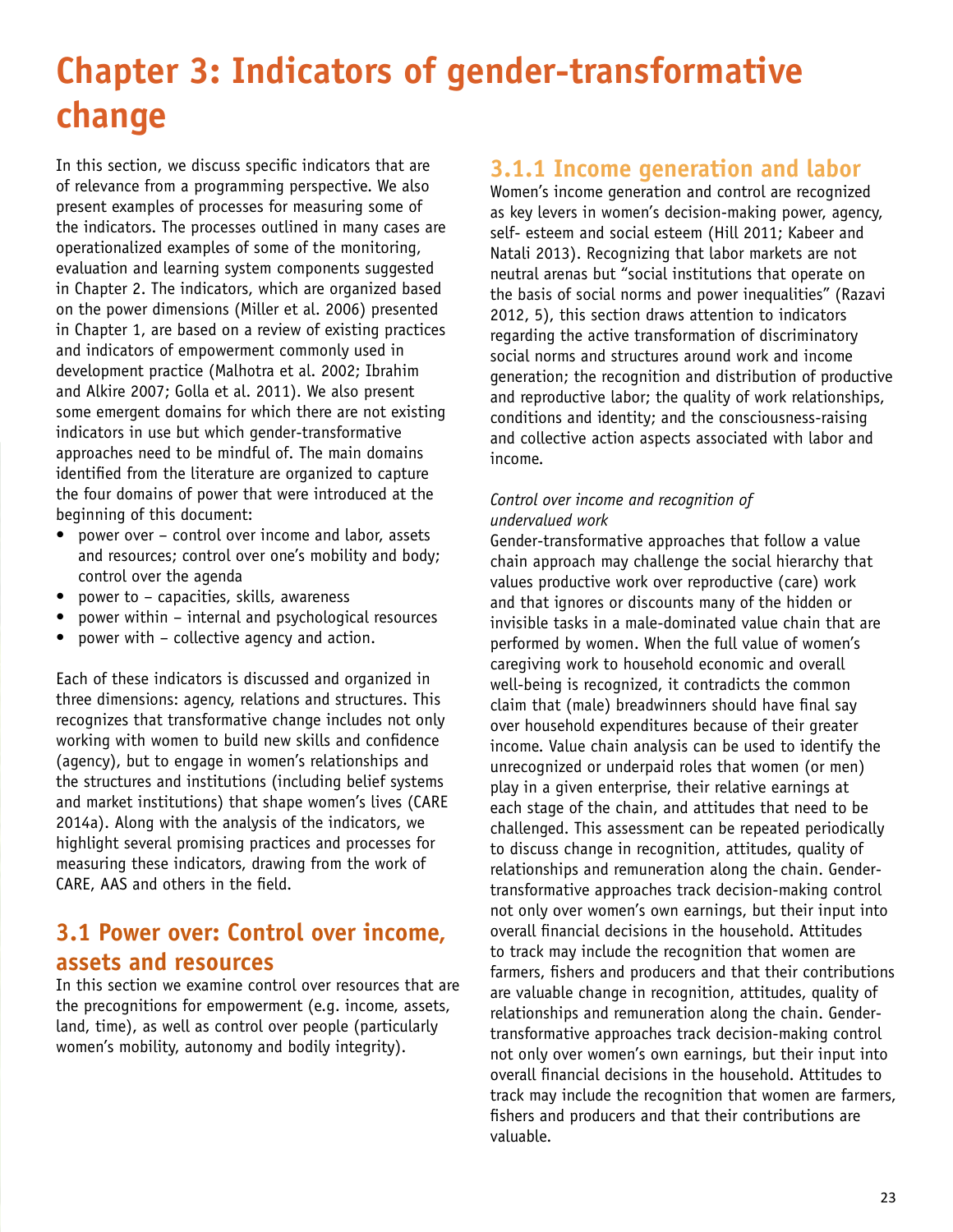#### **Table 2. Control over income and labor.**

| <b>Agency</b>                                                                                                                                                                                                                                                                                                                                                                                                                                                                                                                                                                                  | <b>Relations</b>                                                                                                                                                                                                                                                                                                                                                                                                                                                                                                                                                                                                                                                                                                                                                                                                                              | <b>Structures</b>                                                                                                                                                                                                                                                                                                                                                                                                                                                                                                                                                                                                                                                                                                                                                                                                                                                                                                                                                                                                                                      |
|------------------------------------------------------------------------------------------------------------------------------------------------------------------------------------------------------------------------------------------------------------------------------------------------------------------------------------------------------------------------------------------------------------------------------------------------------------------------------------------------------------------------------------------------------------------------------------------------|-----------------------------------------------------------------------------------------------------------------------------------------------------------------------------------------------------------------------------------------------------------------------------------------------------------------------------------------------------------------------------------------------------------------------------------------------------------------------------------------------------------------------------------------------------------------------------------------------------------------------------------------------------------------------------------------------------------------------------------------------------------------------------------------------------------------------------------------------|--------------------------------------------------------------------------------------------------------------------------------------------------------------------------------------------------------------------------------------------------------------------------------------------------------------------------------------------------------------------------------------------------------------------------------------------------------------------------------------------------------------------------------------------------------------------------------------------------------------------------------------------------------------------------------------------------------------------------------------------------------------------------------------------------------------------------------------------------------------------------------------------------------------------------------------------------------------------------------------------------------------------------------------------------------|
| Economic independence of women <sup>a</sup><br>Ability to make large and small<br>purchases independently <sup>b</sup><br>Women's positive evaluation of<br>their economic contribution <sup>c</sup><br>Desire for equal rights to resources<br>in the household and community <sup>c</sup><br>Proportion of women's income<br>spent on herself <sup>d</sup><br>Expansion into new markets <sup>a</sup><br>Women's access to and use of<br>information, technology and<br>sustainable services <sup>a</sup><br>Capacity to negotiate in markets,<br>especially negotiating prices <sup>a</sup> | Control over income from other<br>$\qquad \qquad -$<br>household productive activities <sup>c</sup><br>Control over labor allocation <sup>c</sup><br>Changes in time use in selected<br>activities, particularly greater<br>sharing by household members of<br>unpaid housework and childcare <sup>b</sup><br>Strengths of social and<br>professional networks<br>Joint action to challenge<br>discrimination and working<br>conditions<br>Relationships of solidarity<br>Increased business networks, by<br>qender<br>Women's collective negotiation<br>$\overline{\phantom{0}}$<br>within the marketplace<br>Backlash against women's<br>$\qquad \qquad -$<br>economic empowerment (see<br>violence indicators below)<br>Involvement and/or representation<br>$\overline{\phantom{0}}$<br>in local trade associations; access<br>to markets | Gender wage differentials <sup>e</sup><br>Cultural restrictions on the<br>$\qquad \qquad -$<br>nature of women's (and men's)<br>professions <sup>a</sup><br>Positive community images of<br>women, their roles and their<br>contributions <sup>e</sup><br>Scale of gender-equitable attitudesf<br>Recognition of equal value of care<br>work and subsistence work<br>Levels of economic stress reported<br>by men and women<br>Shift in cultural expectations for<br>women as primary caregivers and<br>men as providers<br>Policies and provisions that support<br>$\overline{\phantom{0}}$<br>equitable labor participation<br>(childcare support, toilet facilities,<br>breastfeeding policies)<br>Representation and remuneration at<br>different levels of the value chain,<br>disaggregated by sex<br>Gendered rules governing access to<br>productive assets and markets <sup>a</sup><br>Community and business<br>community perception that women<br>can negotiate effectively<br>Leadership in economic collectives,<br>cooperatives (by sex) |

Sources: <sup>a</sup>Alsop et al. 2006; <sup>b</sup>CIDA 1997 *in* Ibrahim and Alkire 2007; <sup>c</sup>Mayoux 2000; <sup>d</sup>Golla et al. 2011; <sup>e</sup>Malhotra et al. 2002; f CARE 2013.

### POTENTIAL PROCESSES

**Survey**. The Cereal Systems Initiative for South Asia (CSISA) baseline survey module on income earning tracks the contributions of household members (by sex), including the amount of time invested in each activity and income generated from each. The decision-making section captures decisions over women's own earnings and overall earnings, with nuanced response options that include "refuse" (to participate in decisions) and "if there is disagreement, whose opinion usually prevails?" However, CARE has found that even within certain tasks, such as "fish cultivation in homestead pond," there may be further subdivisions by gender. CARE undertook to further disaggregate the division of labor involved with specific crops by asking people to describe (1) each task involved for the crop (digging, planting, weeding, processing, etc.); (2) who does what within each activity; and (3) where the money from the crop goes and who spends it (CARE Gender Toolkit).

**Value chain analysis.** CARE's Pathways project mapped involvement of women in different value chains to identify which chains have greater potential for women to move up the ladder and gain more control over their time, production and income. This analysis is used to guide project implementers and to help them periodically measure the progress that women make in moving from being primary producers to the more lucrative and gendertransformative roles of processers and traders. Examples of such a map are found in Figures 2 and 3.

**Value chain mapping**. Similar to the Pathways value chain map, CARE Canada's LINKAGES program offers a participatory process for doing value chain analysis with a focus group following the collection of quantitative baseline data. The guidance suggests repeating the focus group analysis—ideally with the same group of participants—in subsequent years of the project to assess changes in roles, remuneration and recognition (CARE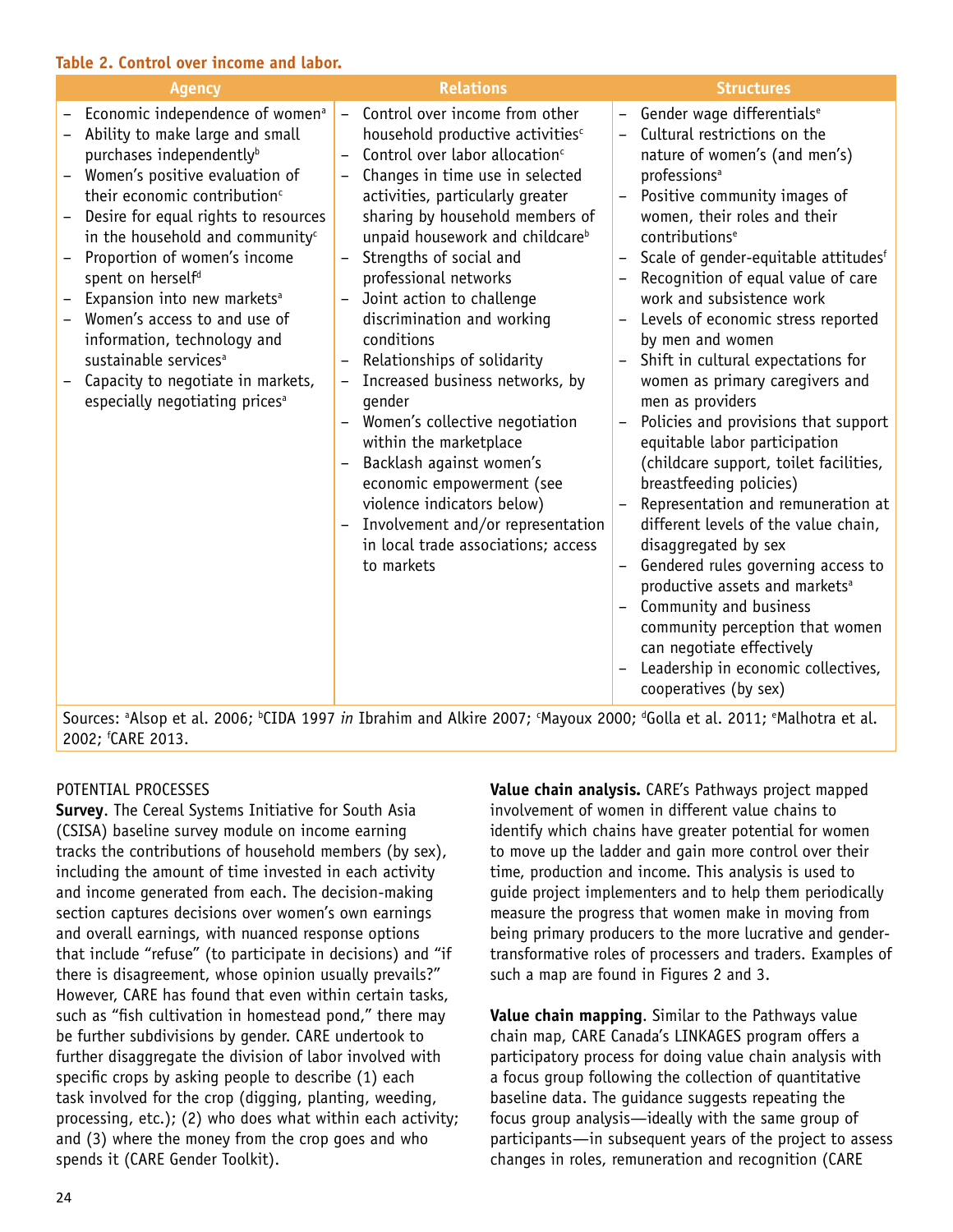Canada 2013). This process can be transformative in that it engages participants in visual analysis of gender inequalities and in suggesting solutions.

**Participatory rural appraisal tools.** The International Fund for Agricultural Development (IFAD)'s toolkit *Gender and Poverty Targeting in Market Linkage Operations*  provides

participatory rural appraisal tools for tracking gendered control over and contributions to household income and crop management, as well as modules for assessing gender roles in marketing, including who sells what product where, who controls the income, and the consultative process in marketing decisions. This helps monitor the risk that commercialization of a given crop or enterprise may undermine women's control over income (IFAD 2002, 103).

CARE's Pathways program used a participatory rural appraisal drawing tool called the cash-flow tree (Figure 4) to help participants visualize and discuss men's and women's income contributions and overall household decision-making control during a mid-term evaluation. Though used as a tracking tool, the discussion itself was transformative, as respondents became conscious that their opinion was only sought when their money was required, and they were able to engage in their own goalsetting.



Source: Capelazo, 2012.

**Figure 3. Example of peanut butter value chain map.**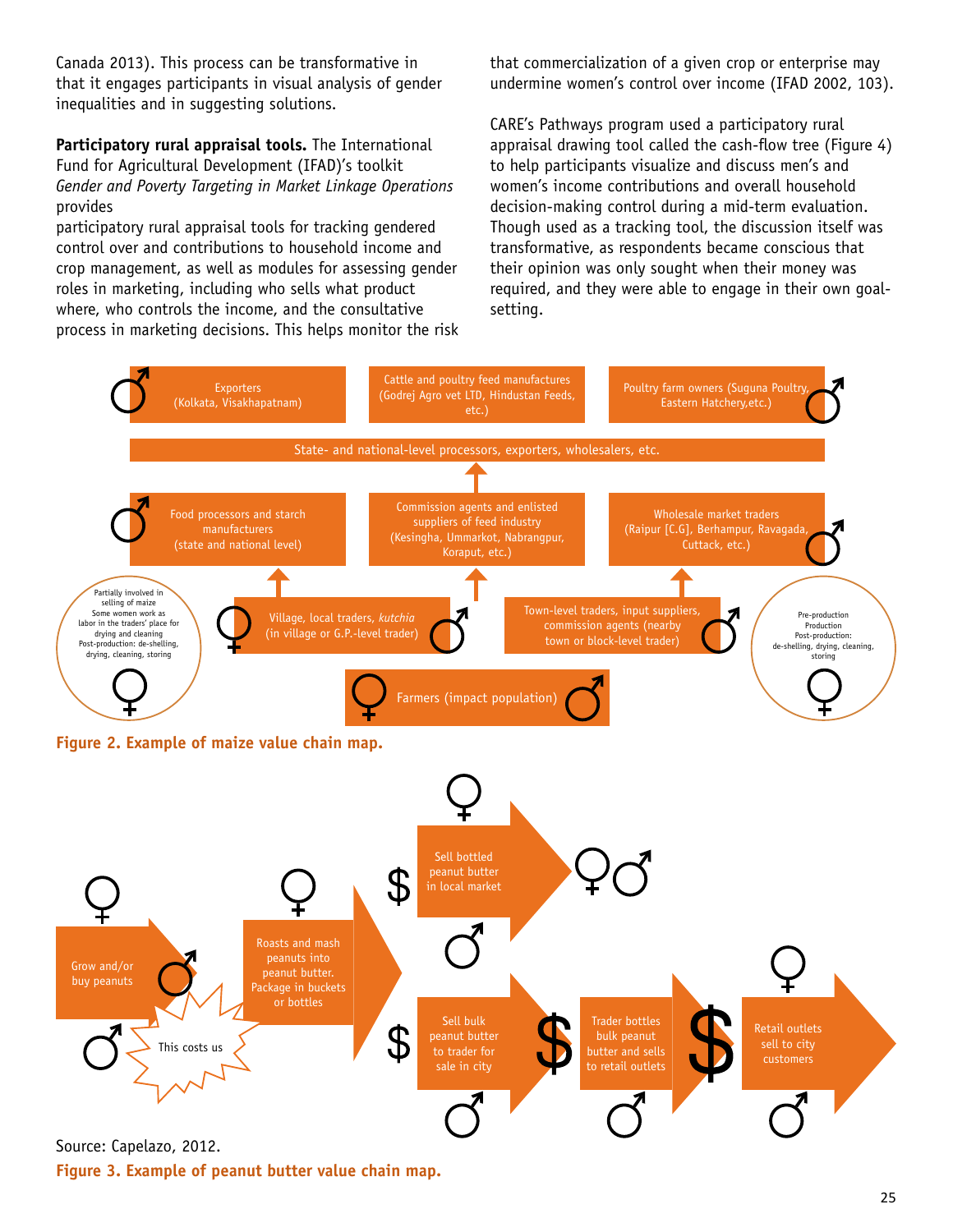

**Figure 4. Example of cash-flow tree.**

#### *Social norms around work and markets*

Enforced in the media, through peers and through parental guidance, norms portray certain jobs or tasks as more appropriate for men or for women, limiting or shaping men's and women's aspirations, self-confidence and earning potential. In market negotiations, social norms about women's capacity or permission to interact with nonfamily members may limit their negotiation capacity. In formal financial institutions, lenders may trust men more than women regarding the repayment of debts (Alsop and Heinson 2005, 13), while in informal or microlending institutions, where sums of money are smaller, women may be typified as more reliable than men but may also be used as channels for men's access to finance. A careful gender analysis, as discussed in Chapter 2, can determine the specific attitudes and stereotypes to be challenged and tracked, and among which actors (for example, market intermediaries). Indicators for women's participation and leadership within the economic sphere tend to examine changes in economic advancement (such as assets and income), confidence and skills, and access to services, information and technologies. Some studies have also paid attention to shifting networks and representation of women across specific economic sectors, alongside shifting community perceptions and norms in relation to women and men who occupy different types of professions. Measures of women's self-confidence in market interactions should be complemented by indicators of community perceptions of women's capacity and abilities in these arenas (Mayoux and Mackie 2007; Golla et al. 2011).

The social characterization of men as breadwinners and women as caregivers has far-reaching disadvantages for both men and women. Even when women bring income into the household, their wages may be portrayed as additional "pocket money" rather than essential income for their households (UN Women 2013, 26). On the other hand, social pressure on men to conform to hegemonic masculinities can be severe. When development projects target women only, or macrolevel market trends target (cheaper) female labor, or men are otherwise unable to conform to maintaining breadwinner status, the social punishment can be severe. Men may experience stress, depression or disempowerment or may abandon their families. To maintain their masculinity, they may exert "power over" in other spheres, sometimes through the assertion of violence or use of alcohol in male spaces (Esplen 2006; Heise 2011).

All gender-sensitive programs need to monitor shifts in gender-based violence that may result from shifts in intrahousehold power. Gender-transformative measures track flexibility and expansion in gender roles for both men and women, changes in men's self-concept, and the breakdown of the rigid divisions between caregiving and productive roles. The International Center for Research on Women (ICRW) and Promundo's IMAGES study tracked men's work-related stresses, hypothesizing that these are more accurate indicators of men's socioeconomic status than their monthly income or job status (Barker et al. 2011). The Gender-Equitable Men (GEM) scale developed as part of IMAGES presents a range of attitudinal questions reflecting norms of hegemonic masculinity. This scale has been tested and adapted for several countries; it has also been used to inform other attitudinal scales, including CARE's Women's Empowerment – Multidimensional Evaluation of Agency, Social Capital and Relations (WE-MEASR) scales for measuring empowerment in the health sector (CARE USA 2013) and in the "genderequitable attitudes" module of the CARE Pathways program's baseline-endline survey.

Time use is often framed as a livelihood capital over which women have limited control, putting them at a disadvantage compared to men in economic terms ("time poverty"). All gender analysis frameworks include a process for assessing the division of labor to monitor the risk that a given intervention may inadvertently add to women's workloads. The WEAI includes "allocation of time to productive and domestic tasks and satisfaction with the available time for leisure activities" as one of the five domains of empowerment and includes an exhaustive time-use data sheet to capture survey data around changes in this domain. Others monitor the redistribution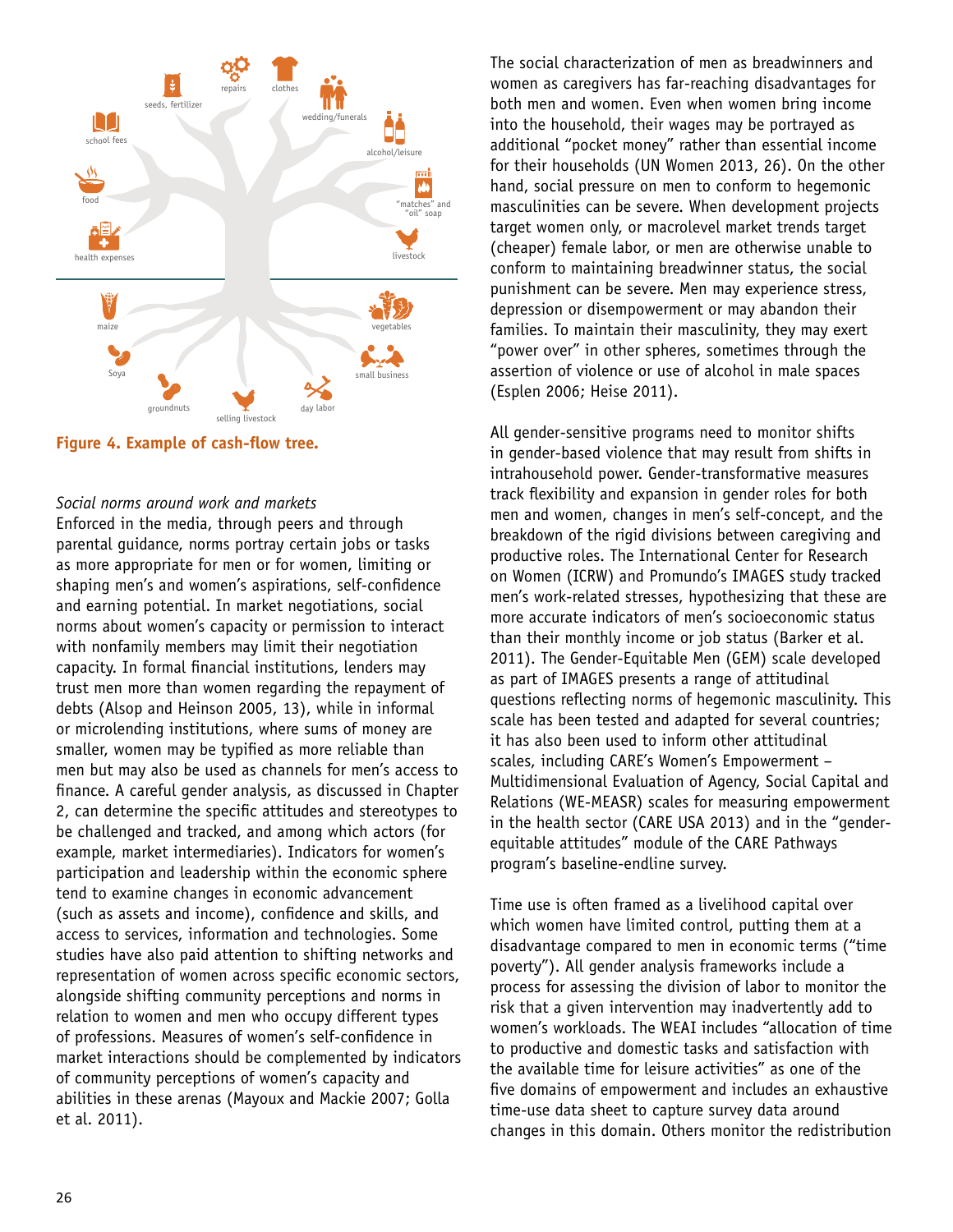of reproductive tasks within the household or "the extent to which other household members (husband, parents, children) participate in such chores as fetching water and firewood, cleaning, cooking, grocery shopping, taking care of chidren" (Alsop and Heinson 2005, 44). Gendertransformative approaches also take into account the recognition factor of gender justice, tracking adoption of positive attitudes and practices of men sharing caregiving and domestic tasks, and positive attitudes toward the fundamental importance of caregiving work or women's capacities and skills.

#### POTENTIAL PROCESSES

**Survey.** In its gender attitudes and practices baseline survey, Nobo Jibon questions mothers, mothers-in-law and husbands on a range of attitudes toward gender, including the value of reproductive work and flexibility of gender roles. The module for men also includes a survey of men's actual practices in domestic and child-caring roles (HKI and Save 2010).

**Outcome mapping.** CARE's Pathways program used an outcome mapping process to identify behavior changes in men (as noticed by both men and women). Tallying the frequency of the behavior changes mentioned and then classifying them in "expect, like, and love to see" categories enabled teams to assess not just the most commonly adopted behaviors (e.g. fetching water and firewood), but also the degree to which workload-sharing changes are "transformative" or fall within the expected range of baseline gender norms.

#### *Working conditions and relations*

Whether in the formal or informal sector, attention to the quality of work and the quality of relationships is an important dimension to consider in gender-transformative programs. Cornwall et al. (2014) contend that formal work associated with their work for which they come to be valued—in women's empowerment." Qualitative inquiry can be used to track experiences of isolation, exploitation and stigmatization or dignity and positive identity associated with income earning (Cornwall 2014). Attention to the quality of men's working conditions, identity and working relationships may be important, as gender norms and expectations may force men to accept exploitative working conditions and high-risk jobs (such as in capture fishing), particularly in the informal sector. For both men and women, relationships of solidarity, capacity to negotiate working conditions, and capacity to choose type of work may be indicators of transformative economic empowerment.

In some sectors, such as agricultural day labor, tracking the gendered wage-gap differential and collective mobilization around injustices may be relevant indicators. In CARE's Pathways program in Bangladesh, advocating against the gendered wage discrimination in the agricultural day labor sector was an issue that united both women and men, as the benefits were evident to both. The advocacy challenged an entrenched normative logic: that wage differentials were justified due to differences in physical strength. The project tracked the gendered wage gap in both target and control villages; it found that wages for both men and women increased and the gendered wage gap decreased by 7.7% in the target villages. Qualitative analysis also found that the quality of women's working conditions and relationships with male co-workers improved—they experienced more respectful treatment on the job site and gained the ability to take breaks (Eusuf and Khaleque 2014).

#### POTENTIAL PROCESSES

[Wage matrices.](http://gendertoolkit.care.org/Pages/wage%20analysis.aspx) Participatory exercises that document terms and conditions for individuals in wage labor may offer a systematic and simple process to monitor conditions over time. This process involves group discussions that outline all tasks or steps involved in agricultural day labor or other economic exchanges. For each step, participants discuss who is involved (men, women, children) and the terms and conditions they face. This offers a gender-differentiated view of working conditions and relations, and may act as a tool for both organizing and monitoring change over time. Other tools used by CARE to explore working conditions and relations in a participatory way include [exploitation analysis](http://gendertoolkit.care.org/Pages/exploitation%20analysis.aspx), [network analysis](http://gendertoolkit.care.org/Pages/network%20analysis.aspx) and [dependency mapping](http://gendertoolkit.care.org/Pages/dependency%20mapping.aspx).

### **3.1.2 Control over assets**

World Bank guidance suggests that "the relative value of assets owned by men and women is a stronger measure of gender disparities in opportunities and outcomes, and therefore perhaps a more telling indicator of women's economic power in a given context" (Doss et al. 2008,16). The gendered gap in asset ownership and control is usually determined by survey, with response options including "sole," "joint" and "someone else." Asset ownership is often correlated with other measures of gender equality, including decision-making participation.

There are well-documented challenges around the concept of jointness.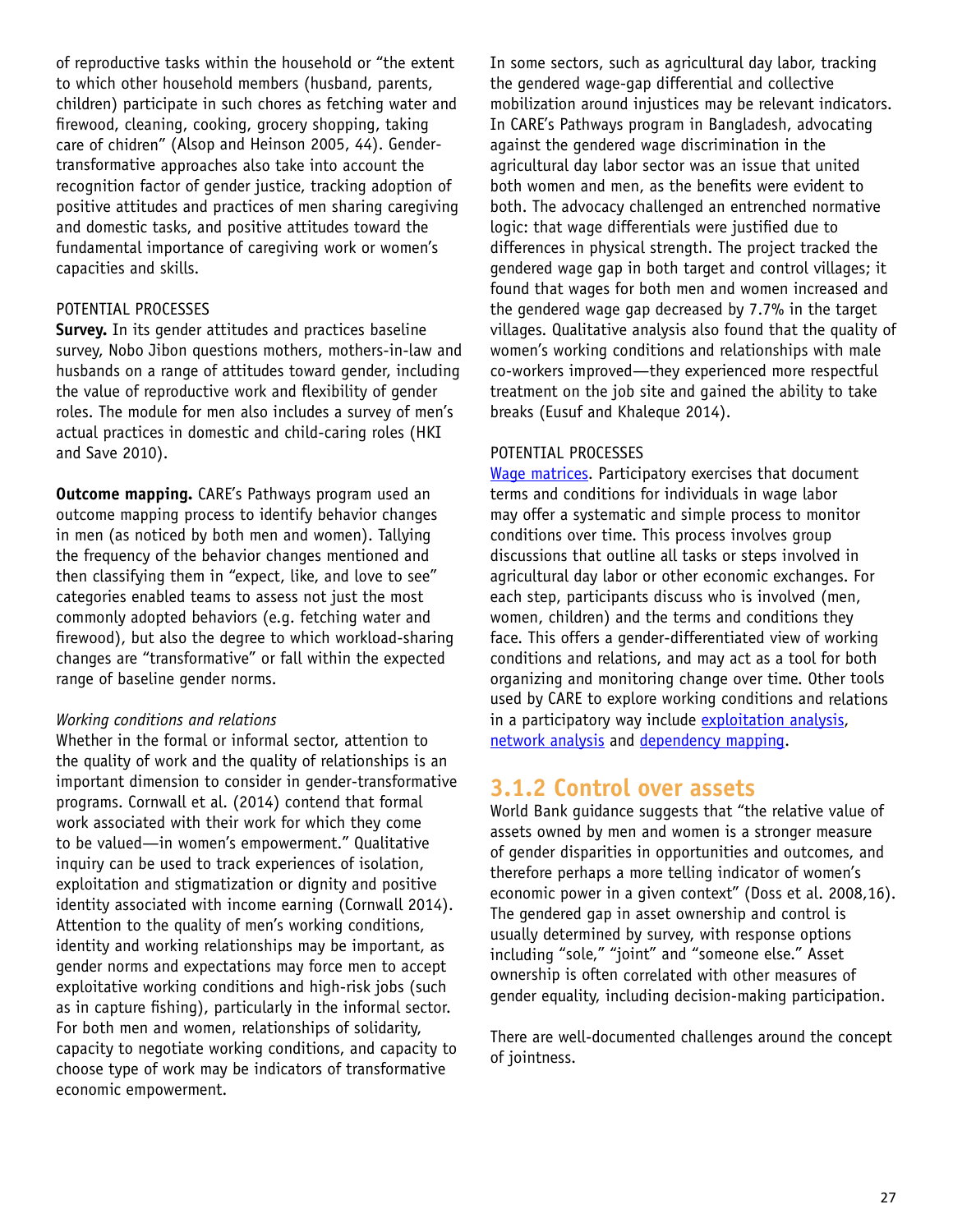For example, in CARE's Pathways baseline survey, the inquiry into decision-making produced the greatest discrepancy between quantitative and qualitative findings. In Tanzania, for example, the quantitative findings showed that women have input into most decisions made in the household. Focus groups, however, revealed that both men and women generally viewed men as ultimate decision-makers on all household expenditures. This does not mean that women do not have some say in the matter, but qualitative findings were nearly unanimous in portraying men as having "supreme" or "ultimate" power in a number of important areas. Surveys often poorly capture the nature of the consultative process and the extent to which women's "input" into decisions aligns with their influence over the final outcomes. There is likely to be wide variation among women regarding whether a joint decision constitutes a truly equal negotiation process or a consultative formality.

The type of asset in question may affect women's level of participation in the decision-making: Typically men make the final decision with respect to large expenditures for a household, the selling of major assets (such as livestock) and the use of this income, while women have relatively greater control over the smaller expenditures and decisions. Moreover, an emphasis on measuring intrahousehold asset gaps alone can enforce an antagonistic understanding of men's and women's relations (versus cooperative relations) and may also favor a Western bias toward individual ownership and individual property rights as the basis of citizenship (versus shared resources). A gender analysis of an aquaculture project in Cambodia, for example, used a participatory rural appraisal tool and drawing exercise to discuss how assets were managed, how parties defined "joint" ownership, and the strategies women used to bargain over control and use of assets. The analysis found that sole control over productive assets was not the ideal for women; they valued instead a fair negotiation process with

their spouses and the ability to equally veto the sale or purchase of an asset (Hillenbrand et al. 2014).

Furthermore, one project analysis of the Gender, Agriculture, and Assets Project (GAAP) in Bangladesh illustrated that the relationship between women's asset ownership and bargaining power is not always linear, nor can it be assumed. This project found that the transfer of goats to ultra-poor women did not improve their relative bargaining position; it in fact resulted in decreased decision-making involvement and decreased mobility. Qualitative insights, however, revealed that the intangible benefits that women gained as a result of the program included social capital, self-esteem and the social esteem associated with asset ownership (Quisumbing et al. 2013). It is therefore important to dismantle the nuanced relationship between mobility and social class. A truly transformative approach needs to pay attention to these factors so as not to perpetuate existing gendered and patriarchal norms restricting women's mobility and its linkage with social status.

A combination of quantitative and qualitative inquiry may be useful to capture transformational dimensions of asset ownership, including (1) changes in social norms and rules around asset ownership, including the right to inherit and transfer to children and the value of assets appropriate for women to own (norms often allow women to own small assets, men to own larger assets); (2) equitable decision- making processes around asset use and sale; and (3) the subjective significance of asset ownership to individuals' lives.

#### POTENTIAL PROCESSES

**Gap-tracking.** CARE Canada's monitoring and evaluation guidance to the LINKAGES project proposes the indicator "proportion of women to men with access to those assets (physical, social, economic) that are key to resiliency" and provides guidance for tracking the gap between men and

| <b>Agency</b>                                                                                                                                                       |  | <b>Relations</b>                                                                                                                                                                                                               |  | <b>Structures</b>                                                                                                                                                                                                                                                                                     |  |
|---------------------------------------------------------------------------------------------------------------------------------------------------------------------|--|--------------------------------------------------------------------------------------------------------------------------------------------------------------------------------------------------------------------------------|--|-------------------------------------------------------------------------------------------------------------------------------------------------------------------------------------------------------------------------------------------------------------------------------------------------------|--|
| - Self-esteem and social standing<br>associated with asset ownership <sup>a</sup><br>- Ability to claim the output and<br>income produced by the asset <sup>b</sup> |  | Proportion of women to men with<br>access to those assets (physical,<br>social, economic) that are key to<br>resiliency <sup>c</sup><br>Equitable negotiation processes<br>around asset use, purchase and<br>sale <sup>d</sup> |  | - Gendered rules governing access to<br>productive assets and markets <sup>e</sup><br>- De facto rights to inherit or<br>bequeath assets to others through<br>sale, gift or inheritance <sup>b</sup><br>- Access to and control over<br>productive assets for different<br>social groups <sup>e</sup> |  |
| Sources: <sup>a</sup> IFPRI 2008; <sup>b</sup> Quisumbing et al. 2013; CARE Canada 2013; <sup>d</sup> Hillenbrand et al. 2014; <sup>e</sup> Alsop et al. 2006.      |  |                                                                                                                                                                                                                                |  |                                                                                                                                                                                                                                                                                                       |  |

#### **Table 3. Control over assets.**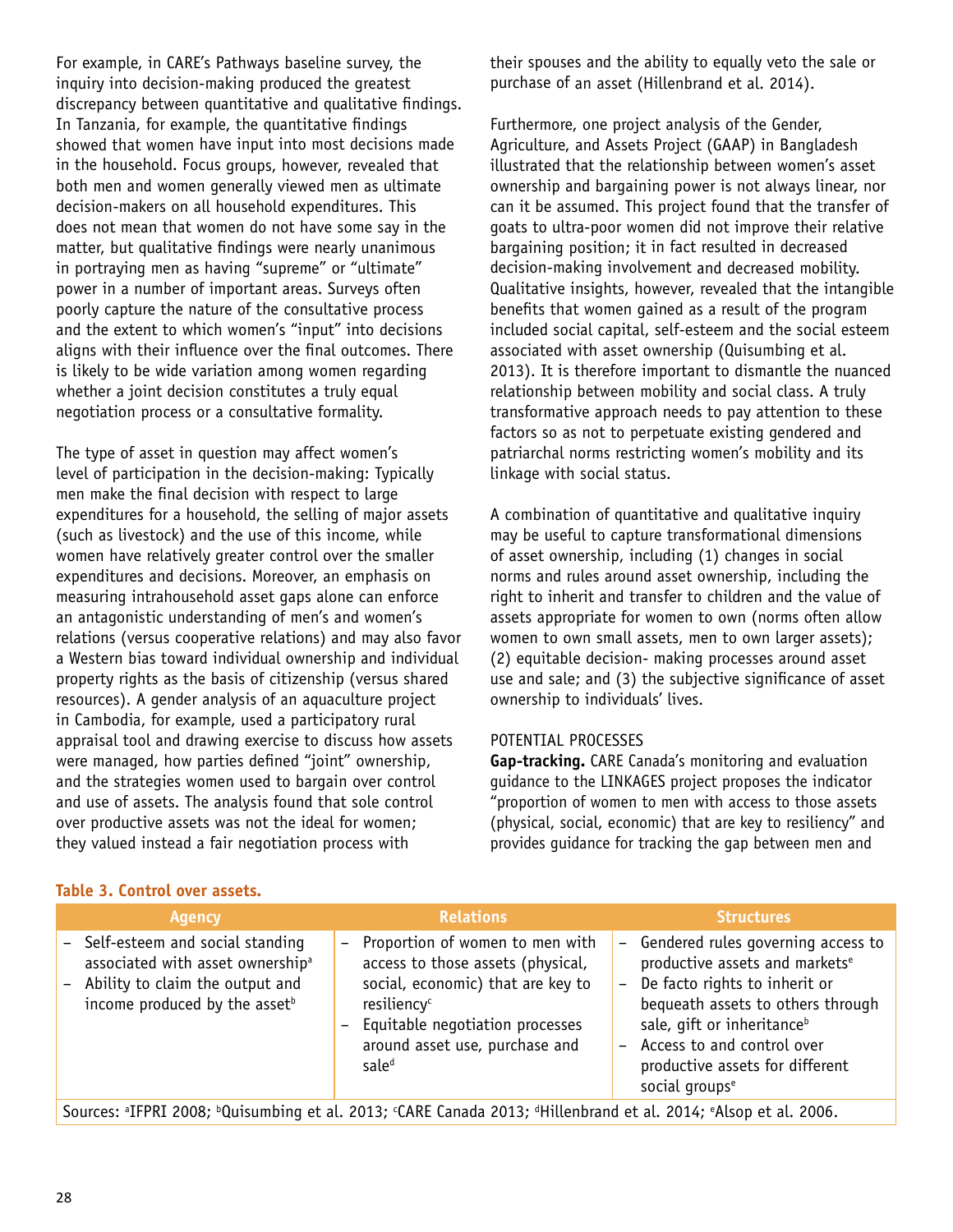women over time (Table 4). The survey guidance notes that the definitions of "control" and "access" should be defined by the participants themselves, and it encourages probing around the meaning of jointness: "Probe interesting points. Why does the respondent want to claim that 'both' access or control? Why is it hard to choose? Are there certain circumstances under which men have more control and others under which women have more control over the asset?"

In addition, the guidance includes questions to be followed with qualitative inquiry and team reflection, such as "Did social rules and norms around access to and control over key resources change in the households and communities that the project was working in?" and "Did women's control decrease in any way?"

To capture subjective meanings of asset ownership and how it relates to intrahousehold and individual changes, CARE's Pathways program took digital photographs of the female adult within the household with (1) something she purchased with her own income for the household or a family member in the past 12 months and (2) something she bought for herself in the last 12 months. This provided a more subjective understanding

of assets and economic empowerment, and the process of documentation was also identified by some of the women as empowering (Kruger 2013).

### **3.1.3 Control over land**

Women's land rights have been associated with a number of gender equality outcomes, including greater bargaining power, decision-making influence, greater food security and productivity, children's educational enrollment, reduced violence, and safer sex (Doss et al. 2008; Sweetman 2008; Hannay and Scalise 2014). The World Bank extensively documents best practices in landownership survey data, advising that accurate householdlevel gender analysis requires "individual-level data on land *access*, *ownership*, *titling* and *management* at the plot level and by sex" (Doss et al. 2008, 22). Individual property rights might have different effects than joint property rights, but the same analytical challenge of interpreting "jointness" applies to land ownership as to other asset ownership. There is significant disagreement among researchers as to whether joint or sole titling better serves women's interests, and it may vary significantly from context to context. In India, for example, the rules regarding women's land ownership have nominally changed during the past 5 years, and

| <b>Baseline data: Women in male-headed households</b> |       |               |       |                |  |  |  |  |
|-------------------------------------------------------|-------|---------------|-------|----------------|--|--|--|--|
| Item                                                  |       | <b>Access</b> |       | <b>Control</b> |  |  |  |  |
|                                                       | Women | Men           | Women | Men            |  |  |  |  |
| 0xen                                                  | 30%   | 90%           | 10%   | 75%            |  |  |  |  |
| Fertilizer                                            | 50%   | 90%           | 30%   | 90%            |  |  |  |  |
| Source: Capelazo, 2012.                               |       |               |       |                |  |  |  |  |

### **Table 4. LINKAGES indicators.**

### **Table 5. Control over land.**

| <b>Agency</b>                                                                                                                                                                                                                                                                                                       |     | <b>Relations</b>                                                                                                                                                                                                                                                                                                                                    | <b>Structures</b>                                                                                                                                                                                                                                                                                                                                                                            |
|---------------------------------------------------------------------------------------------------------------------------------------------------------------------------------------------------------------------------------------------------------------------------------------------------------------------|-----|-----------------------------------------------------------------------------------------------------------------------------------------------------------------------------------------------------------------------------------------------------------------------------------------------------------------------------------------------------|----------------------------------------------------------------------------------------------------------------------------------------------------------------------------------------------------------------------------------------------------------------------------------------------------------------------------------------------------------------------------------------------|
| - Land literacy; knowledge of and<br>ability to redress rights<br>- Women can make independent<br>decisions on matters concerning<br>exercise of land rights <sup>a</sup><br>- Individual action to challenge<br>discrimination in women's access<br>to resources (including land<br>rights) $b$<br>Sole land title | $-$ | Equitable household negotiation<br>processes for use and control of<br>quality land<br>- Family members' land literacy and<br>knowledge of women's land rights<br>- Community mobilization for rights<br>awareness, enforcement of rights <sup>c</sup><br>- Erosion of tenure security (male<br>takeover of women's cropland)<br>- Joint land title | Land rights are:<br>legitimate (legally and socially<br>$\circ$<br>recognized)<br>• able to withstand changes in<br>families and communities<br>long term<br>$\circ$<br>enforceable<br>$\circ$<br>Exercising land rights does not<br>require consultation or approval<br>beyond what is asked of men <sup>a</sup><br>- Gender norms surrounding control<br>of land (regardless of ownership) |
|                                                                                                                                                                                                                                                                                                                     |     |                                                                                                                                                                                                                                                                                                                                                     | Attitudes toward women's control                                                                                                                                                                                                                                                                                                                                                             |
|                                                                                                                                                                                                                                                                                                                     |     |                                                                                                                                                                                                                                                                                                                                                     | over land                                                                                                                                                                                                                                                                                                                                                                                    |

Sources: <sup>a</sup>Hannay and Scalise 2014; bMayoux 2000; <sup>c</sup>Malhotra et al. 2006.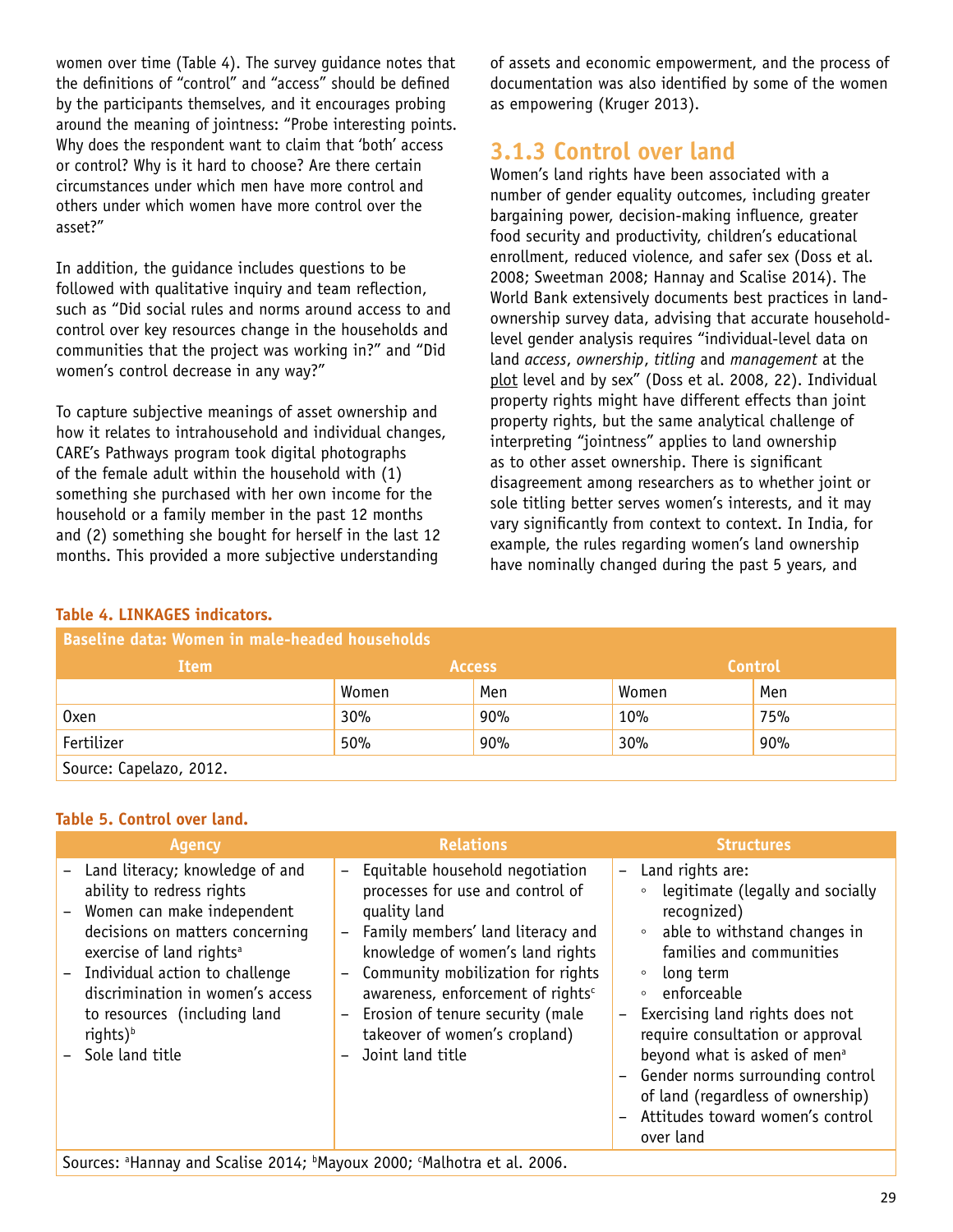women's names are now supposed to be included on revenue land deeds and forest land deeds. Women own more land jointly than individually. However, in practice there has been little actual change in gendered ownership and control patterns. Joint ownership of land may constrain women who wish to express their priorities on land use and limit women's use of alternative farming arrangements (Agarwal 2003; Doss et al. 2014).

The gendered nature of property rights (both individual and joint) as they relate to gendered social norms and institutions is highly context specific. An analysis of CARE Pathways baseline survey findings in four countries (India, Malawi, Mali and Tanzania) observed that in the African countries, property ownership contributed to women's increased decision-making power within the household although this participation was found to be in the area of children's education and minor household expenditures. However, in India, women's individual land ownership was not correlated with women's input into any of the household decisions, major or minor (Doss et al. 2014).

Moreover, women's individual land ownership as an indicator of agency does not capture the structural and relational dimensions of land access and ownership. Even where progressive or gender-equitable laws exist, women's de facto ability to realize their rights and exercise control over land is determined by social norms, discriminatory institutions and local customs (Paydar 2012). The landrights organization Landesa defines the bundle of rights that make up de facto tenure security as rights that have the following characteristics:

- legitimate (legally and socially recognized)
- able to withstand changes in families and communities
- long term
- enforceable
- do not require consultation or approval beyond what is asked of men.

Indicators capturing these five dimensions would need to be present to identify and measure meaningful change in the outcome of secure land tenure. Land ownership tenure systems are contextually different, and tracking changes over time in de facto tenure security (including attitudes and norms around land) requires initial contextual analysis through participatory rural appraisal, social mapping, secondary research or other primary research. The *Land Tenure Framework for Analysis: Land Rights* provides guidance for assessing relevant dimensions of land rights through primary or secondary research. This analysis can help determine the critical indicators (structural, relational and individual) and the attitudes to focus on (Scalise and Giovarelli 2013).

#### POTENTIAL PROCESSES

**Survey module.** A paper presented by Landesa (Hannay and Scalise 2014) offers an annex of indicators to capture changes in land access and in each of the five dimensions of tenure security, which can be integrated into a baseline-endline survey.

**Participatory assessments.** Participatory community resource mapping and historical timelines can be used to assess and explore gendered access to and control over land (both collective and individual resources), and to identify the main challenges around equitable access to collective and individual property. Qualitative discussion can focus on the quality of land to which women have access, security of terms of use, knowledge and attitudes around women's land rights, and discrimination in the subjective value assigned to "productive" or cash-crop land and property versus "subsistence" or food-crop land uses. Monitoring should track erosion of women's land rights (male takeover of women's crops and land resources) and capture intersectional exclusions of class, caste and ethnicity.

### **3.2 Power over: Control over others**

In addition to looking at power over from the positive sense of gaining control over resources and opportunities in one's life, we consider dominant power in its common negative connotation of meaning control over people. These meanings are obviously related, as "those who control resources and decisions have power over those without and exclude others from access and participation. When people are denied access to important resources like land, healthcare, and jobs, power over perpetuates inequality, injustice and poverty" (Miller et al. 2006, 7). A gender- transformative approach aspires to transform dominant power over to a more equitable process of power with. In this section, we consider key sets of indicators of dominant power—control over women's mobility and expressions of gender-based violence (control over others)—which often underlie the inequality in resource access and opportunities. Because intrahousehold decision-making is most often an exercise that is done (implicitly or explicitly) in relationship with others, we have included indicators around decisionmaking in the "power with" section.

### **3.2.1 Mobility**

Women's mobility or ability to move freely is often measured as a dimension of economic empowerment because it relates to women's ability to directly access markets. The significance of mobility as an indicator of empowerment and gender equality depends on the specific cultural context and on class and caste. Questions and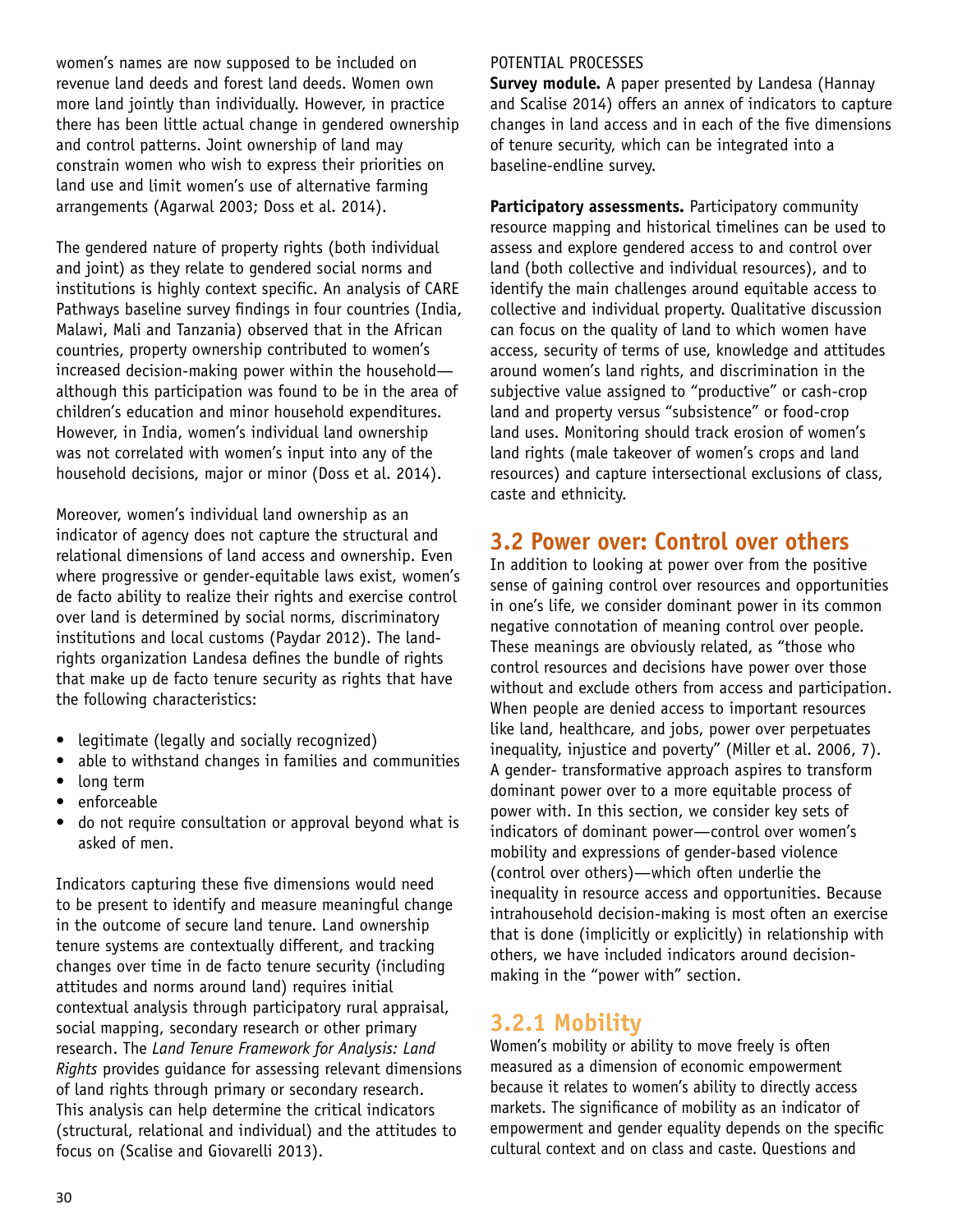response options need to be designed and interpreted in that context. The social norm of mobility can change rapidly in response to economic opportunities—in both directions (Ibrahim and Alkire 2007). Class and religion are significant factors in women's mobility in Bangladesh, for example, where the practice of *purdah* is common. Yet compared to women from less-destitute households, so-called "ultra-poor" women have greater freedom of movement to participate in economic activities outside the home than women from higher classes who maintain *purdah* practices more strictly (Williams 2005). A GAAP research project in Bangladesh found that asset transfer (of goats) to extreme-poor women resulted in a voluntary shift among these women to more restricted mobility, as the financial ease allowed them to practice *purdah*. The women themselves considered their more limited movements to be an indicator of greater social standing, respect and selfesteem (Quisumbing et al. 2013). It is therefore important to dismantle the nuanced relationship between mobility and social class so as not to perpetuate existing gendered and patriarchal norms that restrict women's mobility and its linkage with social status.

Response options on mobility surveys may also need to be contextualized with qualitative inquiry to interpret the meaning of "permission," which in some instances may be considered a courtesy or formality, a gesture of respect to one's husband rather than a lever of control. A more transformative indicator may be the reciprocity of both men and women applying this courtesy. In the Pathways mid-term evaluation, which used outcome mapping to harvest indicators of gender behavior change, a significant indicator related to mobility was "men informing wives of their movements," a practice that was described as indicative of mutual respect and more respectful relationships (CARE 2014a).

Often, the very real risks related to women's safety and exposure to harassment are used to justify curtailing women's mobility, maintaining men (occasionally even very young boys) in the patriarchal role of "protector." A gender-transformative approach also looks at the male behaviors and attitudes that contribute to this perceived need for women's protection, and tracks community-level or intergenerational shifts in the repercussions for men and boys of publicly harassing girls and women.

### POTENTIAL PROCESSES

**Mobility maps.** IFAD's toolkit provides examples of participatory tools for mapping women's and men's spheres of mobility specifically in relation to market access. The tool illustrates the different modes of transport required and prices found at different markets (IFAD 2002). Participatory rural appraisal community maps can be used to identify male- and female-exclusive spaces and restrictions on women's movements both within and outside of the community; these tools can be useful for revealing intersectional differences based on caste, religion, age and class. To make these tools gendertransformative, lines of inquiry would need to explore the norms and customary practices behind specific gender barriers based on movement, and to challenge these within programming.

#### **Table 6. Mobility and gender-based violence.**

| Agency                                                                                                                                                                                                                                                                             |                                                                                                       | <b>Relations</b>                                                                                                                                                                                                                                                                                                               |                                                                                  | <b>Structures</b>                                                                                                                                                                                                                         |  |
|------------------------------------------------------------------------------------------------------------------------------------------------------------------------------------------------------------------------------------------------------------------------------------|-------------------------------------------------------------------------------------------------------|--------------------------------------------------------------------------------------------------------------------------------------------------------------------------------------------------------------------------------------------------------------------------------------------------------------------------------|----------------------------------------------------------------------------------|-------------------------------------------------------------------------------------------------------------------------------------------------------------------------------------------------------------------------------------------|--|
| - Ability to go out alone; freedom of<br>movement <sup>a</sup><br>- Individual action taken to<br>challenge and change cultural<br>perceptions of women's mobility at<br>household level <sup>b</sup><br>- Women's ability to visit friends,<br>family and associates <sup>c</sup> | $\overline{\phantom{0}}$<br>$\overline{\phantom{a}}$<br>$\qquad \qquad -$<br>$\overline{\phantom{m}}$ | Men inform wives about their<br>movements <sup>d</sup><br>Joint action to challenge and<br>change cultural perceptions of<br>women's rights at community level<br>Respectful attitudes and practices<br>of male children toward girls<br>(discouraged from harassing)<br>Women's exposure to coercive<br>controls <sup>e</sup> | $\overline{\phantom{a}}$<br>$\overline{\phantom{a}}$<br>$\overline{\phantom{a}}$ | Mobility of women within and<br>outside their residential locality, as<br>compared to menf<br>Attitudes toward women's freedom<br>of movement<br>Rates of abuse, assault and<br>harassment against women in<br>public spaces <sup>c</sup> |  |
| Sources: <sup>a</sup> Alsop et al. 2006; <sup>b</sup> Mayoux 2000; <sup>c</sup> Golla et al. 2011; <sup>d</sup> CARE Pathways; <sup>e</sup> Mason and Smith <i>in</i> Alsop and<br>Heinsohn 2005; <sup>f</sup> CIDA 1997 in Ibrahim and Alkire 2007.                               |                                                                                                       |                                                                                                                                                                                                                                                                                                                                |                                                                                  |                                                                                                                                                                                                                                           |  |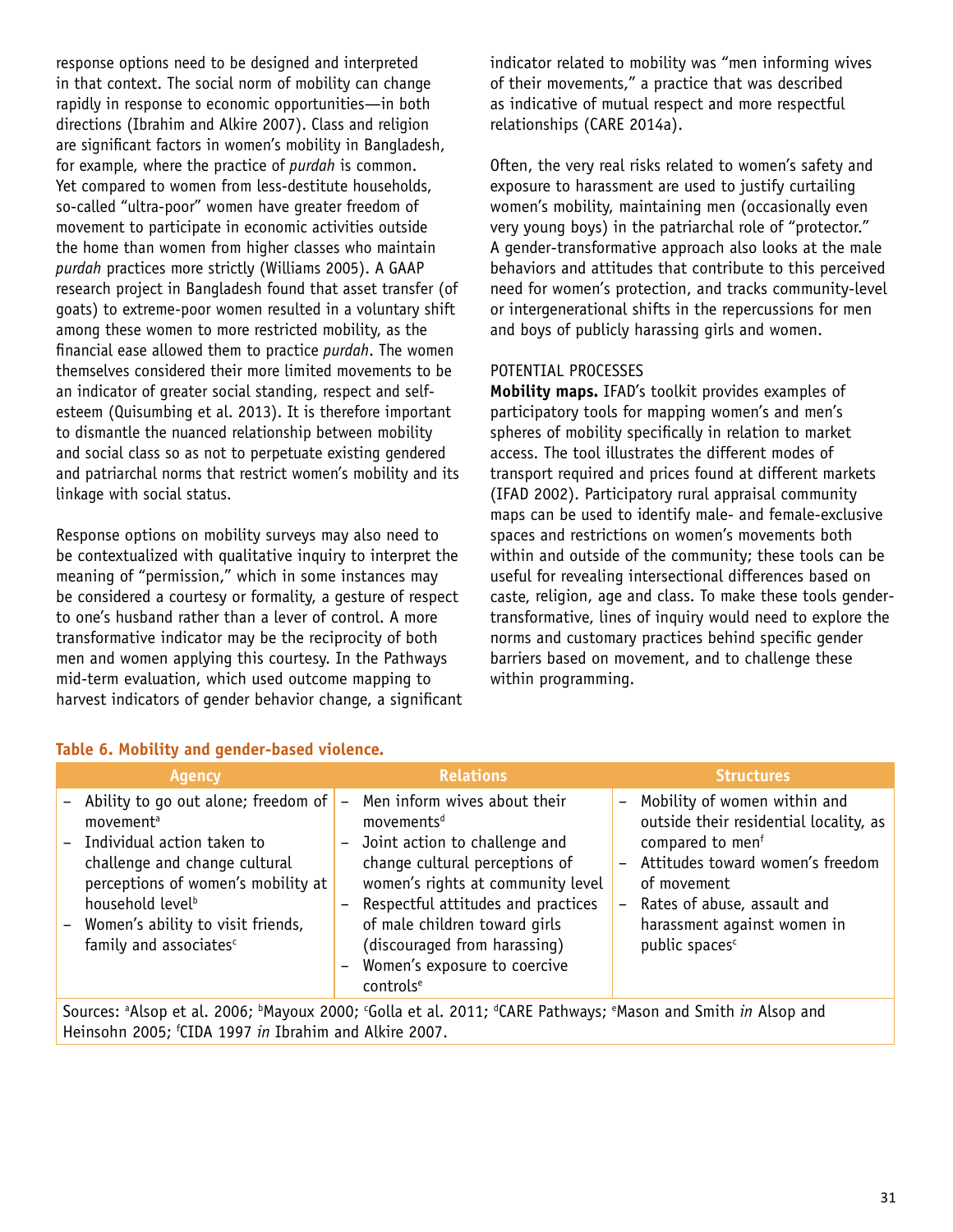## **3.2.2 Gender-based violence**

As discussed in Chapter 2, the literature suggests that gender-based violence is an extremely pertinent issue to be monitored and mitigated in ethical ways. The most common relational indicators for gender-based violence are reported prevalence of violence and relational dynamics across women's, men's, boys' and girls' experiences. To begin to understand dynamics of gender-based violence within a context, a survey of secondary data can offer insights in relation to domestic and intimate partner violence, gender- based violence beyond the household, early and forced marriage, female genital cutting, and infanticide. Cultural sensitivity and taboos surrounding gender-based violence, fear of reprisals, and stigma and shame, as well as perceptions that this behavior is normal, can act as strong deterrents against discussing or reporting gender-based violence. As such, analysis has shown that gender-based violence remains underreported and poorly understood, particularly among children, male and LGBTQ+ survivors (Bloom 2008). When asking direct questions related to gender-based violence, programs should consider ethical protocols, referral systems and well-trained enumerators (Bloom et al. 2014). Measures can be situated in a broader understanding of community contexts and motivations (Batliwala 2006). In the context of agricultural programs, the literature suggests that unless all the ethical guidelines provided by the WHO can be followed, direct questions about gender-based violence in order to establish prevalence indicators are not advisable.

For agricultural and women's economic empowerment programs that are seeking to integrate gendertransformative approaches, in the absence of all the ethical considerations needed to ask about direct experiences, indicators linked to the primary prevention of gender- based violence are more appropriate to track (Batliwala 2006).

Analysis has shown that monitoring gender-based violence requires an understanding across perceptions, beliefs and actions among individuals, as well as people's perceptions of community norms. At the same time, monitoring can require an understanding of institutional commitments related to gender-based violence alongside their implementation, budgets and accountability. For example, the Violence Against Women Compendium of indicators includes various measures in relation to education regarding predominant expectations around sexual abuse and violence, steps taken to ensure violencefree environments, and how to respond effectively and sensitively to violence cases. As indicated by the literature, this is important for all sectors in order to guard against

issues of sexual exploitation and abuse, as well as threats of violence that may inhibit or shape access to services and benefits from development interventions (Bloom 2008).

#### POTENTIAL PROCESSES

**Anonymous incident tracking sheet.** In the context of agricultural programming, community-based staff or volunteers may use a simple tracking sheet to record incidences of gender-based violence within communities that they become aware of indirectly or that are directly shared with them or witnessed by them in the course of regular program activities. An example of this system is being piloted by the Center for Domestic Violence Prevention, a Ugandan NGO that works in close collaboration with Raising Voices. This form does not include any identifying information with regard to the survivor and also includes referrals offered in relation to each case (Bloom et al. 2014).

### **Community attitudes, skills and behaviors tracking tool.**

Raising Voices also developed the [basic outcome tracking](http://www.raisingvoices.org/wp-content/uploads/2013/03/downloads/Activism/SBL/BasicMonitoringToolsOutcomeTrackingTool.pdf)  [tool](http://www.raisingvoices.org/wp-content/uploads/2013/03/downloads/Activism/SBL/BasicMonitoringToolsOutcomeTrackingTool.pdf) for staff and participants to assess knowledge, attitudes, skills and behaviors in relation to genderbased violence over time. For each category, staff rank community agreement or disagreement in relation to a set of statements following community dialogues. This gives a sense of what is changing over time based on staff assessments and observation. These measures are open ended and are not descriptive of knowledge, attitudes, skills and behaviors related to gender-based violence within communities.

**Survey.** Promundo and ICRW have also undertaken research with a focus on knowledge, attitudes, skills and behaviors through IMAGES. This survey has now been administered across six countries and probes into a range of issues related to employment, education, childhood experiences of violence and gender attitudes, household relations, parenting, attitudes toward women and masculinity, health and quality of life, partner relations, transactional sex and sexual violence, intimate partner violence, and sexual behaviors. While more comprehensive than the Raising Voices outcome tracking tool, the analytical report discussed limitations related to respondent fatigue, refusals to participate and potential issues with validity in relation to self-reported data (Barker et al. 2011). Further, IMAGES only assessed men's experiences and views as perpetrators of sexual violence (and women's experiences as survivors of violence), offering little in terms of male survivors of gender-based violence.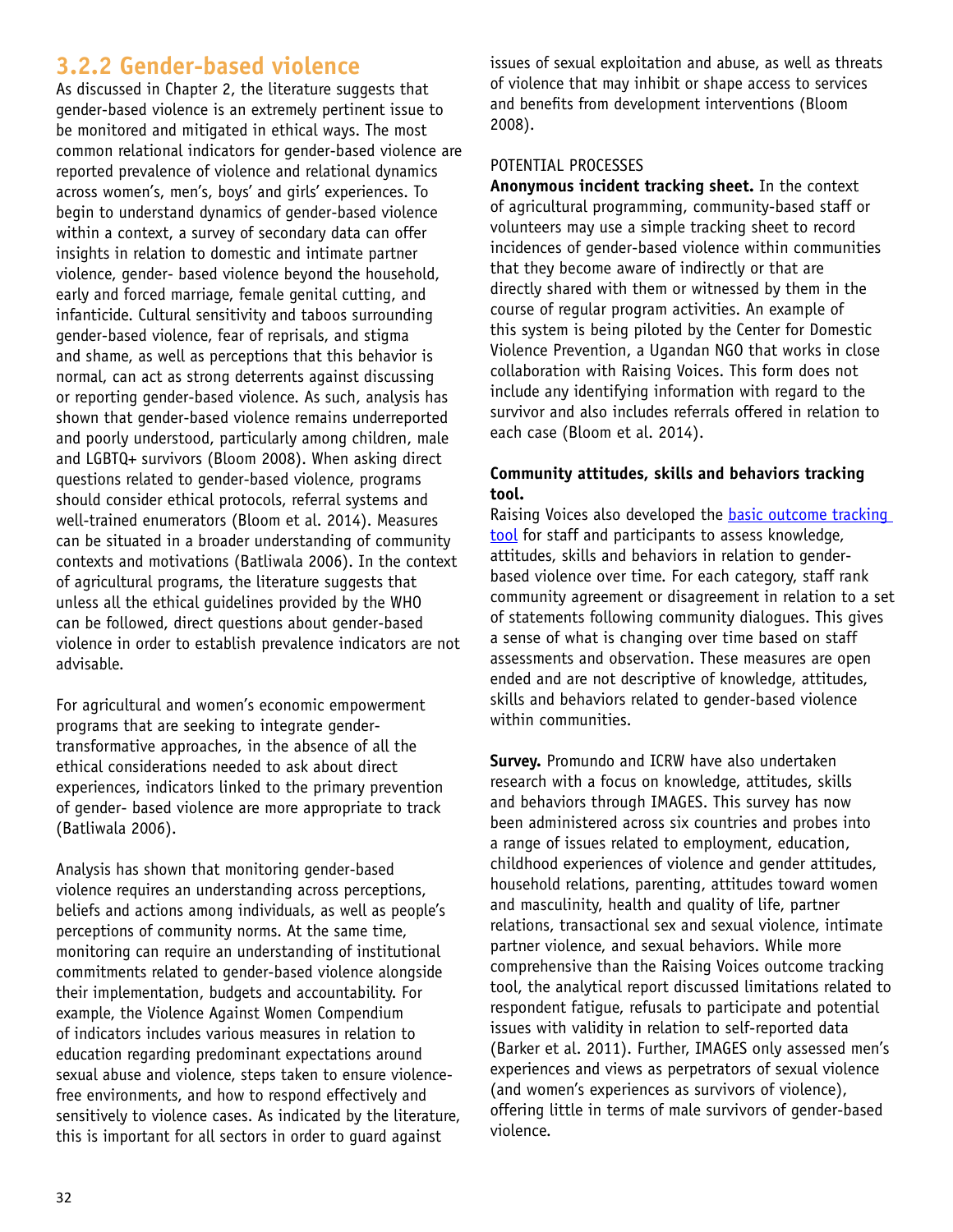#### **Table 7. Gender-based violence.**

| <b>Agency</b>                                                                                                                                                                                                                                                                               | <b>Relations</b>                                                                                                                                                                                                                                                                                  | <b>Structures</b>                                                                                                                                                                                                                                                                                                                                                                                                                                                                                                                                                                                                                                                                                                                                                                                                  |
|---------------------------------------------------------------------------------------------------------------------------------------------------------------------------------------------------------------------------------------------------------------------------------------------|---------------------------------------------------------------------------------------------------------------------------------------------------------------------------------------------------------------------------------------------------------------------------------------------------|--------------------------------------------------------------------------------------------------------------------------------------------------------------------------------------------------------------------------------------------------------------------------------------------------------------------------------------------------------------------------------------------------------------------------------------------------------------------------------------------------------------------------------------------------------------------------------------------------------------------------------------------------------------------------------------------------------------------------------------------------------------------------------------------------------------------|
| Perceptions of and attitudes<br>toward intimate partner violence,<br>abuse, harmful traditional<br>practices, corporal punishment and<br>community violence <sup>a</sup><br>Perceptions in relation to<br>masculinity, sexuality, homophobia<br>and equal rights across gender <sup>a</sup> | Decrease in controlling behavior<br>$\equiv$<br>(see indicators related to mobility<br>and public spaces) <sup>b</sup><br>Increasing negotiation within<br>intimate relationships and sexual<br>relations <sup>b</sup><br>Freedom from threat of violence<br>from partner and within<br>community | Tolerance and acceptability of<br>$\overline{\phantom{m}}$<br>violence on the basis of gender <sup>b</sup><br>Views on community attitudes<br>around the following:<br>intimate partner violence and<br>$\circ$<br>abuse<br>harmful traditional practices<br>$\circ$<br>nonhousehold gender-based<br>$\circ$<br>violence<br>survivors and perpetrators of<br>violence<br>linkages and availability<br>$\circ$<br>of gender-based violence<br>prevention initiatives and<br>actors <sup>b</sup><br>Gender-based violence-sensitive<br>employment policies among<br>employers <sup>c</sup><br>Mechanisms to prevent and respond<br>to gender-based violence within<br>key institutions (markets, services<br>and educational spaces):<br>infrastructure<br>$\circ$<br>mitigation and response<br>$\circ$<br>systemsb |

Sources: a Barker et al. 2011; b Bloom 2008; c USAID n.d.

## **3.2.3 Control over the agenda**

One dimension of control is described as "hidden power," which may not be overtly exercised by formal decisionmakers but is seen in the way that influential voices shape the political or development agenda to the exclusion or marginalization of other groups. The power over naming and framing political agendas, deciding what issues are important and whose viewpoints are legitimate, is a form of hidden power. The way that an issue is framed (for instance, feminism as a Western construct that destroys families) can illustrate the hidden power of influential actors, and it also distracts from and suppresses legitimate debate about underlying challenges and inequalities (Miller et al. 2006). Giving primacy to women's involvement in political processes is essential to gaining control over structures that set the agenda and can enable empowering changes at the individual level (Rowlands 1997). Women can exert their power within in a forceful way if they are politically protected (Friedmann 1992). Empowerment through political change is just as relevant in the sphere of development and social decision- making as it is in formal politics. In practical terms, this means organizing women to take "control of their own lives, to set their own agendas, to organize to help each other and make demands on the state for support and on society itself for change" (Friedmann 1992, 32–34).

Quotas and sex-disaggregated data on leadership, as well as gender-budget analysis, are used to track the control of women and marginalized groups over the national political agenda and policies. Hidden power, however, can still undermine formal representation. Gender stereotypes have been shown to directly impact voting behavior, as voters attribute certain leadership traits that are both negative and positive to candidates based on their gender (Sanbonmatsu 2002; Dolan 2004; Sanbonmatsu and Dolan 2009). The division of roles traditionally portrays men as political agents and women as being under their protection. Women's contributions to society have often not been valued and their concerns have been kept outside the realms of public decision-making and public debate.

Social norms and values can have a strong influence on equal political representation but are often overlooked within monitoring, evaluation and learning systems (Batliwala and Pittman 2010). As described in Chapter 2, social network analysis is a useful qualitative tool for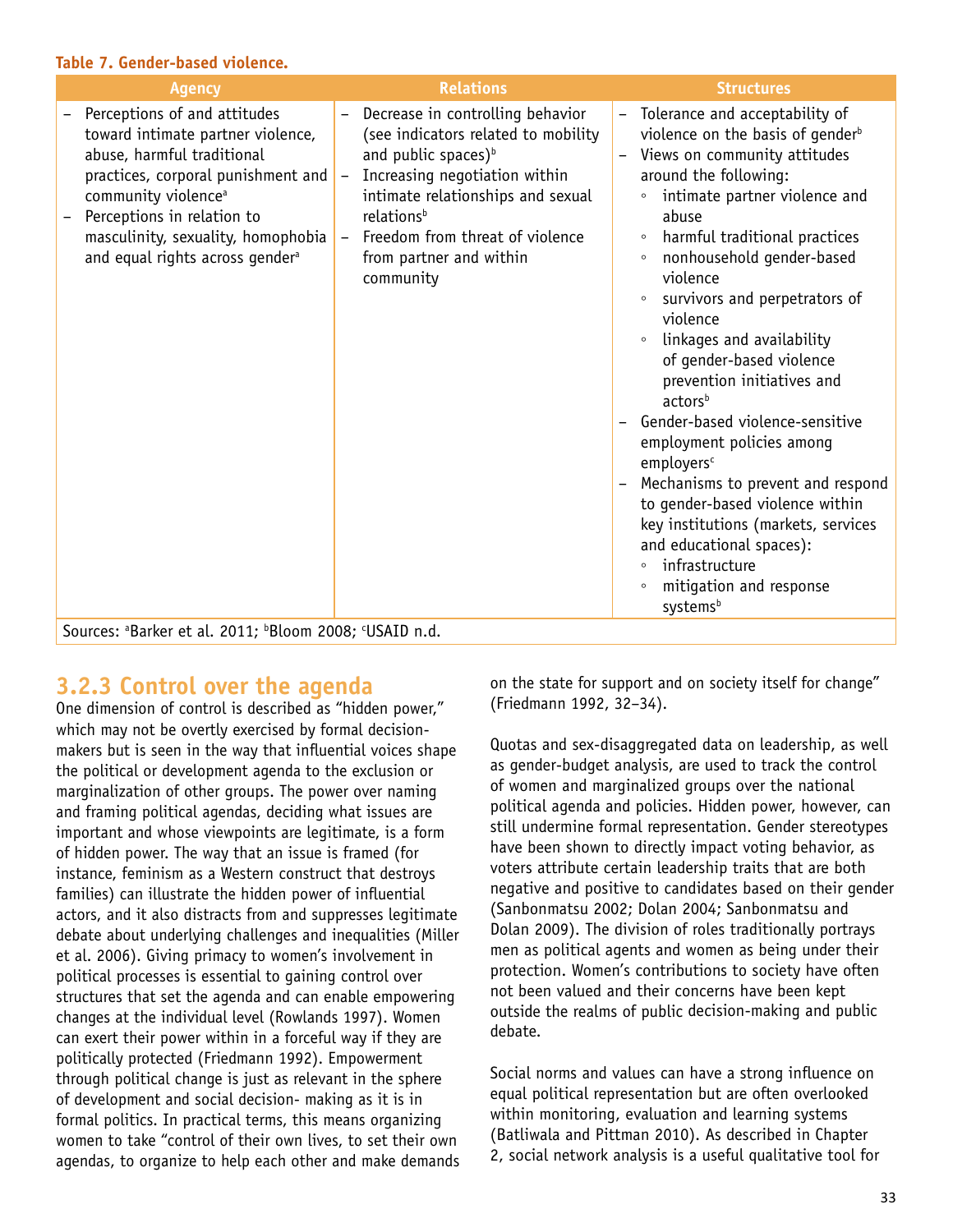assessing which groups have greater voice over a given set of issues and which voices are marginalized. Mapping can be useful for tracking the spread of behavior and attitudinal changes within a community, as well as the greater inclusion of certain groups. Other measures of shifting control over the agenda may include women's internal awareness of public decision-making processes and aspirations to be involved. It can be reflected through women's versus men's political leadership across key institutions (including extension services and markets), their degree of influence into broader community development priorities and resourcing, and community perceptions of women's capabilities and of women who speak out in public.

While the specific indicators are context-specific, impact measures of greater inclusion of women would look at specific policy achievements. For example, at the village *panchayat* level in India, quotas for women and scheduled castes have been observed to change political incentives in favor of the interests of the group that is favored by the quota by weakening prevailing stereotypes and shifting social norms (Mansuri and Rao 2013). Some measures of the effects of this policy change included greater allocations to infrastructure and other services addressing women's and children's needs, increased reporting of crimes against women, and more arrests for such crimes (World Bank 2012). Similarly, the evaluation of the Community-Based Education Project (Proyecto Hondureño de Educación Comunitaria) in Honduras evaluated the extent to which women were represented in the school council and decision-making; it also compared the effectiveness of more inclusive school councils with the less-diverse school councils of the traditional system run by the government (Alsop and Heinson 2005).

**Table 8. Control over the agenda.**

### POTENTIAL PROCESSES

**Gender gap studies.** The gender gap analysis undertaken by CARE Democratic Republic of the Congo's communitydriven governance project held single-gender discussions with groups of women, men, adolescent boys and adolescent girls to understand the support, barriers and dynamics shaping each group's (1) knowledge and information regarding the intervention; (2) participation in the intervention; (3) voicing of positions and influencing strategies; and (4) engagement in decisionmaking processes. This exercise also explored each group's perceptions of which groups dominated the project decision-making and benefits, supportive or opposing pressures that influenced people's ability to engage with the project at both household and community levels, and how different groups experienced change from engagement in the project. This gives a sense of the competing pressures different groups may face, and how time and labor, social norms and community relations, and household relational dynamics interact with individuals' participation in and benefits from public processes (Wu et al. 2013).

**Appreciative inquiry**. CARE Burundi has also integrated regular appreciative inquiry discussions with solidarity groups to discover the groups' experiences of strength, power and achievement through reflection around a targeted question. One example of a question may be for the group to describe a time when it overcame a significant challenge to achieve something remarkable. Through the conversation, facilitators aim to understand the strengths, success elements and details surrounding the story as well as how participants experienced the incident. This process aims to identify the values and factors underlying the success. Following this phase,

| <b>Agency</b>                                                                                                                                                                                                                                                                                      | <b>Relations</b>                                                                                                                                                                                                                                   | <b>Structures</b>                                                                                                                                                                                                                                                                                                                                                                                                                                                                               |
|----------------------------------------------------------------------------------------------------------------------------------------------------------------------------------------------------------------------------------------------------------------------------------------------------|----------------------------------------------------------------------------------------------------------------------------------------------------------------------------------------------------------------------------------------------------|-------------------------------------------------------------------------------------------------------------------------------------------------------------------------------------------------------------------------------------------------------------------------------------------------------------------------------------------------------------------------------------------------------------------------------------------------------------------------------------------------|
| - Awareness of main local public<br>service decision-makers <sup>a</sup><br>Aspirations to be more or less<br>involved in community decision-<br>making processes <sup>a</sup><br>Willingness to be involved in<br>communal decision-making <sup>b</sup><br>Comfort with speaking out in<br>public | - Support networks among female<br>officials, entrepreneurs, leaders,<br>etc.<br>- Score of influence in community<br>decision- making processes <sup>b</sup><br>Increased rate of participation in<br>$-$<br>community organizations <sup>c</sup> | - Representation of women among<br>service providers and traditionally<br>male-dominated committees (e.g.<br>extension services)<br>Perceptions of women's capabilities<br>$\overline{\phantom{a}}$<br>in public positions or decisions<br>Acceptance of women's public<br>$\overline{\phantom{a}}$<br>speaking<br>Greater participation in the<br>$\overline{\phantom{a}}$<br>political processes of the<br>community in situations where they<br>were previously disenfranchised <sup>d</sup> |

#### Sources: <sup>a</sup>Holland and Brook 2004; <sup>b</sup>Alsop and Heinson 2005; 'Rottach et al. 2009; <sup>d</sup>Moser 2007.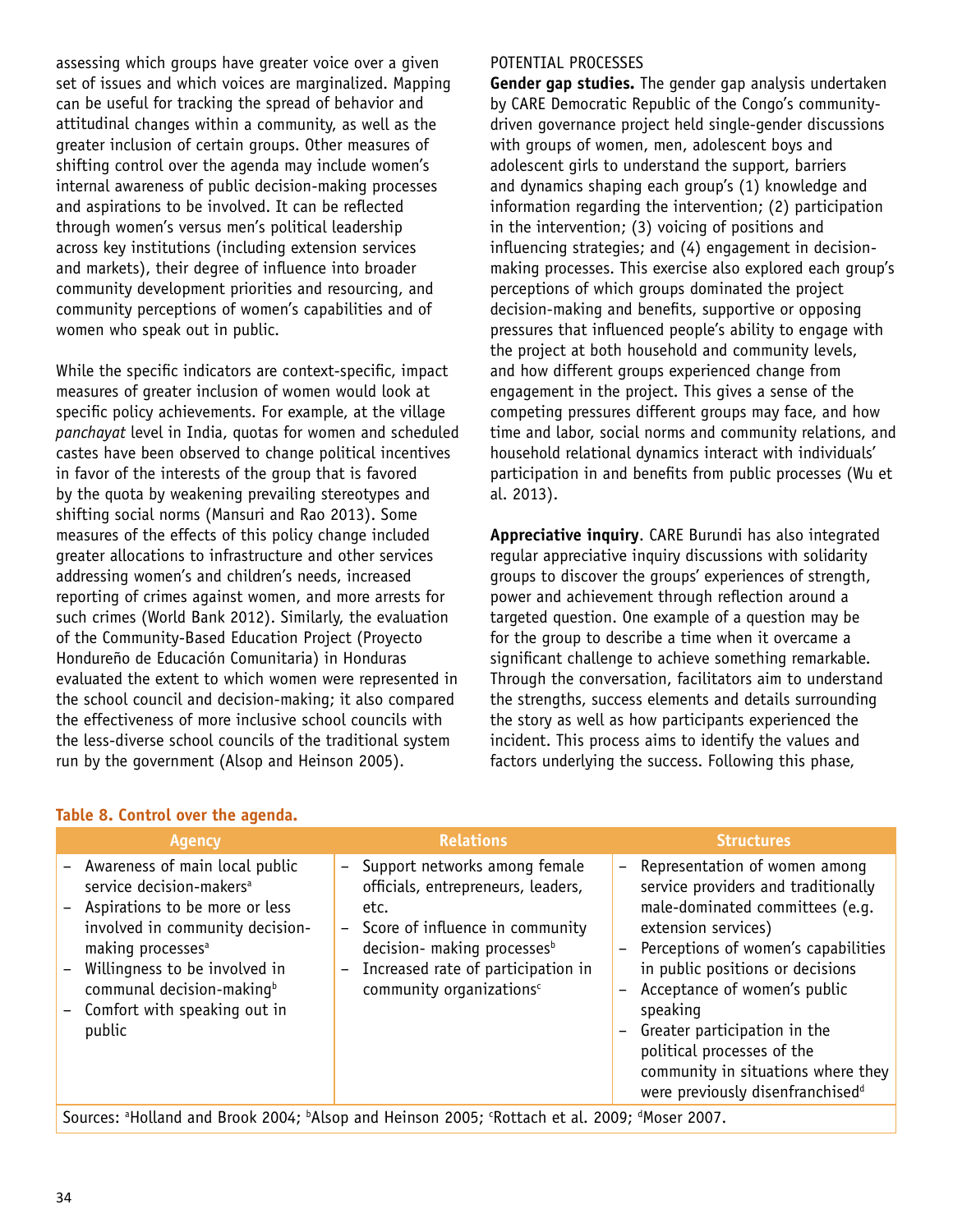discussants ask participants to dream about their own future, and what they would like to achieve next based on the skills and strengths they have developed. This process offers teams an opportunity to look across stories to identify elements of success, strength and power, and aspirations across project groups. These may be monitored over time to examine shifting themes and achievements over the course of a project (Ashford and Patkar 2001).

**Message monitoring.** In CARE Nepal, advocacy networks mobilized around a number of key legislative issues to promote gender equality and women's rights. Working with the Inter-Parliamentary Women's Association, the initiative raised gender equality and women's rights issues with legislators through organized field visits and written demands for consideration in the drafting of the national constitution. To monitor the impact of this work, the project analyzed subsequent concept papers put forth by political parties and elected representatives to examine how public positions reflected the language of advocacy efforts (Podems 2010). Other techniques such as media tracking, focus group discussions, policy tracking, meeting documentation and quote logs may also be useful to monitor how political agendas are being shaped through advocacy and mobilization efforts. The International NGO Training and Research Centre (INTRAC) offers a useful resource that outlines further advocacy monitoring [methods](http://www.intrac.org/data/files/resources/672/Tracking-Progress-in-Advocacy-Why-and-How-to-Monitor-and-Evaluate-Advocacy-Projects-and-Programmes.pdf).

### **3.3 Power to**

"Power to" has been described as "the unique potential of every person to shape his or her life and world" (Miller et al. 2006). This section includes indicators of transformative capabilities and abilities, including the following:

- knowledge and skills
- awareness and conscientization
- nutrition, health and bodily integrity.

### **3.3.1 Knowledge and skills**

In the agriculture sector, knowledge indicators and skills often closely reflect the specific program inputs, such as farm management, accounting knowledge and managerial control of a loan. Measuring the gap between men's and women's achievements in these areas is relevant, as is sex- disaggregated data on access to extension information and the extent of training or networking among local women as compared to men (CIDA 1997 *in*  Ibrahim and Alkire 2007). However, gender-transformative measurement may extend beyond livelihoods-specific knowledge and skills to other inherently transformative life skills such as communication and negotiation skills and literacy. In several qualitative mid-term evaluations

of a CARE agriculture program, literacy was cited by women as an essential component of empowerment (CARE 2014a; TANGO 2014). The Freirian Reflect approach to collective empowerment initially placed literacy at its core, but expands this concept to consider "enhanced communication" (whether it be literacy, learning a dominant language, accessing a new technology or information sources, or learning to assert one's voice in areas that were previously off-limits), all of which support the political processes of critical thinking and taking social action (Archer and Goreth 2004). "Softer" skills such as assertive communication and capacity to negotiate (Ibrahim and Alkire 2007) are mentioned in other sections of this report, but are essential ingredients for leveling the playing field in intrahousehold and community levels and in market negotiations.

### **3.3.2 Awareness and conscientization**

Along with narrowing the gaps in women's skills and knowledge, gender-transformative indicators should include the more political dimensions of both men's and women's awareness of legal and social rights, which can be a first step toward both individual and collective action. This may include not just awareness of women's rights but also women's internal belief that they are entitled to them, and family members' recognition of these rights. At the structural level, these individual and household indicators may be complemented by the extent to which the laws and leaders support women's rights and access to resources, the judicial system is used to redress violations, and there is "systemic acceptance of women's entitlement and inclusion" (Malhotra et al. 2002, 49). Investments in children's education are very often an outcome of livelihoods programing. It is important to capture the intergenerational effects of gender-transformative work, including whether there are greater commitments to girls' education, and whether men increase their financial contributions to healthcare and education.

### **3.3.3 Nutrition and health outcomes**

Nutrition and health are usually measured as results of livelihoods programming, but health and nutrition as capabilities have gendered dimensions that are rooted in social norms and inequitable structures (IFPRI 2020). Women's and children's dietary diversity as compared to that of other household members is an indicator of more equitable distribution of food and nutrition resources within the household. Gender-transformative approaches also challenge the cultural norms that tend to allocate accountability for caregiving and health to women. Norms around masculinity also tend to discourage men's health-seeking practices, and health services may be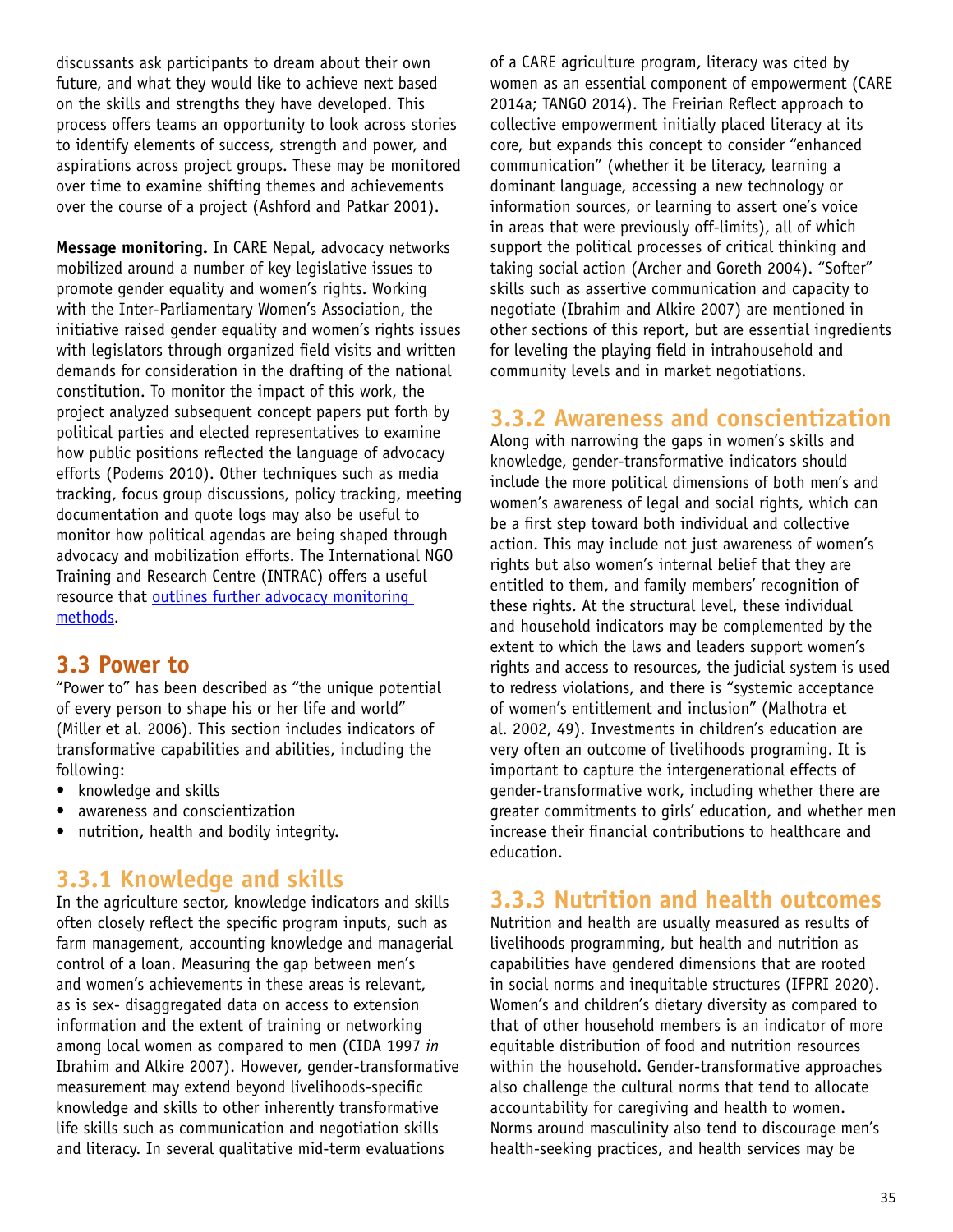illequipped or poorly set up to accommodate men. Useful gender-transformative indicators track men's health and nutrition knowledge (as compared to women's in the same household), their greater investment in caregiving practices and expenditures, and their own health- seeking practices (for themselves or accompanying other family members). Two of the modules in the IMAGES GEM scale relate to shifting masculinity around men who (1) seek to be involved fathers and (2) assume some responsibility for reproductive health and disease prevention issues (Barker 2000).

The Gender Attitudes and Practices Survey (GAPS) of the Nobo Jibon food security project in Bangladesh assessed nutrition knowledge for women, men and mothers-in-law within the same household. Tracking the gap in men's caregiving and nutrition knowledge was intended to encourage program attention to men's involvement and to increase the likelihood of appropriate practices being adopted within the household. Along with the knowledge indicators, the survey tracked men's caregiving and household support practices, specifically during pregnancy and exclusive breastfeeding periods (HKI and Save 2010).

### **3.3.4 Bodily integrity**

The ability to control one's own body, sexuality, fertility, and when and whether to have sex or children is a core dimension of women's empowerment in CARE's *Good Practices* gender analysis guide. While seemingly unrelated to livelihoods programming, it may be indicative of a fundamental power shift at the interpersonal and

intrahousehold level. Greater awareness of women's rights and investments in communication skills may result in improved negotiations at this fundamental level. CARE's WE-MEASR guidance offers a tested scale of indicators for capturing women's "self-efficacy to refuse sex" and "self- efficacy to discuss and use family planning" at the individual level (CARE USA 2013). Norms and attitudes around sexuality govern and often constrain the choices that women make, from their mobility, their choice of occupation and what streets they consider safe to what interactions are permissible in the marketplace. IMAGES identifies "gender-equitable men" as those who seek relationships with women based on equality and intimacy rather than sexual conquest. One module of the GEM scale includes a set of questions to assess men's recognition of women's sexual agency (Barker et al. 2011).

While sexuality and intimacy are often viewed in a negative light through the lens of men's control over women's bodies, sexuality is a meaningful part of lived experience. Using open-ended and qualitative evaluation processes allows participants to define positive indicators of change related to sexuality and intimacy. In a recent qualitative evaluation of the Pathways program by CARE, for example, women and men alike noted that improvements in communication skills had translated into fewer extramarital affairs, improved quality of sexual relations, and spending more quality time together. Male respondents described the benefit of increased intimacy as one of the key factors encouraging their broader support for women's engagement in the program (CARE 2014b).

| Table 5: MIDWICUGL, awareness and conscientization.                                                                                                                                                                                                                                                                                                                                                                                                 |                   |                                                                                                                                                                                                                                                         |  |                                                                                                                                                                                                                                                                                                                                                             |  |
|-----------------------------------------------------------------------------------------------------------------------------------------------------------------------------------------------------------------------------------------------------------------------------------------------------------------------------------------------------------------------------------------------------------------------------------------------------|-------------------|---------------------------------------------------------------------------------------------------------------------------------------------------------------------------------------------------------------------------------------------------------|--|-------------------------------------------------------------------------------------------------------------------------------------------------------------------------------------------------------------------------------------------------------------------------------------------------------------------------------------------------------------|--|
| <b>Agency</b>                                                                                                                                                                                                                                                                                                                                                                                                                                       |                   | <b>Relations</b>                                                                                                                                                                                                                                        |  | <b>Structures</b>                                                                                                                                                                                                                                                                                                                                           |  |
| - Knowledge of cultural, legal and<br>political processes <sup>a</sup><br>- Assertive communication<br>Capacity to negotiate (in markets) <sup>b</sup><br>Women's literacy and access to<br>a broad range of educational<br>options <sup>c</sup><br>- Individual action to challenge and<br>change perceptions of women's<br>rights and capacities <sup>a</sup><br>- Women's awareness of their rights<br>and practice of these rights <sup>c</sup> | $\qquad \qquad -$ | - Commitment to educating<br>daughters <sup>c</sup><br>Domestic support for women<br>exercising rights <sup>c</sup><br>Collective awareness of injustice<br>Reduced gaps in men's and<br>women's livelihoods and<br>entrepreneurial and business skills |  | - Sex differences in access to<br>information and services (such as<br>extension)<br>Extent of training or networking<br>among local women, as compared<br>to men <sup>d</sup><br>Removal of barriers to accessing<br>cultural, legal and political<br>processes <sup>a</sup><br>- Systemic acceptance of women's<br>entitlement and inclusion <sup>c</sup> |  |
|                                                                                                                                                                                                                                                                                                                                                                                                                                                     |                   | Sources: <sup>a</sup> Mayoux 2000; <sup>b</sup> Alsop and Heinson 2005; <sup>c</sup> Malhotra et al. 2002; <sup>d</sup> CIDA 1997 <i>in</i> Ibrahim and Alkire 2007.                                                                                    |  |                                                                                                                                                                                                                                                                                                                                                             |  |

#### **Table 9. Knowledge, awareness and conscientization.**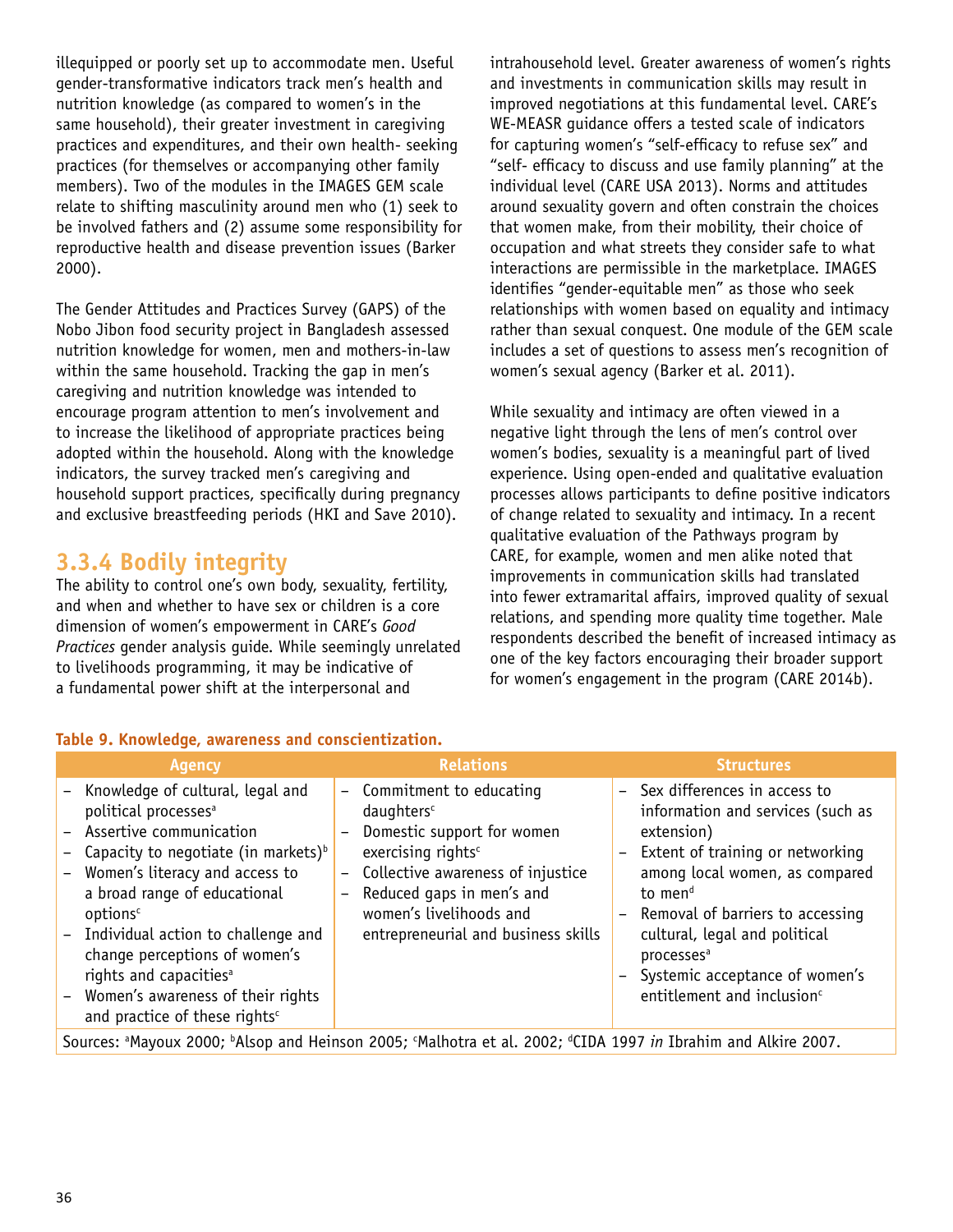| <b>NO.</b> | <b>QUESTIONS AND FILTERS</b>                                                                                                             | <b>CODING CATEGORIES</b>            |                      |
|------------|------------------------------------------------------------------------------------------------------------------------------------------|-------------------------------------|----------------------|
| M401       | During your wife's pregnancy, did you do anything to<br>reduce your wife's workload?                                                     |                                     | $2 \rightarrow M403$ |
| M402       | If so, what did you do (cooking, washing, bathing children,<br>fetching water, childcare)? (Multiple response)                           | Bathing children<br>Fetching water  |                      |
| M403       | During your wife's pregnancy, did you offer her more or<br>different foods?                                                              |                                     |                      |
| M404       | During your wife's pregnancy, did you ask any other family<br>members to help your wife with household work?                             |                                     |                      |
| M405       | In the months after your wife gave birth, did you do anything<br>to reduce your wife's workload to make breastfeeding easier<br>for her? |                                     | $2 \rightarrow M407$ |
| M406       | If so, what did you do (cooking, washing, bathing children,<br>fetching water, childcare)?                                               | Bathing children<br>Fetching water  |                      |
| M407       | In the months after your wife's delivery, did you offer<br>your wife more foods?                                                         |                                     |                      |
| M408       | In the months after your wife gave birth, did you ask any<br>other family members to help your wife with household work?                 |                                     |                      |
| M409       | How soon after delivery do you expect your wife to return to<br>her regular household work?                                              | When she feels ready<br>Immediately |                      |
| M410       | In the last week, did you hold your child until it slept<br>(put the child to bed) at least once?                                        |                                     |                      |
| M411       | In the last week, did you ever feed the child?                                                                                           |                                     |                      |
| M412       | Have you ever taken your child to the vaccination center?                                                                                |                                     |                      |
| M413       | Have you ever taken your wife for Antenatal care visit?                                                                                  |                                     |                      |

**Figure 5. Example of Nobo Jibon GAPS survey of men's caregiving and household support practices during pregnancy and breastfeeding.**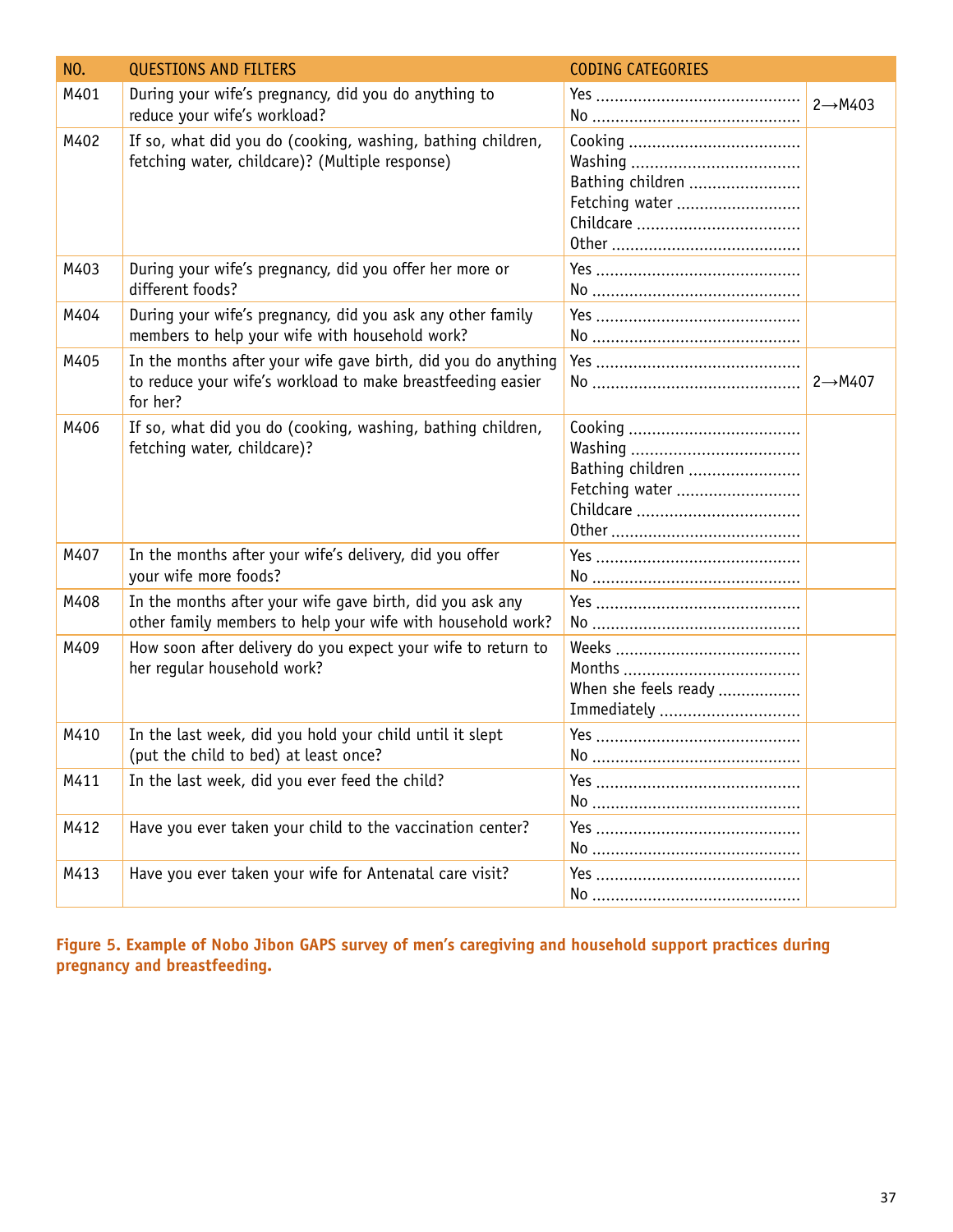# **3.4 Power within: Internal and psychological resources**

"Power within" has to do with a person's self-worth and self-knowledge and is often measured at the individual level, in terms of women's increased self-confidence and self- efficacy or problem-solving capacity.

In this section, we look at indicators related to the following:

- self-efficacy, self-esteem and self-confidence
- aspirations
- internal beliefs.

"Power within is the capacity to imagine and have hope; it affirms the shared human search for dignity and fulfillment and is strengthened by an understanding of power and the common good, and a constant practice of questioning and challenging assumptions. Spirituality, story telling, music, dancing and critical reflection can affirm people's power within which can serve as a nourishing force energizing the tireless efforts of social justice activists. Effective grassroots organizing efforts use such methods to help people affirm personal worth, tap into their dreams and hope, and recognize their power to and power with" (Miller et al. 2006).

Ibrahim and Alkire (2007) describe power within as the "ability to induce change in one's life, thus inducing selfacceptance." In proposing internationally comparative indicators, they offer a question encapsulating three dimensions: aspects the person wants to change, willingness to change, and ability to contribute to change (Figure 6).

Malhotra et al. (2002) classify this dimension of power as a psychological asset, using indicators such as self-esteem, self-efficacy and psychological well-being; collective

awareness; and women's sense of inclusion and entitlement. Self-efficacy is administered as an individual measure, referring to "what individuals believe about themselves, and what they are able to do, rather than what their actual capacities are." As mentioned above, CARE's WE-MEASR indices include measures of self-efficacy around specific health domains. A draft CSISA questionnaire developed for AAS follows the standardized index of "I" statements to capture confidence to solve problems. While standardized self-efficacy measures are appealing and have been tested in multiple contexts, measuring self-efficacy and individual self-confidence alone may be challenging to translate and may miss some of the critical relational dimensions of self- efficacy and self-confidence: "People's sense of selfefficacy is derived from how they interpret their success, from observing others who they see as models of behaviour, and from the social persuasion, or feedback, they get from others. The contextual or environmental factors are critical to an individual's sense of self-efficacy, [though they] do not entirely condition it" (We Can Campaign 2011). Indicators of social and relational dimensions at household and community levels are fundamentally complementary to individual indicators of self-efficacy and self-confidence, and may include women's sense of inclusion and entitlement, collective awareness of injustice, and systemic acceptance of women's entitlement (Mayoux 2002 *in* Ibrahim and Alkire 2007). Other indicators may include perceptions about about group accomplishments and perceived knowledge and skills development (McMillan et al. 1995 in Ibrahim and Alkire 2007).

Power within also relates to women's, men's, girls' and boys' own aspirations, which are included as a core area of inquiry in CARE's *Good Practices* guidance note for gender analysis. Aspirations may not fall into the framework of standardized outcome indicators, and aspirations may evolve as their own social relations, opportunity structures and resources expand. Expanding aspirations

| BOX IV – Indicator of changing aspects in ones's life                                                                 |                    |
|-----------------------------------------------------------------------------------------------------------------------|--------------------|
| Q1. - Would you like to change anything in your life?                                                                 | Yes $[1]$ No $[0]$ |
| $Q2.$ - What three thing(s) would you most like to change?                                                            |                    |
| A:                                                                                                                    |                    |
| B:                                                                                                                    |                    |
| C:                                                                                                                    |                    |
| Q3. - Who do you think will contribute most to any change in your own life?<br>[Enumerator. list up to 2 reasons]     |                    |
| Myself [1] My family [2] Our group [3] Our community [4] Local government<br>[5] State government [6] Other (specify) |                    |
| Source: (R.Alsop et al., 2006)                                                                                        |                    |

**Figure 6. Example of indicator of change.**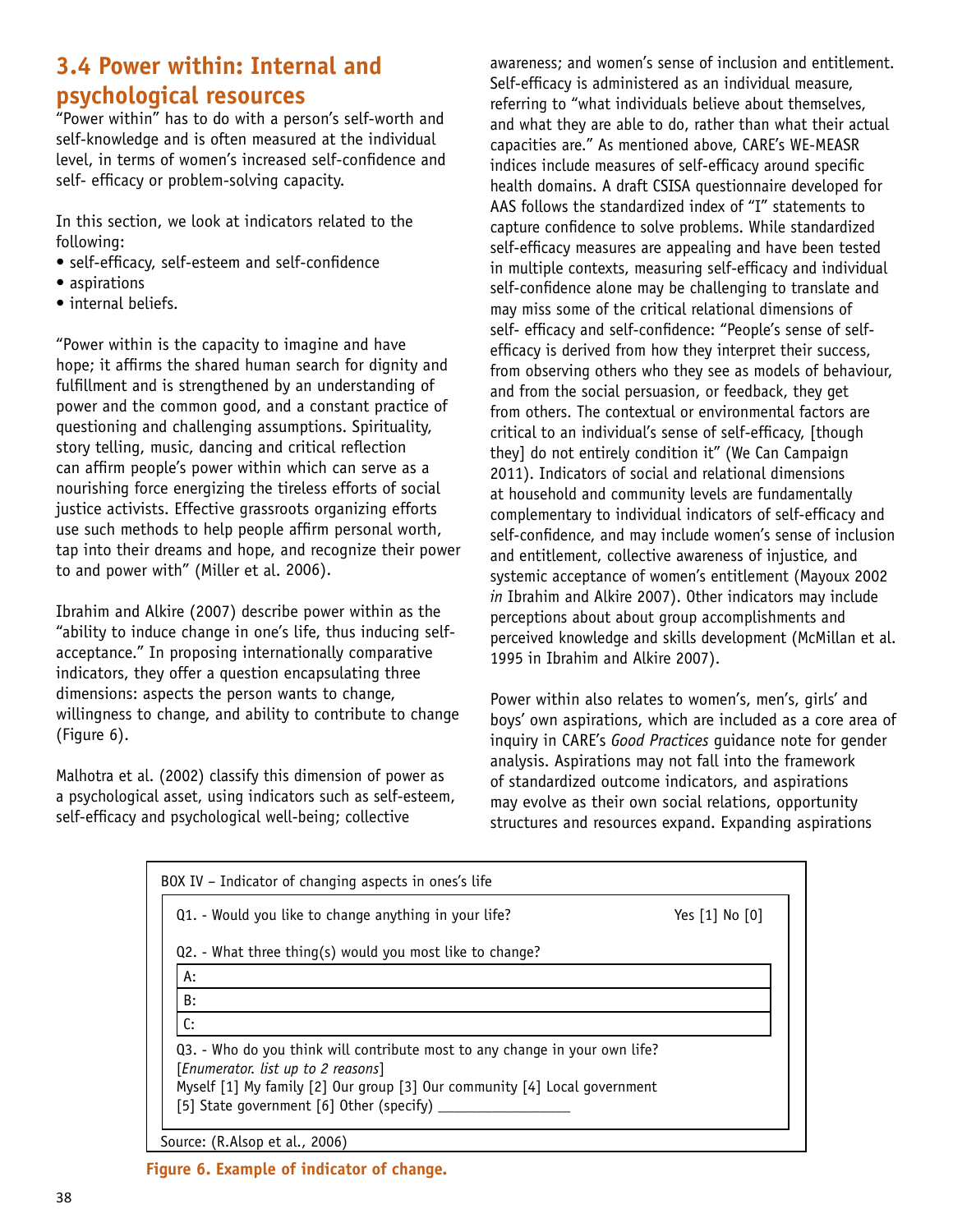#### **Table 10. Nutrition, health and bodily integrity.**

| <b>Agency</b>                                                                                                                                                                                         | <b>Relations</b>                                                                                                                                                                                                                                                                                                                                                                                                                                                                                                                                                                              | <b>Structures</b>                                                                                                                                                                                                                                                                                                                               |
|-------------------------------------------------------------------------------------------------------------------------------------------------------------------------------------------------------|-----------------------------------------------------------------------------------------------------------------------------------------------------------------------------------------------------------------------------------------------------------------------------------------------------------------------------------------------------------------------------------------------------------------------------------------------------------------------------------------------------------------------------------------------------------------------------------------------|-------------------------------------------------------------------------------------------------------------------------------------------------------------------------------------------------------------------------------------------------------------------------------------------------------------------------------------------------|
| - Ability to make childbearing<br>decisions, use contraception and<br>access abortion<br>Self-efficacy to refuse sex <sup>a</sup><br>Self-efficacy to discuss and use<br>family planning <sup>a</sup> | Dietary diversity of women and<br>$\overline{\phantom{0}}$<br>children under 5 in relation to<br>men in the household<br>Men's knowledge and<br>$\qquad \qquad -$<br>accountability for health and<br>nutrition outcomes <sup>b</sup><br>Couples' communication around<br>$\qquad \qquad -$<br>health, sexuality and reproductive<br>decisions <sup>a</sup><br>Share of men's and women's<br>$\overline{\phantom{a}}$<br>expenditures in healthcare,<br>education and children's expenses<br>Greater intimacy; improvements in<br>$\overline{\phantom{a}}$<br>couples' relations <sup>c</sup> | Gender-equitable attitudes toward<br>$\overline{\phantom{0}}$<br>women's sexual agency; men's<br>involvement in reproductive<br>decisions; engaged fatherhood <sup>d</sup><br>Reduced son preference in health<br>and feeding<br>Accessible and quality public health<br>$\overline{\phantom{m}}$<br>services<br>Men's health-seeking behaviors |
|                                                                                                                                                                                                       |                                                                                                                                                                                                                                                                                                                                                                                                                                                                                                                                                                                               |                                                                                                                                                                                                                                                                                                                                                 |

Sources: <sup>a</sup>CARE USA 2013; <sup>b</sup>HKI and Save 2010; <sup>c</sup>CARE, personal communication; <sup>d</sup>Barker et al. 2011.

### **Table 11. Self-efficacy, aspirations and internal beliefs.**

| - Self-esteem, self-efficacy and<br>Supportive household relations;<br>Recognition of need to challenge<br>$\overline{\phantom{a}}$<br>$-$<br>domestic support for exercising<br>gender subordination, including<br>psychological well- being <sup>a</sup><br>- Assertiveness and autonomy <sup>b</sup><br>cultural tradition, legal<br>rights <sup>a</sup><br>discrimination and political<br>- Willingness and capacity to<br>Having sources of inspiration and<br>$\overline{\phantom{a}}$<br>support, role models, and peersf<br>contribute to change <sup>c</sup><br>exclusionb<br>Collective awareness of injustice<br>- Self-perceived inclusion or<br>$\qquad \qquad -$<br>with people from different social<br>and potential for mobilization <sup>a</sup><br>exclusion <sup>d</sup><br>Perceived ability to change things<br>- Expanded aspirations; capacity to<br>$q$ roups <sup>d</sup><br>$\qquad \qquad -$<br>collectively in the community<br>Systemic acceptance of women's<br>aspire <sup>e</sup><br>$\qquad \qquad -$<br>entitlement and inclusion<br>- Appreciation in household; sense<br>of self-worth <sup>a</sup> | <b>Agency</b> | <b>Relations</b> | <b>Structures</b>                              |
|-------------------------------------------------------------------------------------------------------------------------------------------------------------------------------------------------------------------------------------------------------------------------------------------------------------------------------------------------------------------------------------------------------------------------------------------------------------------------------------------------------------------------------------------------------------------------------------------------------------------------------------------------------------------------------------------------------------------------------------------------------------------------------------------------------------------------------------------------------------------------------------------------------------------------------------------------------------------------------------------------------------------------------------------------------------------------------------------------------------------------------------------|---------------|------------------|------------------------------------------------|
|                                                                                                                                                                                                                                                                                                                                                                                                                                                                                                                                                                                                                                                                                                                                                                                                                                                                                                                                                                                                                                                                                                                                           |               |                  | - Level of interaction and sociability         |
|                                                                                                                                                                                                                                                                                                                                                                                                                                                                                                                                                                                                                                                                                                                                                                                                                                                                                                                                                                                                                                                                                                                                           |               |                  |                                                |
|                                                                                                                                                                                                                                                                                                                                                                                                                                                                                                                                                                                                                                                                                                                                                                                                                                                                                                                                                                                                                                                                                                                                           |               |                  | - Perceived group accomplishments <sup>d</sup> |

Sources: <sup>a</sup>Malhotra et al. 2002; <sup>b</sup>Mayoux 2000; <sup>c</sup>Ibrahim and Alkire 2007; <sup>d</sup>Alsop and Heinson 2005; <sup>e</sup>Cornwall 2014; <sup>f</sup>We Can Campaign 2011.

and visions of the future can be revealing indicators of an enabling environment or of personal self-confidence. Cornwall et al. (2014) emphasize that women's capacity to transform and exercise control over their lives is determined in part by their social environment: "Despite marginal increases in spending power, women may find themselves unable to envisage the kinds of changes that could bring them greater empowerment, because prevailing social norms and limiting self-beliefs conspire to restrict their ability to re-imagine the horizons of the possible" (17). They may be captured in indicators around gender-equitable attitudes at the community level, supportive household relations, existence of positive role models, or affirmation or recognition of one's views at community level.

In social change processes that are admittedly ambitious and long-term in scope, surveying internal beliefs can

be critical programming information. However, sets of attitudes may not be inherently coherent or necessarily in concert with a person's actions; the theory of cognitive dissonance suggests that "attitudes tend to be much harder and slower to shift than behavior" (We Can Campaign 2011, 24), and therefore attitudinal surveys may not capture the full extent to which microbehavior changes are emerging. Using qualitative methods that capture the nuanced changes in both actions and attitudes may be necessary to complete the picture of how and in what ways social norms are shifting. The We Can Campaign, a grassroots movement to transform social norms around gender-based violence, conducted an extensive qualitative evaluation to elucidate where people are in the stages of attitudinal and behavior change, as well as what factors influenced social change. Sticking with the stages of the behavioral change model, the campaign contends that even the contemplation of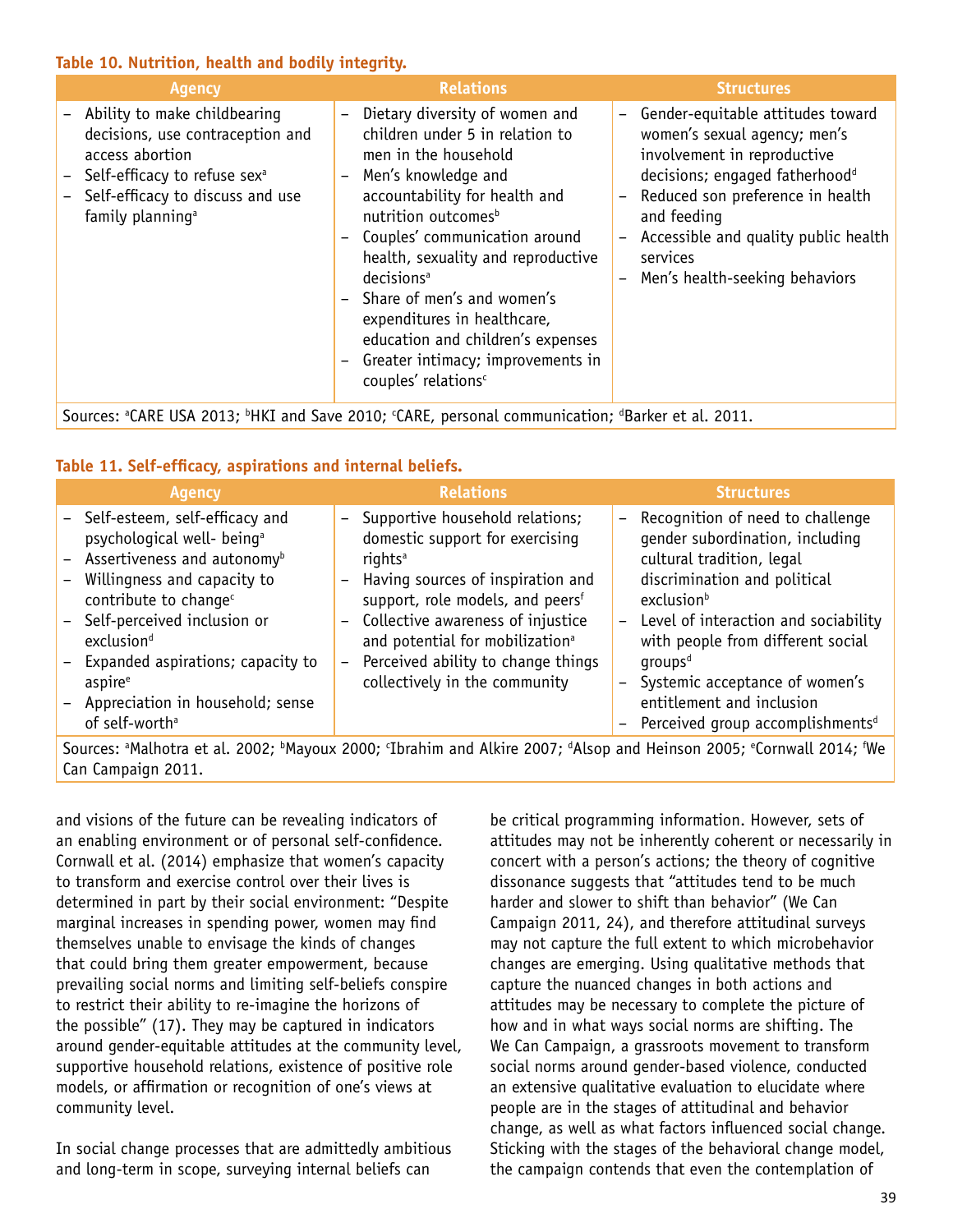change is worth counting: "Anyone can choose to change, and every change, however small, is of equal value. An internal change, the contemplation of something different, may not emerge into action for a long time, or not at all: nonetheless, the Campaign's vision of change holds that these internal shifts in consciousness all add up, to contribute to its overall aim" (We Can Campaign 2011, 28).

#### POTENTIAL PROCESSES

**Indicators of well-being.** Given the subjective, contextspecific and inter-relational nature of psychosocial wellbeing, ethnographic and qualitative methods may be needed to develop appropriate measures and indicators. Bragin et al. (2014) use participatory and ethnographic methods to define subjective indicators of psychosocial well-being across three diverse conflict-affected settings: Burundi, Nepal and Uganda. The approach follows five steps:

- 1) concept identification, or working with participants to help identify and frame the concept of "psychosocial well-being" in context
- 2) clarifying the concept through semistructured interviews and focus group discussions
- 3) working with the interview team to develop consensus on the concepts
- 4) validating the concept through focus group discussions and structured interviews
- 5) developing the interview guide for the research.

Analysis across the three settings enabled researchers to identify domains that were common to all three countries, those that were common to two of the countries, and

those that were unique to a particular country (Figure 7). Interestingly, the domains that were common across all three countries map closely to the indicators of empowerment commonly used by development organizations: education; access to resources; love within the family; friendship and support outside the family; and voice at home, in the community and beyond. However, the process also helped put specific indicators to intangible values such as "moments of joy" ("to be able to see my children healthy, to laugh with them and play"; "to be able to laugh with husband") and map the correlations between the different dimensions of well-being (Bragin et al. 2014).

### **3.5 Power with**

Many livelihoods interventions leverage the collective power ("power with") of women's groups for accessing markets and resources, or for the accumulation of social capital, which is considered a livelihood resource (Hickey et al. 2004). A gender-transformative approach extends the focus to the important processes of conscientization, solidarity and collective action, tracking not only groups' livelihoods achievements but also their linkages to other social movements and actions taken to claim rights (Cornwall 2014). The literature also highlights the importance of less tangible dimensions of the quality of relationships (with peers, family members, co-workers and community members) as they relate to individuals' self- esteem, quality of life and ability to take action in their own interests. In an important sense, power with is an outcome of gender-transformative work, which aims to convert relationships of unequal power to those of collaboration, respect, solidarity and shared goals.



**Figure 7. Example map of indicators of psychosocial well-being in Northern Uganda; Bragin et al. 2014.**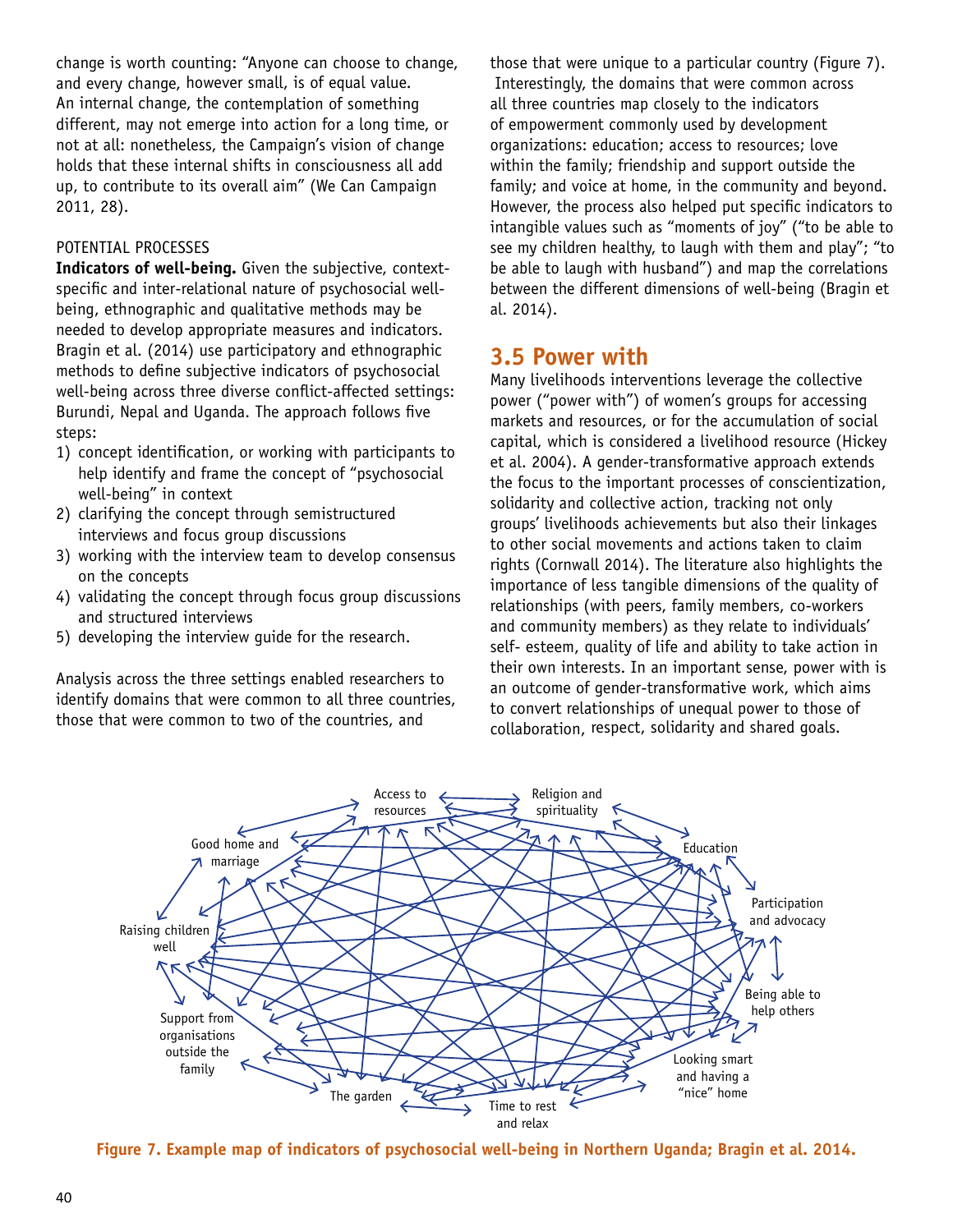In this section, indicators cover the following domains:

- collective action and group strength
- social capital and solidarity
- household decision-making.

### **3.5.1 Collective action and group strength**

The relevance of collective action in the agriculture sector has been highlighted in research confirming evidence that, under the right conditions, women farmers can benefit from working collectively, and especially can reduce the risks of their engagement with new, often more distant markets (Penrose-Buckley 2007; Baden 2013; Buvinic et al. 2013). Measurement on the impact of collective action often focus- es on the gender breakdown of group membership, the per- centage of women in leadership positions, and enhanced access to livelihoods resources, economic opportunities and community leadership positions.

Research has also shown that the quality and governance of collectives matter if they are to support gendertransformative change and women's meaningful participation. Factors such as having a structured space to reflect on gender and power, group dynamics, the interaction between group leaders and group members, etc., can determine the effectiveness and inclusiveness of the collective (Klouda 2007; Evans and Nambiar 2013). Even among singlesex groups, social differences such as class, caste and education level can create exclusionary dynamics and lack of trust, which can inhibit effective social action. Group trust, solidarity and inclusiveness may be important factors to track. Indicators of effective leadership in

groups may include tracking the extent of ongoing support and training to leaders (membership), the effectiveness of leaders, and the accumulation of technical capacities (budgeting, record-keeping, etc.) that are essential to group effectiveness.

Given the multivariate forms of groups and the dynamic processes through which collectives shape outcomes at household, market and community levels, qualitative inquiry is critical to complement standard data on group participation and achievements. In addition to measuring their livelihood achievements, a transformative approach notes the evolving and increasingly politically aware actions of groups. As Evans and Nambiar (2013) suggest, collective actions initiated to address a contextspecific issue have the potential to mobilize women to voice and address greater concerns, including societal norms. As the impact and focus of mobilizing may shift over time, measurement systems require the agility to remain relevant in monitoring actions and outcomes. For example, the Self Employed Women's Association in Ahmedabad, India, began seeking norm changes in one domain (protesting against discriminatory labor standards), which led to collective action in other domains, such as demands for political representation, laws on domestic violence and affirmative action (Evans and Nambiar 2013).

Likewise, CARE's Pathways qualitative mid-term evaluation found that, although the Pathways intervention mobilized groups primarily for agriculture and economic improvements, an important and unanticipated indicator of change was the mobilization of women's groups to directly intervene in households where gender-based

| <b>Agency</b>                                                                                                                                                                                                                                                                                                                                                                  |                                                                           | <b>Relations</b>                                                                                                                                                                                                                                                                                                                                                                |                                                                                                                                          | <b>Structures</b>                                                                                                                                                                                                                                                                                                                                                                                                                               |
|--------------------------------------------------------------------------------------------------------------------------------------------------------------------------------------------------------------------------------------------------------------------------------------------------------------------------------------------------------------------------------|---------------------------------------------------------------------------|---------------------------------------------------------------------------------------------------------------------------------------------------------------------------------------------------------------------------------------------------------------------------------------------------------------------------------------------------------------------------------|------------------------------------------------------------------------------------------------------------------------------------------|-------------------------------------------------------------------------------------------------------------------------------------------------------------------------------------------------------------------------------------------------------------------------------------------------------------------------------------------------------------------------------------------------------------------------------------------------|
| - Women's perception that their<br>interests are represented<br>- Perceived group accomplishments<br>and future expected<br>accomplishments <sup>a</sup><br>- Taking joint action to defend other<br>women against abuse <sup>b</sup><br>- Expansion of group ambitions;<br>actions initiated by groups <sup>c</sup><br>Political participation (protests,<br>campaigning) $b$ | $-$<br>$\qquad \qquad -$<br>$\qquad \qquad -$<br>$\overline{\phantom{0}}$ | Group cohesion, trust and<br>inclusivity<br>Diversity of representation and<br>leadership<br>Effectiveness of group leadership <sup>d</sup><br>Role for weaker members in<br>decision-making <sup>c</sup><br>Collective governance and<br>group maturity scores (CARE<br>participatory performance tracker)<br>Evolution of group rules and law<br>Political-social empowerment | $\overline{\phantom{a}}$<br>$\overline{\phantom{0}}$<br>$\overline{\phantom{0}}$<br>$\overline{\phantom{0}}$<br>$\overline{\phantom{0}}$ | Reforms and policy change that<br>reflect collective mobilization<br>messages<br>Influence with local and social<br>political bodies <sup>c</sup><br>Rules governing membership in<br>communal organizations <sup>f</sup><br>Emergence of a group identity<br>within the community <sup>e</sup><br>Questions, complaints and requests<br>from women at village councilf<br>Positive perception of women's<br>groups and participation in public |
|                                                                                                                                                                                                                                                                                                                                                                                |                                                                           | Sources: <sup>a</sup> McMillan et al. <i>in</i> Alson and Heinson 2005; <sup>b</sup> Mayoux 2000; Cakley 2001; <sup>d</sup> Holland and Brook 2004; <sup>e</sup> Klouda                                                                                                                                                                                                         |                                                                                                                                          | debat <sup>e</sup>                                                                                                                                                                                                                                                                                                                                                                                                                              |
|                                                                                                                                                                                                                                                                                                                                                                                |                                                                           |                                                                                                                                                                                                                                                                                                                                                                                 |                                                                                                                                          |                                                                                                                                                                                                                                                                                                                                                                                                                                                 |

#### **Table 12. Collective action and group strength.**

Sources: a McMillan et al. *in* Alsop and Heinson 2005; bMayoux 2000; °Oakley 2001; <sup>d</sup> Holland and Brook 2004; e Klouda 2007; f Malhotra et al. 2002.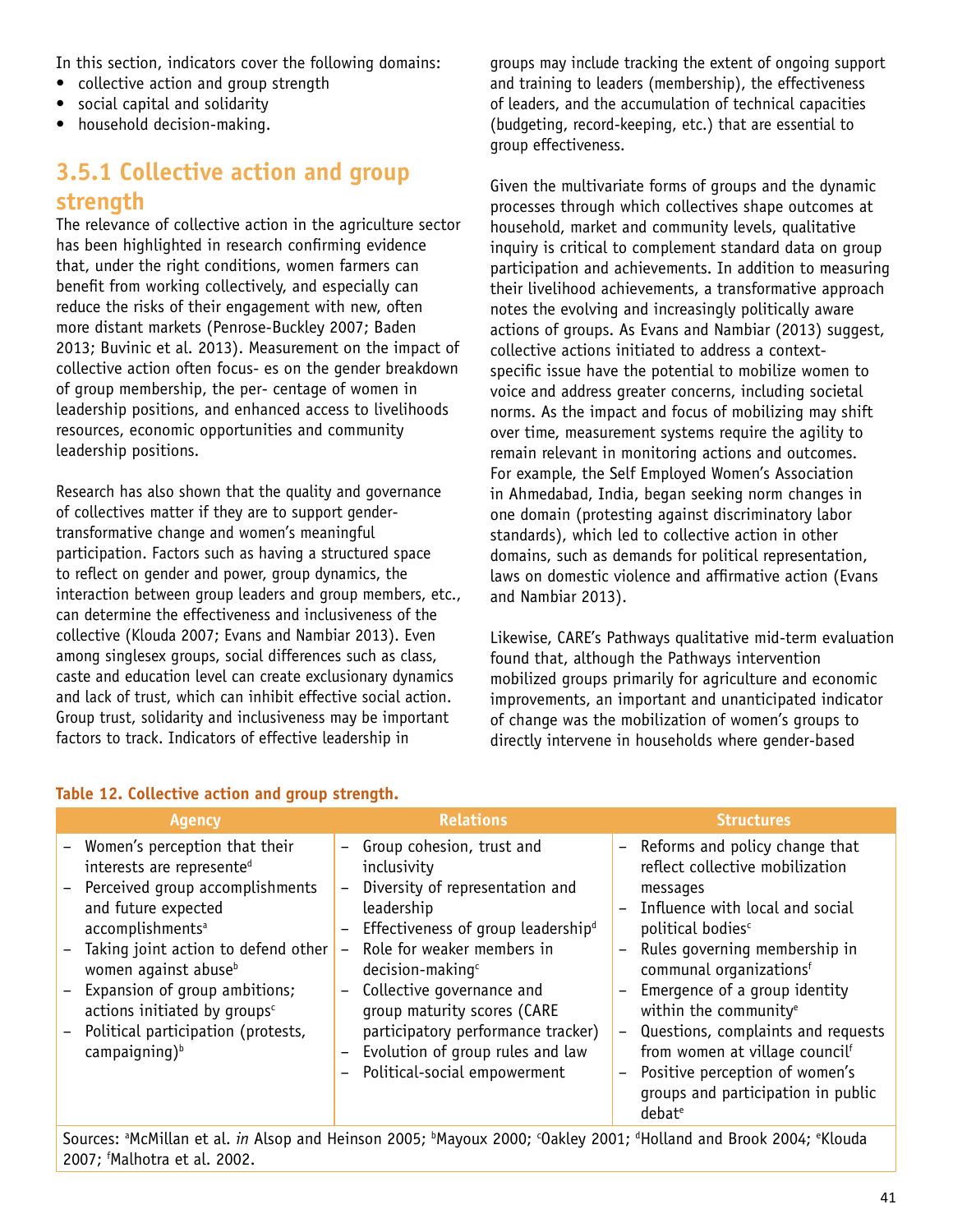*"Power with has to do with finding common ground among different interests in order to build collective strength. Based on mutual support, solidarity, collaboration and recognition, and respect for differences, power with multiplies individual talents, knowledge and resources to make a larger impact. Power with can help build bridges across differences by openly acknowledging conflicts and seeking to transform or reduce them for a larger aim. Power with can generate a larger impact but can also provide a grounding sense of community and spiritual connection. At this moment when social justice efforts feel over-institutionalized and fragmented, deliberate strategies to construct and promote power with are vital, including alliances and movement-building. All of these require processes to acknowledge diversity and disagreement while seeking common ground around values and vision" (Miller et al. 2006).*

violence was occurring, and to protest alcohol-related violence at the community level (CARE 2014a).

#### POTENTIAL PROCESSES

**Political-cultural empowerment.** In a mixed-methods assessment of grassroots groups and resource-poor women's empowerment in India, Subramanian (2011) constructed an index of political-cultural empowerment to highlight the interplay of structure and agency: how the agency of individuals (in particular, their leadership style) shapes the characteristics and structure of a group (i.e. the involvement of members in shaping their own rules and norms); and how in turn the structure of a group (age of members, relatively more bureaucratic structure) determines their achievements in what she terms "political- cultural empowerment." To capture the nature of group dynamics and the processes of consciousness, confidence and collective action over time, the study tracked variables such as duration of membership; the structure of the group (bureaucratic, hybrid or collectivist); the size of the group; and the style of leadership of the group's leader. Sub- questions in the index of "political cultural empowerment" measured respondents' conformity to social norms in belief and in action (Subramanian 2011):

- a. A woman should leave the room whenever any male individual enters the room (agree/unsure/disagree).
- b. A woman should leave the room whenever any elder enters the room (agree/unsure/disagree).
- c. Is respondent actively working within family to seek freedom to visit the nearby town?
- d. Is respondent actively working within the community to seek representation of women in *Gram Panchayat*?
- e. Is respondent actively working within the community to seek representation of women in *Panchayat*  committees?

**Participatory performance tracker.** CARE's group participatory performance tracker and collectives readiness tool offers processes for systematically tracking the functionality and efficacy of a collective, and tracking its "graduation" to maturity and self-sufficiency. One domain relates specifically to gender equity (tracking, for instance, existence of bylaws related to gender leadership and membership); others relate to group cohesion and leadership, group skills and functions, group members' use of agriculture techniques, expansion of networks, and other market achievements. The tool is a facilitated selfassessment administered by groups every 6 months. Using agreed-upon definitions for each domain (e.g. "group is led by elites with little input from other members, especially from marginalized communities"), the group members rank themselves from 1 (poor) to 4 (excellent) and calculate an overall group score. This score is used along with other tools for managers to determine the maturity of groups and where they may need further strengthening.

**Measures of group change.** Measures of group change were a key component of the process of CARE's strategic impact inquiry into women's empowerment. In his guidance note for this process, Klouda (2007) denotes several domains where change related to group participation may be expected. These include changes in individual interactions within the family (self-esteem, better family relations); changes within the group itself (relationships of solidarity and trust, formation of friendships, evolution of formal laws and rules); emergence of a group identity within the community (sense of identity, belonging, recognition); and further evolution of a group (some becoming exclusionary, others taking action in realms well outside the original purpose of the group's formation). Within each of these domains, a checklist of indicators was proposed, such as "dress improvement (scale 1–5 before and after group)" and "attitudes toward the future (as reflected in activist or resigned behaviors around savings, insurance, education of children, etc.)." These indicators (and others that emerged during narratives) were coded, quantified and used to back up narrative reports (Klouda 2007).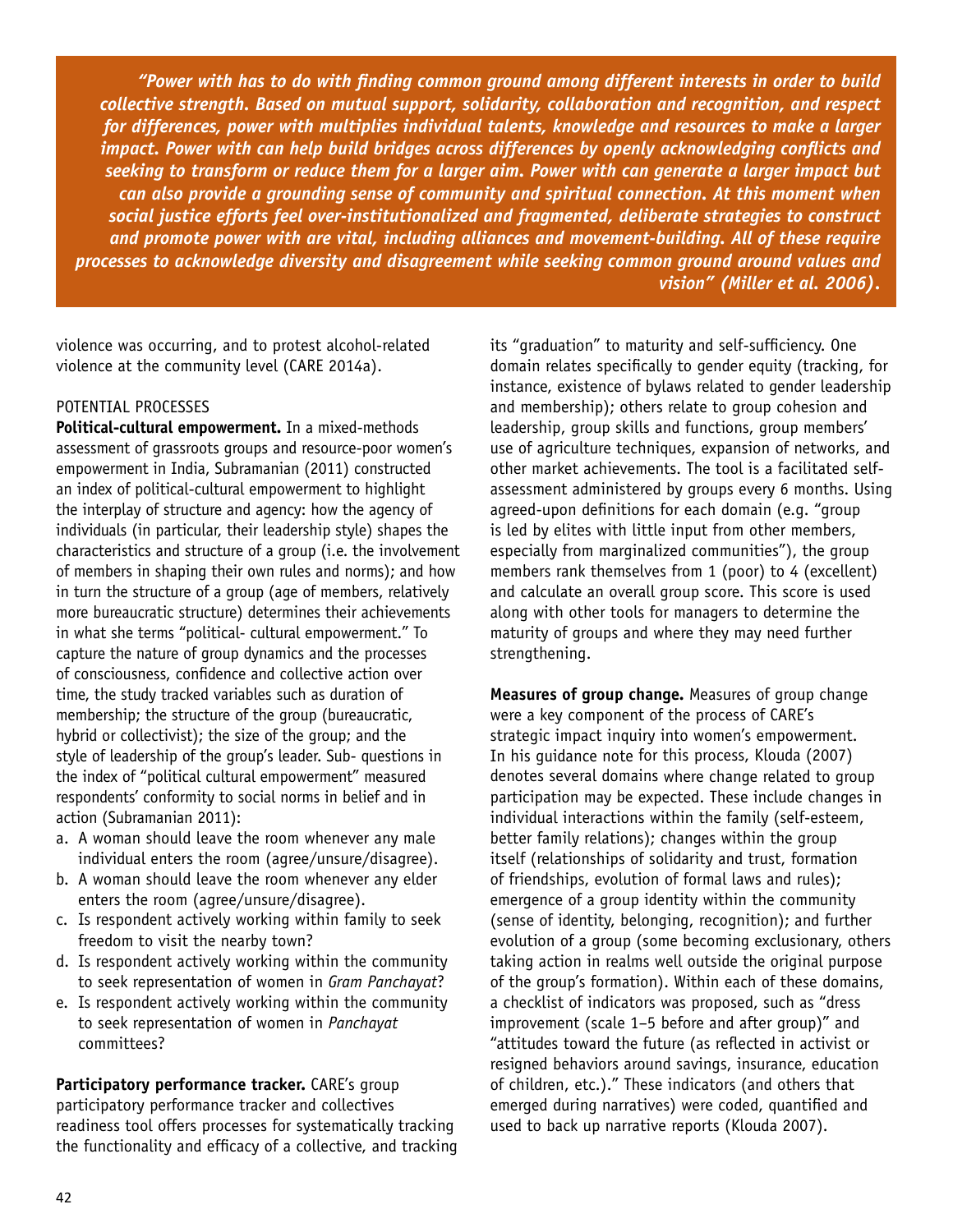# **3.5.2 Social capital, networks and solidarity**

As noted earlier, social capital is often measured as a livelihood capital, a social asset that strengthens women's fall-back position and supports resilience in economic hardship. While documenting expansion of social networks (for both livelihoods and political achievements) is important, the number does not capture some of the less tangible factors that give meaning to group association. A multicountry investigation into the "pathways and motorways" to women's empowerment returned consistently to the vital importance of relationships of solidarity and support to foster collective action in favor of women's empowerment. The quality of relationships (often expressed in terms of love, respect and trust) appears to be a critical factor in determining positive collective change. The quality of the relationships to monitor may include not only those of group members, but interactions with other direct intermediaries, such as social workers, front-line workers and government agents (Cornwall 2014).

### POTENTIAL PROCESSES

**Social change network analysis.** Social change network analysis is a framework and approach for assessing the functioning, purpose and aims of a network. The approach is heavily based on participatory methodology as the primary means to gather and assess information on the social and political outcomes generated by networks. The design also enables autonomous network members to increase their own analysis skills. The approach highlights four qualities intersecting with three operational dimensions, which construct the backbone for any network assessment. The four qualities are democracy, diversity, dynamism and performance. The three operational dimensions are political purpose and strategies, organization and management, and leadership and participation.

Some of the key strengths of the approach that makes it particularly suitable for gender-transformative approaches are the following:

- It underscores the importance of organic outcomes the internal changes experienced by staff and network members—in addition to general impact and other outcomes. This is an important dimension of change that is often overlooked and helps us to understand if the existence of the network adds value for its members.
- There is a significant focus on measuring political outcomes, examining how social actors and network members influence longer-term changes in social relations and in shifting power structures in a given setting (Wilson-Grau and Nuñez 2007).

# **3.5.3 Equitable household decisionmaking**

The household is often considered the core social institution and is recognized as a site of "cooperative conflict," in which individuals have both joint and separate interests (Razavi 2007). Household decisionmaking is used frequently in household surveys, and is proposed by many researchers as a potentially internationally comparable measure of expanded agency. Ibrahim and Alkire (2007) make a distinction between two commonly used decision-making indicators. The first is the extent to which individuals exercise control in their life or power over everyday personal activities (with response options usually ranging from "control over all decisions" to "no control at all"). The second indicator represents personal choice or power to— the degree to which an individual can influence specific household decisions. Standard questionnaires include a module about "who usually" makes a tested range of large and small decisions, with response options usually being "respondent," "respondent and spouse jointly," "someone else," and "other."

| <b>Agency</b>                                                                                                                                                                                                                             | <b>Relations</b>                                                                                                                                                                                                                                                                                                              | <b>Structures</b>                                                                                                                                                                                                                                                                                                                                |
|-------------------------------------------------------------------------------------------------------------------------------------------------------------------------------------------------------------------------------------------|-------------------------------------------------------------------------------------------------------------------------------------------------------------------------------------------------------------------------------------------------------------------------------------------------------------------------------|--------------------------------------------------------------------------------------------------------------------------------------------------------------------------------------------------------------------------------------------------------------------------------------------------------------------------------------------------|
| - Increase in networks of support in<br>times of crisis <sup>a</sup><br>- Acting as a role model for others<br>(particularly in nontraditional<br>roles) $b$<br>Women reporting increase in social<br>status and self-esteem <sup>c</sup> | Relationships of love, solidarity<br>and trust within groups <sup>c</sup><br>- Quality of relationships with<br>intermediaries (frontline workers,<br>social workers) <sup>c</sup><br>Increased support (emotional,<br>$\overline{\phantom{m}}$<br>instrumental or general) from<br>family and community members <sup>c</sup> | Extent to which men regard women<br>$-$<br>as equal to thm<br>Perception of fairness; likelihood<br>of women obtaining justice in<br>disputes between a man and a<br>woman <sup>a</sup><br>Women's ability to affect political<br>$\overline{\phantom{0}}$<br>decisions <sup>a</sup><br>Linkages to social movements<br>$\overline{\phantom{a}}$ |
| $C_{1}$ and $C_{2}$ and $C_{3}$ and $C_{4}$ and $C_{5}$ and $C_{6}$ and $C_{7}$ and $C_{8}$ and $C_{9}$ and $C_{1}$                                                                                                                       |                                                                                                                                                                                                                                                                                                                               |                                                                                                                                                                                                                                                                                                                                                  |

### **Table 13. Social capital, networks and solidarity.**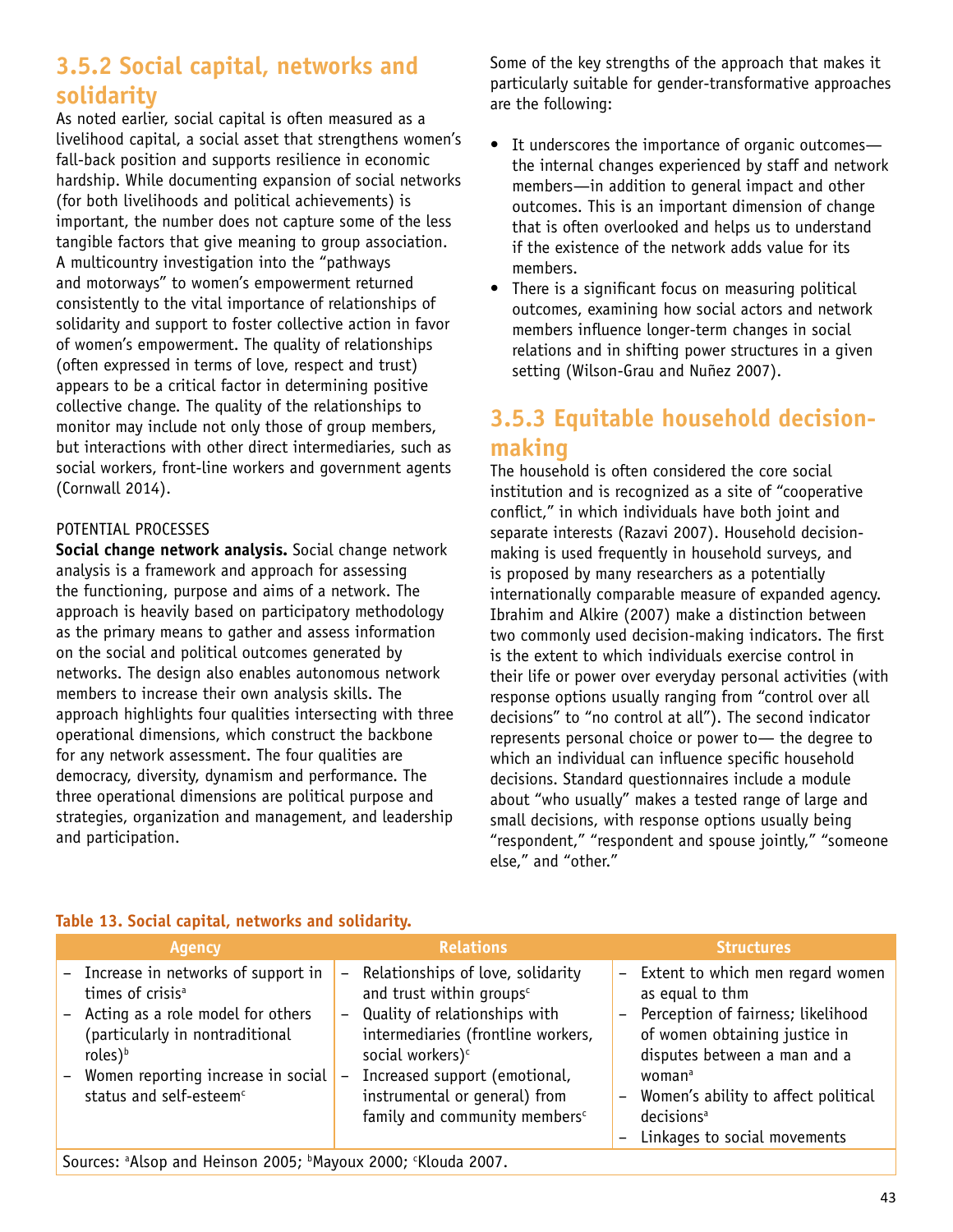#### **Table 14. Household decision-making.**

| <b>Agency</b>                                                                                                                                                                                                                                                          | <b>Relations</b>                                                                                                                                                                                                                                                                                                                                                                          | <b>Structures</b>                                                                                                                                                                                                                                                                                        |
|------------------------------------------------------------------------------------------------------------------------------------------------------------------------------------------------------------------------------------------------------------------------|-------------------------------------------------------------------------------------------------------------------------------------------------------------------------------------------------------------------------------------------------------------------------------------------------------------------------------------------------------------------------------------------|----------------------------------------------------------------------------------------------------------------------------------------------------------------------------------------------------------------------------------------------------------------------------------------------------------|
| - Ability to make strategic decisions<br>(choosing spouse, fertility and<br>child spacing) <sup>a</sup><br>- Perception that one's opinion is<br>respected<br>- Sense of appreciation in the<br>household<br>Willingness to make independent<br>decisions <sup>b</sup> | Degree of controlling behavior by<br>$\overline{\phantom{0}}$<br>intimate partner<br>Spousal and family communication<br>patterns<br>Couple's communication <sup>a</sup><br>Incidence of family conflict (i.e.<br>$\qquad \qquad -$<br>arguments or physical or sexual<br>conflict)<br>Active listening; sitting down<br>$\overline{\phantom{0}}$<br>together for discussion <sup>d</sup> | Women's exposure to coercive<br>$\overline{\phantom{0}}$<br>controls <sup>c</sup><br>Customs that govern whether<br>$\qquad \qquad -$<br>women are allowed to disagree<br>with husbands <sup>b</sup><br>Perceptions that certain decisions<br>$\overline{\phantom{0}}$<br>are exclusively male or female |
|                                                                                                                                                                                                                                                                        |                                                                                                                                                                                                                                                                                                                                                                                           | Source: <sup>a</sup> Malhotra et al. 2002; <sup>b</sup> Alsop and Heinson 2005; Mason and Smith 2003 in Alsop and Heinson 2005; <sup>d</sup> CARE 2014.                                                                                                                                                  |

Despite its common use, this indicator can be problematic both to collect and to interpret. Standardized response categories do not lend themselves to nuanced discussion (what does it mean to make a "joint" decision?). In some cases, the social norms and social expectations around women's involvement in certain decisions can lead women to understate their role when questioned or in fact to trade away some decision-making authority in exchange for other benefits (Doss et al. 2014). In other cases, as Alsop et al. (2006) point out, data on who makes what decision can ignore the possibility that a person might delegate a given decision or have no interest in it. To correct that problem, they suggest adding an additional question that captures "the degree to which a person could influence a decision if they wanted to" (22).

Another important limitation has been the overwhelming focus on the situation of married women (or those living in unions), where empowerment is operationalized largely in terms of relations between marital partners, which misrepresents the complexities and significance of negotiations in joint families, polygamous households or female-headed households (Malhotra et al. 2002). Analysis of decision-making modules may be slanted toward a possibly untrue assumption that "sole" control is the ideal. For example, in a gender analysis in Cambodia on decision- making patterns, women clearly affirmed that they did not prefer sole control over major livelihood decisions but demanded to be equitably involved in the decision process over these assets (Hillenbrand et al. 2014). In CARE's Pathways baseline survey, female-headed households were (by virtue of their decision-making autonomy) considered more "empowered" than women in married households, yet they were significantly more vulnerable in their asset base and fall-back position (TANGO 2013).

In addition to the problematic response categories, the domains of decision-making used in surveys can be problematic. An unstated operating assumption in most household-level studies is that a person's ability to make strategic life choices "is linked with her access to, and control over, economic and other resources and her ability to make smaller, quotidian decisions" (Malhotra et al. 2002). Decisions are often purposively selected that relate directly to a project's activities. Decisionmaking surveys tend to emphasize control over material and financial decisions to the exclusion of strategic decisions that have a major impact on a woman's life, such as whom she will marry. The strategic relevance of decisions is often specific to the community context and ethnic and socioeconomic status; it can be easy to exclude the small or large decisions that are likely to matter most for women in specific circumstances. Further, it can be difficult to assign relative weights to the range of decisions that are included in an analysis: decisionmaking power over cooking is unlikely to be equivalent to decision-making power over marriage or children's schooling or health, but they are given equal weight in empirical indices. Increased control over decisions that fall into the typically female domain (such as what to feed the children and control over women's own earnings) gives little indication of the full extent of women's bargaining power within the household, or whether gender norms have shifted.

#### PROMISING PRACTICES

**Qualitative and social norms analysis.** The inherent challenges described above call into question the usefulness of household decision-making as a correlate for other dimensions of empowerment. Malhotra et al. (2002) observe that the focus of household measures on decision-making may overshadow other key aspects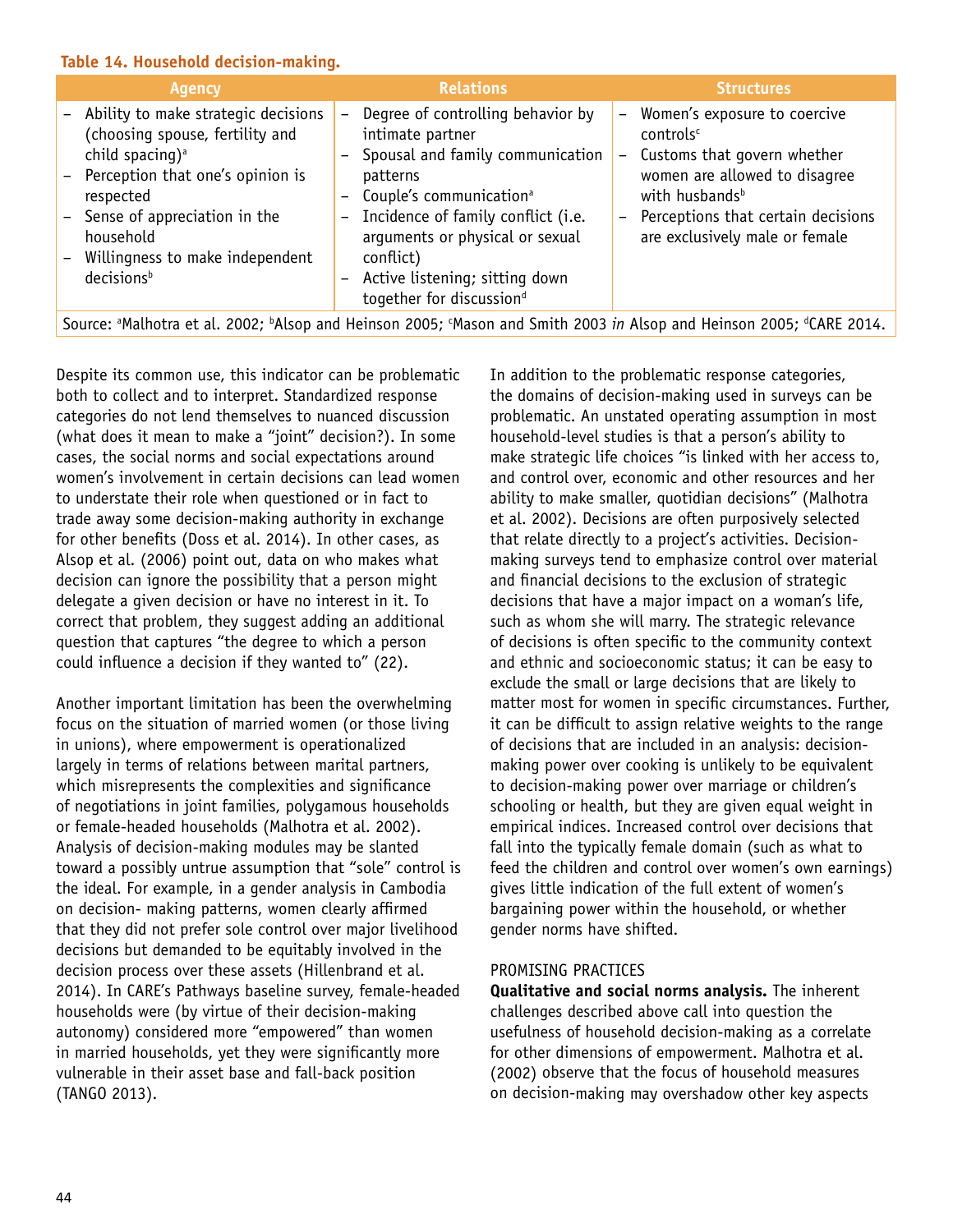of voice, leadership and participation at the household level, such as couples' communication. Indicators on couple communication have been limited largely to studies on contraceptive use, while efforts at measuring sexual negotiation and communication have only begun to gain legitimacy with emerging research on HIV and AIDS. Changes in communication patterns may be a meaningful first step toward genuinely negotiated power and respectful relations. For instance, CARE's qualitative Pathways mid- term review found that while decisionmaking control patterns had not markedly changed in the course of the program, a number of progress markers indicated improvements in communication, negotiation and respect for women's opinions, such as "he shouts at me less and talks to me more," "men and women now sit down together when we make decisions," and "we practice active listening" (CARE 2014b). Qualitative and social norms analysis may capture changes in women's exposure to coercive controls that influence their opinions in household decision-making processes, the extent to which specific decisions are perceived as exclusively male or female, and customs that govern whether women are allowed to disagree with their husbands or not (Ibrahim and Alkire 2007). Indicators of individual empowerment in this domain may include willingness to make independent decisions, the perception that one's voice is respected or a sense of appreciation in the household (Alsop and Heinson 2005 *in* Ibrahim and Alkire 2007).

Some promising practices can improve the accuracy and usefulness of the standard indicator. Alsop and Heinson (2005) note that using participatory and qualitative studies is important to identify the decisions that are meaningful in resource-poor people's lives (Ibrahim and Alkire 2007, 22). While qualitative discussions may be difficult to quantify and compare across cultures and contexts, the process itself may be transformative. In the same mid-term evaluation by CARE mentioned above, for example, a participatory rural appraisal cash-flow tree exercise was used to explore decision-making patterns. The female respondents found it eye-opening to observe that their opinion was valued principally in decisions where their financial input was needed (CARE 2014a).

**Storytelling and drawing tools.** Other qualitative, participatory and open-ended approaches found in CARE's *Gender Toolkit* use storytelling and drawing tools to explore individual and collective perceptions about decisions—as well as how the respondents perceive the power dynamic in each situation and how they would like existing power dynamics to change. In one drawing exercise, participants are asked to identify and draw

critical turning points in a person's life ("When did a major change take place in your life?") and to discuss how different individuals are involved in that decision. For each identified scenario or decision (adult or adolescent), the facilitator asks respondents to discuss the following:

- Who usually makes the decisions, adults or girls (boys)?
- Which type of decisions do adults and girls (boys) make?
- Which ones do you think that adults should make and why? Which ones should girls (boys) make?
- Are there any situations where a girl (boy) might feel really small?

**Participatory mapping.** Another participatory tool, drawn from the reproductive health field, uses participatory mapping to explore the power dynamics in various relationships and how these affect women's condom use and negotiation success. A similar process can be adapted to explore power dynamics in other relevant decisions of a livelihoods program, including in market negotiations, internal group interactions, community decision-making bodies and negotiations with different family members.

A gender-transformative approach to this question needs to examine not only the actual decision-making involvement of men and women, but also changes in the social norms and expectations around what are considered to be exclusively male or female domains.

**Surveys.** With surveys, there is a need to situate and field- test both the selected domains of decision-making and the response categories in context and also to complement survey data with inquiry into the processes and relationships through which decisions are negotiated. A number of surveys provide examples of field-tested, context-specific decision-making response categories, which can eliminate some of the ambiguities around the substantive, consultative or pro forma nature of women's participation in decisions.

A baseline survey from a health project in Pakistan integrated some open-ended processes, allowing women themselves to identify what they consider to be a major recent decision, and offers field-tested response categories (Box 1). Similarly, CARE Canada's LINKAGES project (CARE Canada 2013) offers guidance for using qualitative conversations to listen for a set of field-tested responses indicating graduated degrees of autonomy and influence in the household (Box 2).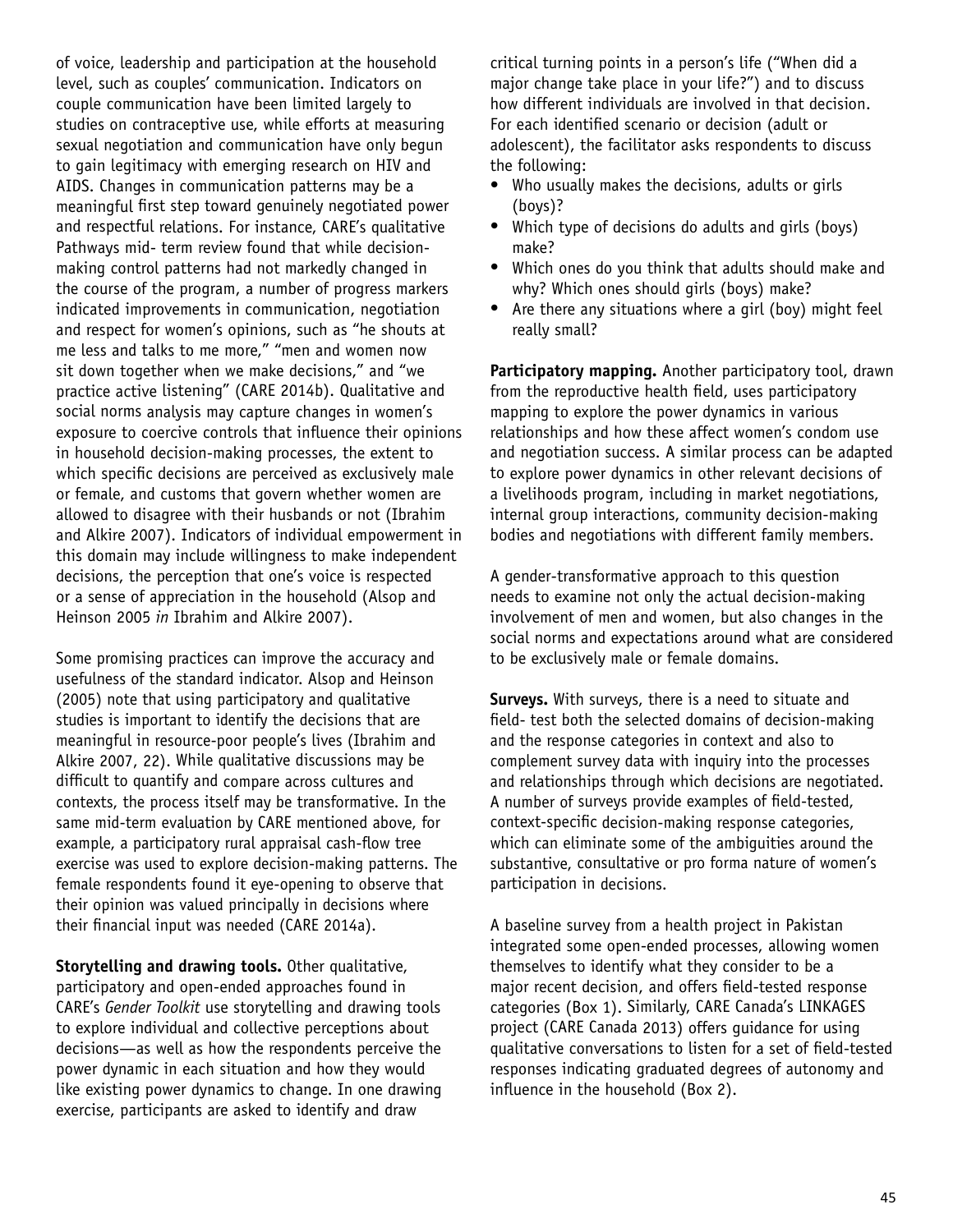| Q1. - When decision are made regarding the following aspects of household life,<br>who is it that normally takes the decision?                                                                                                                                                      |  |
|-------------------------------------------------------------------------------------------------------------------------------------------------------------------------------------------------------------------------------------------------------------------------------------|--|
| a) Minor Household Expenditures                                                                                                                                                                                                                                                     |  |
| b) What to do if you have a serious health problem                                                                                                                                                                                                                                  |  |
| c) How to protect yourself from violence                                                                                                                                                                                                                                            |  |
| d) Whether and how to express religious faith                                                                                                                                                                                                                                       |  |
|                                                                                                                                                                                                                                                                                     |  |
| e) What kind of tasks you will do                                                                                                                                                                                                                                                   |  |
| To what extent do you feel you can make your own personal decisions regarding<br>these issue if you want to?                                                                                                                                                                        |  |
| a) Minor Household Expenditures<br>b) What to do if you have a serious health problem                                                                                                                                                                                               |  |
| c) How to protect yourself from violence                                                                                                                                                                                                                                            |  |
| Use following Codes: Respondent [1] spouse [2] respondent and spuse jointy [3] someone<br>else [4] jointy with someone else [5] other [6]<br>Q2. - If answer in any of Q1 is different than respondent1 => (Using this same table)<br>d) Whether and how to express religious faith |  |
| e) What kind of tasks you will do                                                                                                                                                                                                                                                   |  |

**Figure 8. Example of indicators of household decision-making.**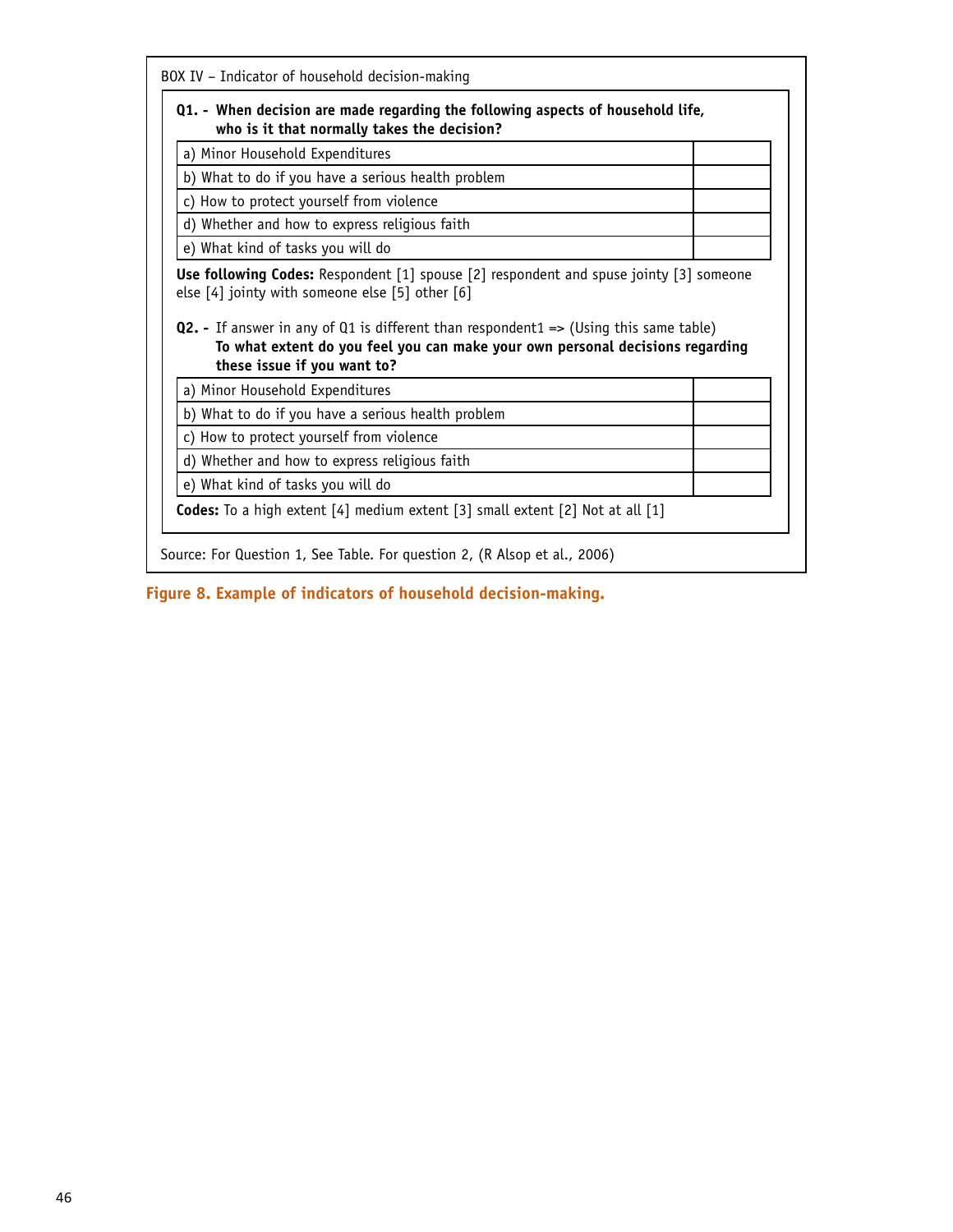# **Chapter 4: Recommendations**

The literature review underscores that some areas of gender-transformative measurement (particularly around social norms measurement) are relatively new and do not have firmly established indicators in the livelihoods and agriculture sector. Further, appropriate indicators of transformative change are highly contextspecific, subjective and often emergent. The nature of gender-transformative processes and the geographic, organizational and social complexity of livelihood systems and operating contexts make it unadvisable to prescribe specific leading indicators for programs. To develop appropriate measurement systems and leading indicators of change, a set of guidelines—rather than particular indicators—may help to ensure that programs have the access and ability to support gender transformation. These key recommendations are as follows:

### **Examine organizational systems and training with staff to promote gender reflection, dialogue and [praxis](https://en.wikipedia.org/wiki/Praxis_%28process%29).**

Alignment of organizations and individuals for gendertransformative change is critical to ensure staff and scientists at all levels of the organization are equipped to work in ways that are sensitive to and supportive of gender equity. Dialogues on gender with development staff and partners can integrate a mix of mandated introductory lectures or readings on evidence-based literature on gender and development approaches and critical debates, alongside personal and experiential reflections on gendered experiences, perceptions and values. Development actors should not only be supported in gender and social relations, but also require support and training to effectively contribute to and apply feminist monitoring, evaluation and learning systems. Along with greater engagement of social scientists, other specialized skill sets (e.g. in the areas of behavior change communication) may be necessary.

### **Recognize that gender-transformative change is an inherently political rather than technical process.**

Understanding that challenging power dynamics is a fundamentally political process may require a longterm shift in organizational thinking and partner engagement—not necessarily through direct intervention and mission drift but through deliberate linkages to other social movements and sectors that monitoring and evaluation systems have identified as important to people's quality of life and expansion of strategic choices. For measurement systems, this may mean being open to measuring collective mobilization and politically transformative skills (negotiation, critical reflection, literacy, information technology) and capturing outcomes

beyond the immediate confines of the project. A methodology such as outcome mapping can delineate the spheres of direct influence of the program partners and illuminate the limitations of the program's contributions (not attribution) to broader, long-term transformation.

### **Engage in participatory action research approaches for gender analysis to identify and monitor leading**  indicators. As with processes of complex social change, it is neither realistic nor desirable to prescribe indicators for measurement. Rather, gender analysis should be used as a basis for reflection and dialogue with program stakeholders to identify relevant issues for gender transformation and subsequently articulate leading indicators and actions to engage them. This literature review offers rigorous processes for identifying indicators through holistic gender analysis and learning systems, as well as a sampling of indicators and processes that have been used to measure them. (See, for example, Jupp and Ali 2010; Bragin et al. 2014; and outcome mapping.) We highlight a few key imperatives to ensure that these processes support equitable gender transformation:

- **Centralize the experiences and priorities of those who face multiple forms of social exclusion.** The political nature of empowerment underscores the importance of capturing how identities and oppressions intersect across gender, sexuality, occupation, ethnicity or race, class, caste, age, marital status, occupation, education level, or other factors. While participatory action research offers an important approach to ensure community ownership and engagement to shape programming, it is highly susceptible to elite influence and capture. Thus, specific efforts must be made to understand how communities and households are differentiated, and to focus attention on how programming remains accountable to marginalized groups. Gender-transformative programming should stand behind leadership within marginalized groups to drive change processes and engage others as allies to support gender transformation. Tools such as social network analysis (described in Chapter 2) can be used to identify these intersectional exclusions as well as influential voices for equitable change.
- **Remain sensitive to unintended outcomes and harm.** Gender-transformative change is a political process and is commonly met with backlash as existing power structures are threatened. Thus it is important to be cognizant of and responsive to threats that may emerge. Any programming that engages gender and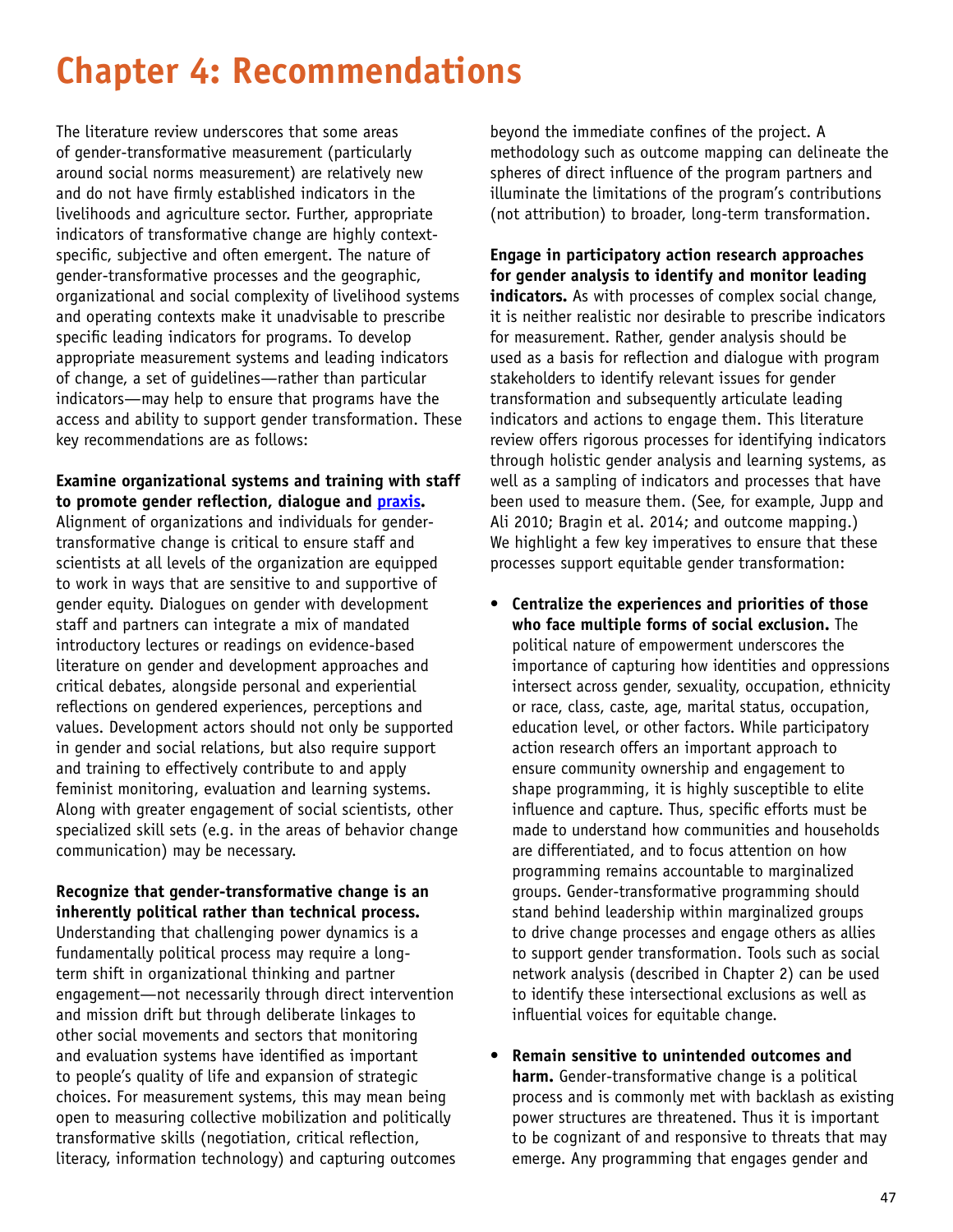power relations can meet with tension and conflict, and monitoring gender-based violence and being equipped to respond is imperative. However, tension itself may also be an indicator that power relations are shifting, which can present positive opportunities to identify and mediate dialogues for constructive change if handled effectively. Measurement systems that are sensitive to unintended outcomes are able to identify unforeseen positive changes, which in turn may lead to more relevant and context-specific gendertransformative indicators.

• **Ground analysis across local realities and within broader political and economic trends at the macro level.** While this review primarily focused on community and household-level indicators, local trends are inextricably linked to broader trends in increasingly complex ways within the age of hyperconnectivity that has characterized the 21st century (Razavi 2007). Broader economic, social and political trends—including trends and power shifts in the development field—can also provide important context for interpreting and understanding change at local levels. Programming does not happen in a vacuum, and conflict, natural disasters, shifting political climates or economic downturns may shape changes in unexpected ways (Batliwala 2006). Macroeconomic policies that shape migration patterns or cripple indigenous industries, fishing resources or seed diversity, for example, can dramatically change gender norms and expectations around masculinity or femininity as well as livelihood strategies. On politically charged issues such as land control, some feminist scholars note that an exclusive focus on women's individual property ownership and land titling can lead to policy reforms

that actually disadvantage women or detract attention from broader issues of foreign domination and capitalist transformation (Razavi 2007). Understanding local and national histories shapes gender analysis and remains important for understanding progress markers and above all ensuring that a development intervention does not stand in the way of political solutions and resource-poor people's equitable access to social justice. In some cases, these broader issues may be opportunities for diverse individuals across communities to unite and advocate for needed changes in their lives.

• **Ensure tools can give insight on processes and experiences of gender transformation.** Measuring gender transformation requires a strong grounding in how people experience change—in relation to their own aspirations, their interpersonal relationships and their self-realization. Alongside measures on what changes are taking place, gender-transformative approaches place equal emphasis on capturing the processes and drivers of change.

**Organizational change is required to ensure effective gender-transformative monitoring, evaluation and learning systems.** Initiatives will need to make strategic decisions on what to measure based on analysis and strengthen systems for regular analysis, reflection and action in relation to learning and feedback loops. For effective monitoring, evaluation and learning systems, organizations must invest in staff to build technical skills as knowledge workers and foster an organizational culture that rewards innovation and learning—rather than output delivery and efficiency—as a way of working.

### **Box 1: SECTION IX. PARTICIPATION IN DECISION-MAKING**

Q801 Think about the last time there was a major decision to be made in your house. It could have been sending a child to school, decision for marriage of child/ren, buying or selling livestock or jewelry, or paying for health or funeral expenses. How was this decision made? What was your role in making this decision?

- (1) Never been consulted.
- (2) Consulted in decision-making process but have no say in finalizing decision.
- (3) I have been given equal right to give my opinion.
- (4) Decisions are made after discussion with consideration for all and with collective suitability.
- (5) I make decisions myself.
- (6) I finalize decisions after consultation with family members.

Q802 Could you tell us which was that decision?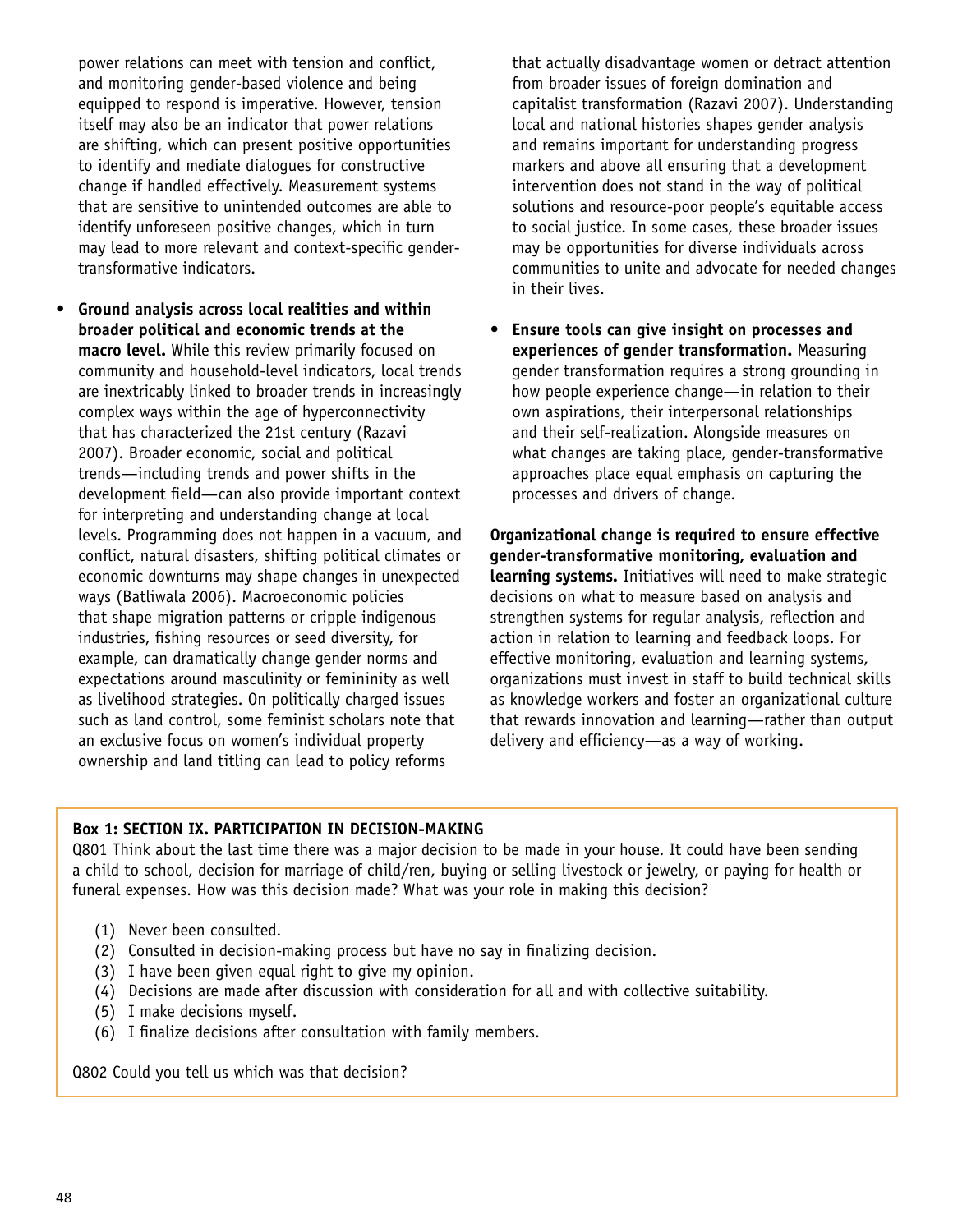### **Box 2:**

In your household, how are decisions made about how the profit from your business is used?

Ask this question to a small focus group or to individuals. Use it to start a discussion about how profit from incomegenerating activities (including farming, business ventures, etc.) is controlled and managed in the household. Ask an open-ended question and listen to the answers. Ask probing questions to generate discussions and dig for gender dynamics. Tick the closest one of the following eight options and write notes in the space provided. Do not at any time read out the options given below. It is important to keep this as an open conversation.

Listen for: Who has what role? How much say does the woman really have in the final decision? Does it sound like she is able to actively contribute ideas and have her wishes met or heard? If she says she and the other person do "joint" decision making, does it really sound like she has equal status to the other person in the discussion?

1.1. Of course I have a say in what I do with my income; it is only me in this house!

Enumerator, for widows or divorced women, it may be necessary to probe. Even if they are saying they do most of the decision making themselves, there may be someone else in the background.

- 1.2. I decide on how to spend the money myself, completely independently of my husband (or brother, uncle, mother-in-law, etc.).
- 1.3. I will sometimes bounce an idea off of another family member, but for the most part, my profit is in my control and I decide what to do with it.
- 1.4. I discuss with my husband. He may have suggestions. If they are good, I take them. If his suggestions are not the best, I use some means to avoid taking them.
- 1.5. For small needs I can decide by myself, but for others my husband and I discuss together. Even if he has different opinions from me, we express our views freely and he respects my knowledge and judgement. In the end, we find a solution that meets my needs and his.
- 1.6. With my business profits, my husband (or other) and I discuss. Even if I have some different ideas about how to spend the money, his say is greater than mine so I must take his advice.
- 1.7. I don't consider these to be my business profits. I'm doing this business for the good of the family. I put my money in a family pot, and my husband puts his in the pot, and then we decide together.

Enumerator, if you receive this answer, probe: Who puts more of their profits into the family pot, you or your husband (other)? When you decide together, whose say carries more weight? Why? It could be you get a final answer from options 6.2 to 6.6!

1.8. It is not me who decides and it is not my husband/other who decides, it is society. Society says that a woman should spend money on her children and her house, so that is what I do. Then, with the money I have left over, I invest in my business.

(Capelazo 2012)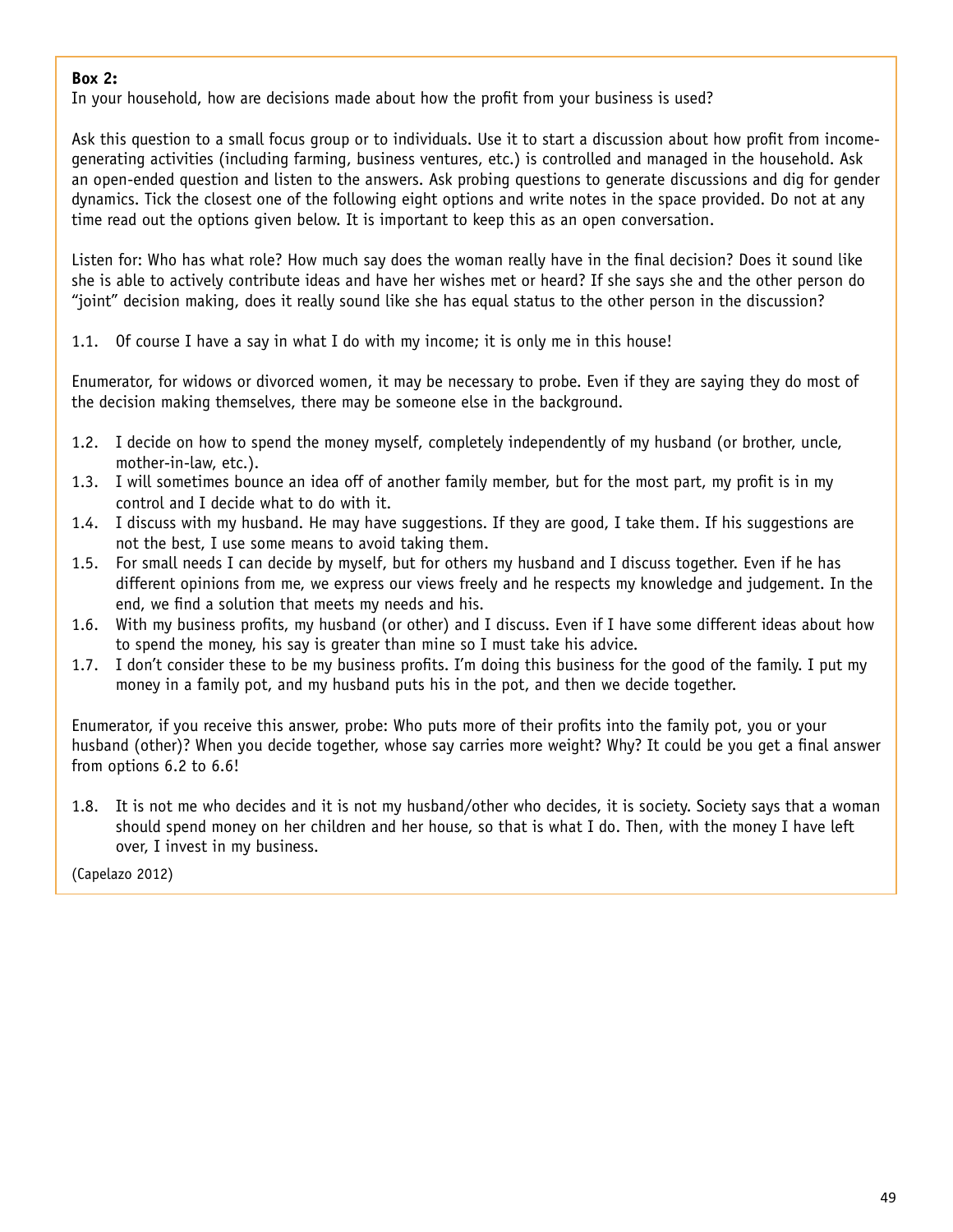**Make linkages and partnerships to support gendertransformative social change.** To operate ethically, organizations have an obligation to ensure they network and partner with other organizations that have gendertransformative expertise. As a program team, it is important to regularly sit down together to map other accessible resources and social movements that can support local communities to respond effectively to risks, conflicts, needs and opportunities that may emerge over the course of programming.

**Ensure monitoring, evaluation and learning systems and programming remain accountable to marginalized community members**. The emergent ways in which gender- transformative monitoring, evaluation and learning systems are constructed often contradict traditional donor expectations. If gender-transformative approaches are to be implemented effectively, a broader cultural shift in the donor and development community and appropriate resourcing of skills, capacities and reflective processes are required. Pioneering organizations that are committed to gender transformation must advocate proactively with donors and development partners to negotiate a balance in measurement methods and indicators to better reflect and explore local realities. Given the risks and political dynamics surrounding gender-transformative work, organizations must uphold accountability to marginalized groups targeted in programming. This level of advocacy is important to shift

the measurement status quo from proving one's worth and impact for donor reporting and fundraising toward exploring what it takes to support gender transformation within societies (Batliwala 2006).

Within the field of agriculture and livelihoods, monitoring, evaluation and learning systems continue to struggle to detect how gender relations are transforming and intersect with other forms of oppression. While progress has been made in understanding well-being through individual— rather than household—indices, there are few gender- synchronized monitoring, evaluation and learning systems that explore gender-transformative change for both women and men, and that monitor change within relationship dynamics. Social norms research also remains nascent, and there are few examples of systematic efforts to measure social norms. This situation falls short of gender transformation, as current measurement systems tend to look at gender equity in outcomes without sufficient grounding in interpreting the contexts within which change happens. Further, few metrics dig deeper to consider how new forms of power and relationships are emerging within societal structures and relations, beyond agency. Moving forward, there is immense potential for continued documentation of gender-transformative monitoring, evaluation and learning to advance feminist monitoring, evaluation and learning across practitioners in the agriculture and livelihoods sector and in the broader development field.

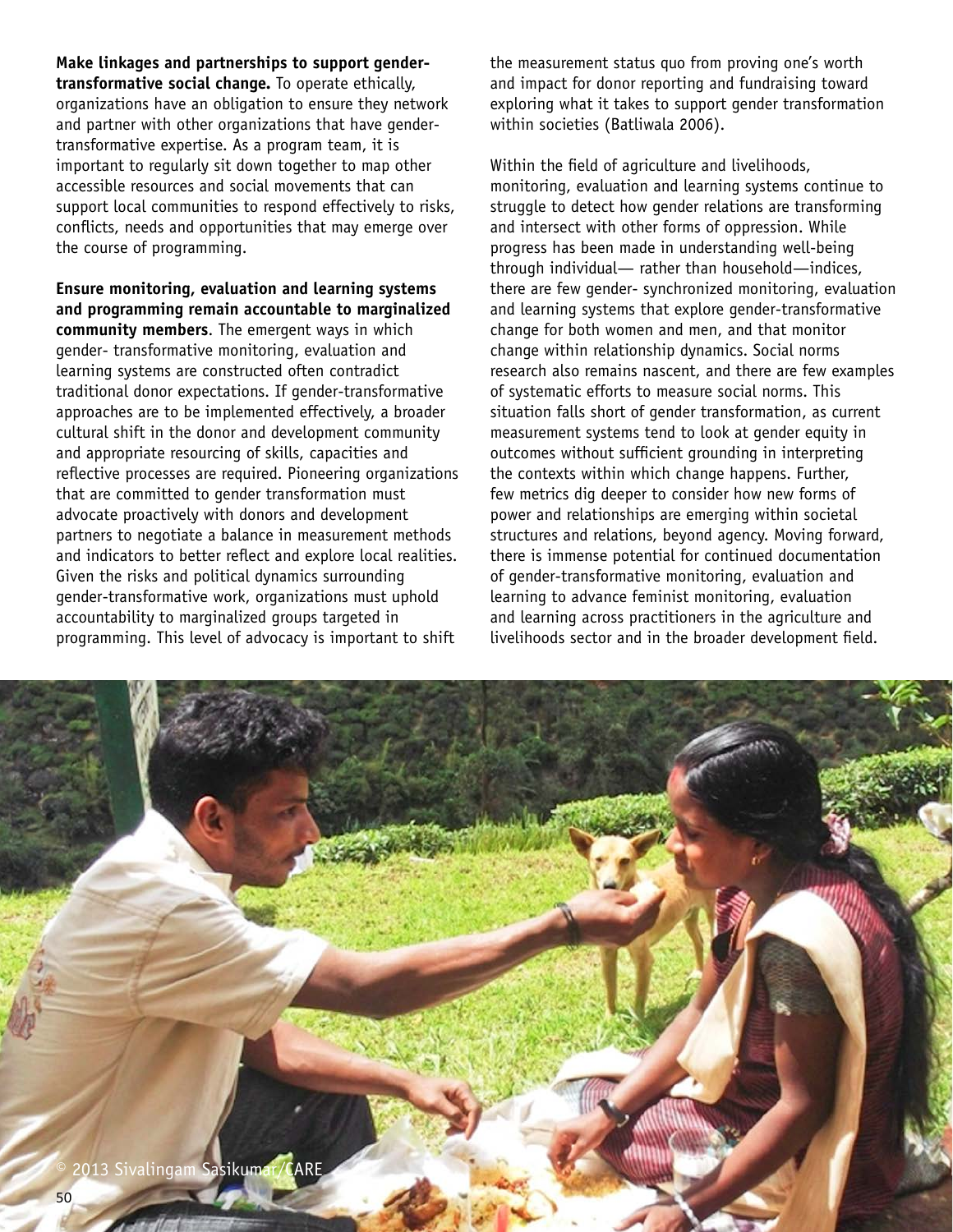# **Notes**

- 1. <http://gendertoolkit.care.org/pages/frameworks.aspx>
- 2. <http://gender.care2share.wikispaces.net/Gender+Equity+and+Diversity+work+at+CARE>
- 3. <http://raisingvoices.org/activism/institutional/#tabs-212-0-3>
- 4. [http://www.who.int/gender/documents/OMS\\_Ethics&Safety10Aug07.pdf](http://www.who.int/gender/documents/OMS_Ethics&Safety10Aug07.pdf)
- 5. [http://gendertoolkit.care.org/Areas\\_of\\_Inquiry/7\\_Violence\\_Justice.aspx](http://gendertoolkit.care.org/Areas_of_Inquiry/7_Violence_Justice.aspx)
- 6. <http://gendertoolkit.care.org/Pages/exploitation%20analysis.aspx>
- 7. [http://www.usaid.gov/sites/default/files/documents/1865/USAID%20Tookit%20gender-based violence%20Final%](https://www.usaid.gov/sites/default/files/documents/1865/USAID%20Tookit%20GBV%20Final%20Section%203.pdf)  [20Section%203.pdf](https://www.usaid.gov/sites/default/files/documents/1865/USAID%20Tookit%20GBV%20Final%20Section%203.pdf)
- 8. [http://www.raisingvoices.org/wpcontent/uploads/2013/03/downloads/Activism/SBL/](https://www.usaid.gov/sites/default/files/documents/1865/USAID%20Tookit%20GBV%20Final%20Section%203.pdf)
- 9. BasicMonitoringToolsOutcomeTrackingTool.pdf
- 10. [http://www.intrac.org/data/files/resources/672/Tracking-Progress-in-Advocacy-Why-and-How-to-Monitor-and-](http://www.intrac.org/data/files/resources/672/Tracking-Progress-in-Advocacy-Why-and-How-to-Monitor-and-Evaluate-Advocacy-Projects-and-Programmes.pdf)[Evaluate-Advocacy-Projects-and-Programmes.pdf](http://www.intrac.org/data/files/resources/672/Tracking-Progress-in-Advocacy-Why-and-How-to-Monitor-and-Evaluate-Advocacy-Projects-and-Programmes.pdf)
- 11. [http://gendertoolkit.care.org/Pages/Decision-making\\_Exercises.aspx](http://gendertoolkit.care.org/Pages/Decision-making_Exercises.aspx)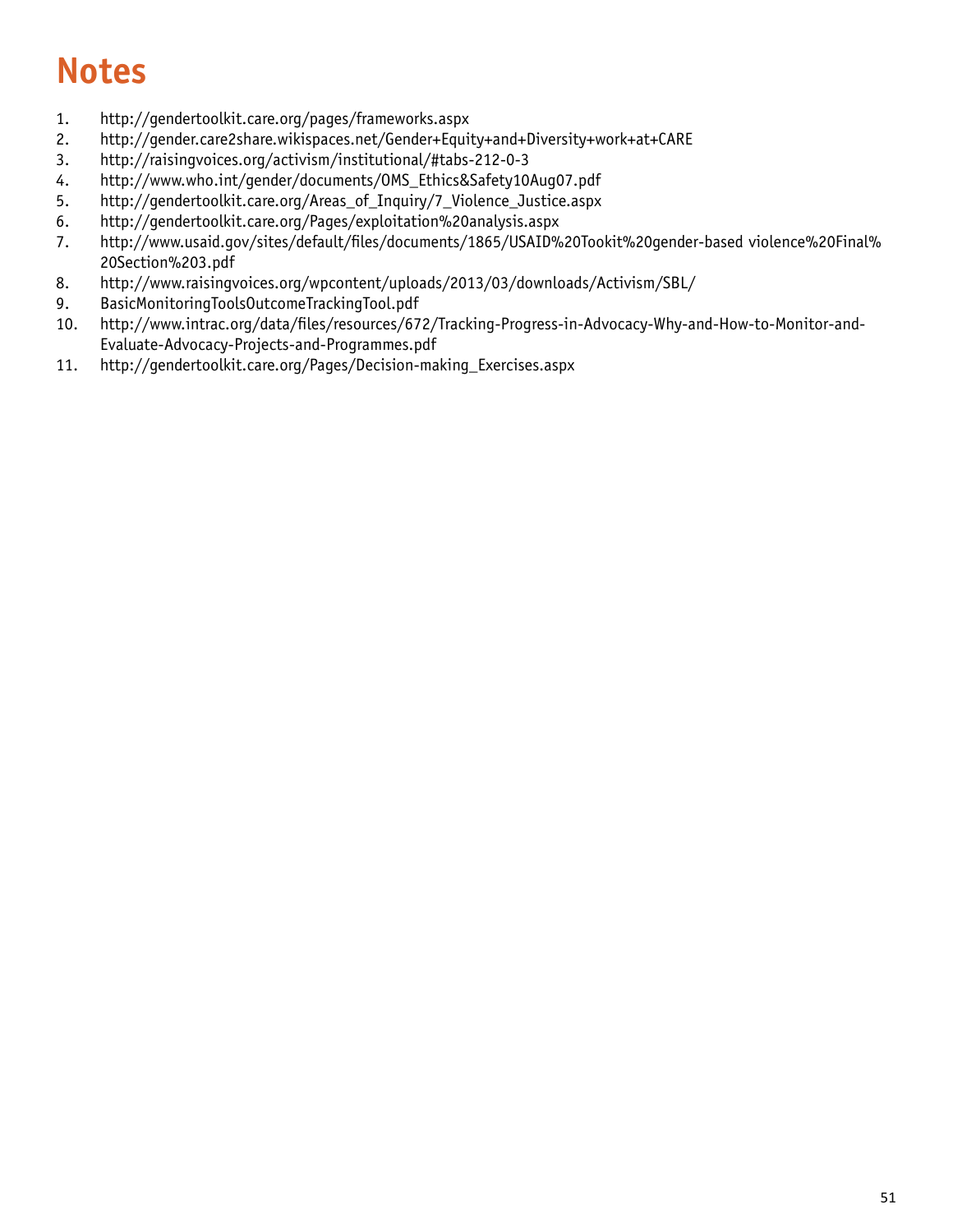# **References**

[AAS] CGIAR Research Program on Aquatic Agricultural Systems. 2012. Building coalitions, creating change: An agenda for gender transformative research in development workshop report, 3–5 October 2012, Penang, Malaysia. Penang, Malaysia: CGIAR Research Program on Aquatic Agricultural Systems. Workshop Report: AAS-2012-31.

Agarwal B. 2003. Women's land rights and the trap of neo-conservatism: A response to Jackson. *Journal of Agrarian Change* 3(4):571–85.

Alsop R, Bertelsen M and Holland J. 2006. Empowerment in practice: From analysis to implementation. Washington, DC: World Bank.

Alsop R and Heinson N. 2005. Measuring empowerment in practice: Strengthening analysis and framing indicators. World Bank Policy Research Working Paper 3510. Washington, DC: World Bank.

Archer D and Goreth NM. 2004. Participation, literacy and empowerment: The continuing evolution of Reflect. *Participatory Learning and Action (PLA) Notes* 50:35–45.

Ashford G and Patkar S. 2001. *The Positive Path: Using Appreciative Inquiry in Rural Indian Communities.* Department for International Development (DFID), International Institute for Sustainable Development (IISD), and Mysore Resettlement and Development Agency (MYRADA).

Baden S. 2013. Women's collective action in African agricultural markets: The limits of current development practice for rural women's empowerment. *Gender and Development* 21(2): 295–311.

Bamberger M. 2013. Nuts and bolts: Engendering monitoring and evaluation. *The Nuts and Bolts of M&E Systems* 27(4). Washington, DC: World Bank.

Bamberger M and Podems DR. 2002. Feminist evaluation in the international development context. *New Directions for Evaluation* 2002(96):83–96.

Barker G. 2003. How do we know if men have changed? Promoting and measuring attitude change with young men. Lessons from Program H in Latin America. Division for Advancement of Women (DAW), International Labour Organization (ILO), Joint United Nations Programme on HIV and AIDS (UNAIDS), and United Nations Development Programme (UNDP).

Barker G, Contreras J, Heilman B, Singh A, Verma R and Nascimento M. 2011. Evolving men: Initial results from the International Men and Gender Equality Survey (IMAGES). Washington, DC: ICRW and Rio de Janeiro: Instituto Promundo.

Batliwala S. 2006. Measuring social change: Assumptions, myths and realities. *Alliance* 11(1):12–14.

Batliwala S. 2011. Strengthening monitoring and evaluation for women's rights: Thirteen insights for women's organizations. Toronto: Association for Women's Rights in Development.

Batliwala S and Pittman A. 2010. Capturing change in women's realities: A critical overview of current monitoring and evaluation frameworks. AWID Working Paper. Retrieved from http://www. engagingmen.net/files/resources/2010/ RaymondBrandes/CAPTURING\_CHANGE\_AWID\_June\_2010.pdf

Beardsley RM and Hughes Miller M. 2002. Revisioning the process: A case study in feminist program evaluation. *New Directions for Evaluation* 2002(96):57–70.

Bell E, Esplen E and Moser A. 2007. Gender and indicators. BRIDGE Cutting Edge Pack 11. Brighton: Institute of Development Studies (IDS).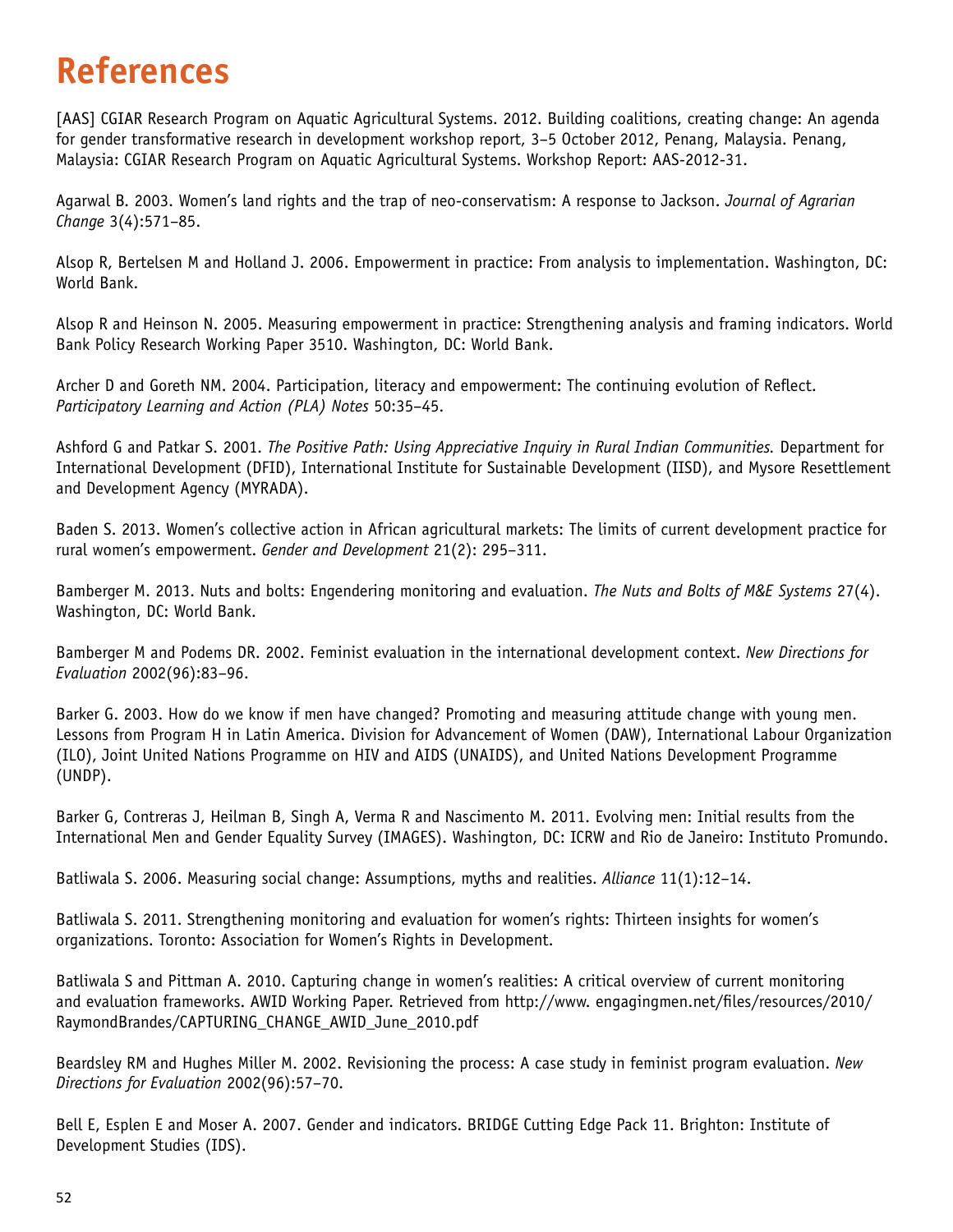Bicchieri C and Mercier H. 2014. Norms and beliefs: How change occurs. *The Jerusalem Philosophical Quarterly* 63:60–82.

Bloom SS. 2008. Violence against women and girls: A compendium of monitoring and evaluation indicators. Chapel Hill, North Carolina: University of North Carolina at Chapel Hill, Carolina Population Center, MEASURE Evaluation.

Bloom S, Levy J, Karim N, Stefanik L, Kincaid M, Bartel D and Grimes K. 2014. Guidance for gender based violence (GBV) monitoring and mitigation within non-GBV focused sectoral programming. Atlanta: CARE.

Bragin M, Onta K, Janepher T, Nzeyimana G and Eibs T. 2014. To be well at heart: Women's perceptions of psychosocial wellbeing in three conflict-affected countries. *Intervention* 0(0):1–23.

Buvinic M, Furst-Nichols R and Pryor EC. 2013. A roadmap for promoting women's economic empowerment. Washington, DC: UN Foundation and ExxonMobil Foundation. Retrieved from www.womeneconroadmap.org

Carden F, Smutylo T and Earl S. 2001. Outcome mapping: Building learning and reflection into development programs. International Development Research Centre.

Capelazo, Margaret. 2012. "LINKAGES Guide to Measuring Ultimate Outcome Indicators: Gathering Evidence for Gender Equality Change in Access, Control and Organizational Capacity." Unpublished toolkit produced by CARE Canada and funded by Global Affairs Canada.

CARE. 2014a. Pathways mid-term review report. Atlanta: CARE.

CARE. 2014b. Pathways mid-term review report, Malawi. Atlanta: CARE.

CARE. 2014c. Engaging men and boys: Lessons learnt. Atlanta: CARE.

CARE International, Plan International and Georgetown University. n.d. Guide to community social mapping. USAID.

CARE Sri Lanka. 2012. Guidance note: Integration of gender transformative approaches. Colombo.

CARE USA. 2013. WE-MEASR: A new tool for measuring women's empowerment in health programs. Atlanta: CARE.

Cavalcanti T and Tavares J. 2016. The output cost of gender discrimination: A model-based macroeconomics estimate. *The Economic Journal* 126:109–34.

Chant S and Sweetman C. 2012. Fixing women or fixing the world? 'Smart economics', efficiency approaches, and gender equality in development. *Gender & Development* 20(3):517–29.

Cole SM, van Koppen B, Puskur R, Estrada N, DeClerck F, Baidu-Forson JJ, Remans R, Mapedza E, Longley C, Muyaule C and Zulu F. 2014. Collaborative effort to operationalize the gender transformative approach in the Barotse Floodplain. Penang, Malaysia: CGIAR Research Program on Aquatic Agricultural Systems. Brief: AAS-2014-38.

Cornwall A. 2014. Women's empowerment: What works and why? Helsinki: UN University-WIDER Working Paper 2014.

De Waal, M. 2006. Evaluating gender mainstreaming in development projects. *Development in Practice*, 16(02): 209–14.

Derbyshire H, Dolata N and Ahluwalia K. 2015. Untangling gender mainstreaming: A theory of change based on experience and reflection. London: Gender and Development Network (GADN).

Dolan K. 2004. The impact of candidate sex on evaluations of candidates for the U.S. House of Representatives. *Social Science Quarterly* 85:206–17.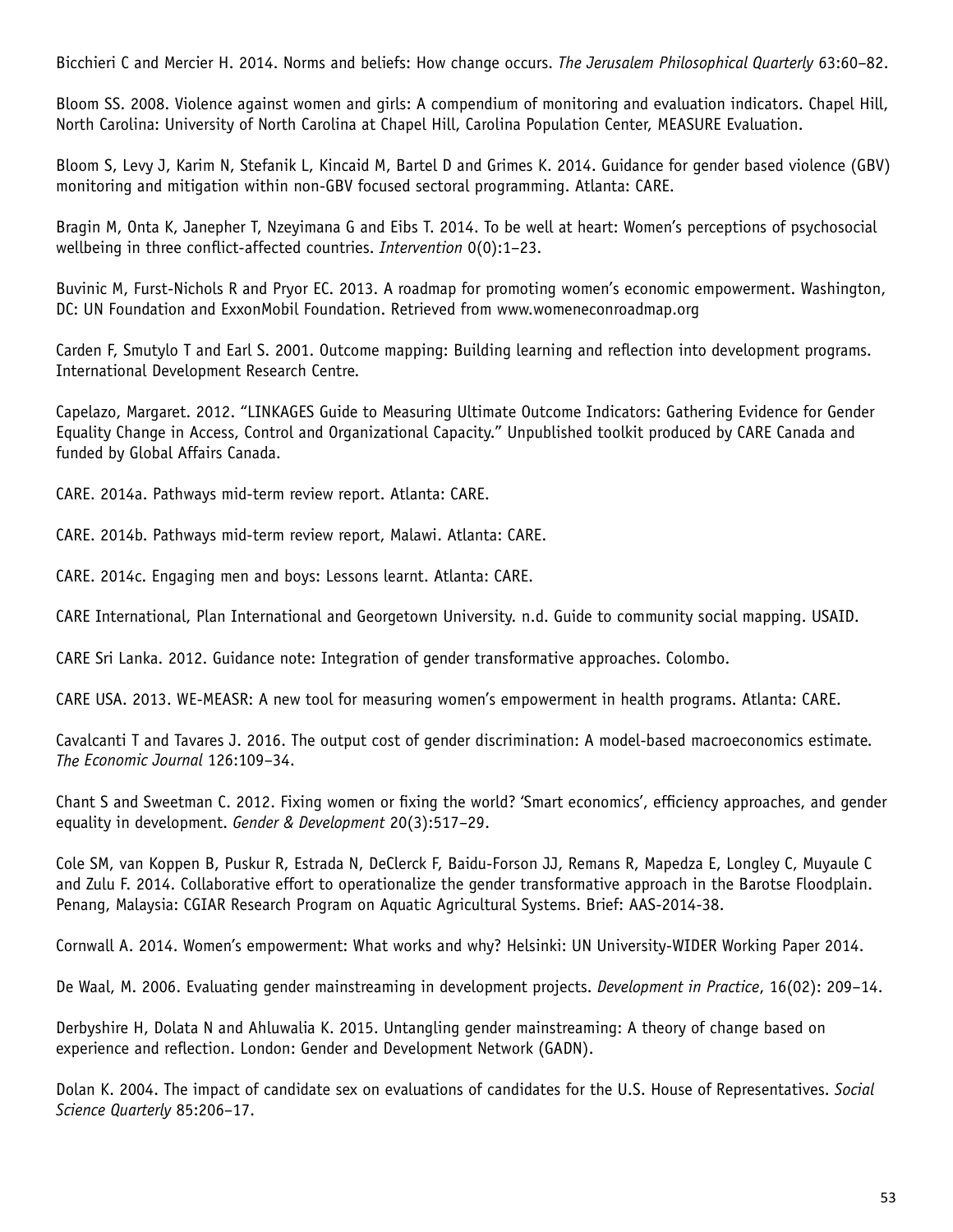Doss C, Grown K and Deere CD. 2008. Gender and asset ownership: A guide to collecting individual data*.* Policy Research Working Paper 4704. Washington, DC: World Bank.

Doss C, Kim SM, Njuki J, Hillenbrand E and Miruka M. 2014. Women's individual and joint property ownership: Effects on household decision making. IFPRI Discussion Paper 01347. Washington, DC: IFPRI.

Douthwaite B, Apgar M and Crissman C. 2014. Monitoring and evaluations strategy brief. Penang, Malaysia: CGIAR Research Program on Aquatic Agricultural Systems. Program Brief: AAS-2014-04.

Douthwaite B, Kamp K, Longley C, Kruijssen F, Puskur R, Chiuta T, Apgar M and Dugan P. 2013. Using theory of change to achieve impact in AAS. Penang, Malaysia: CGIAR Research Program on Aquatic Agricultural Systems. Working Paper.

Espinosa MC. 2013. Indigenous peoples, the Amazon and development in Brazil: Whose rights? Whose visions? Brazil's Balancing Act: Reconciling the Demands of Economic Development, Environmental Protection and Indigenous Rights. IBS/ ICEJPL-Ethics Center.

Esplen E. 2006. Engaging men in gender equality: Positive strategies and approaches. Bibliography No. 15. Sussex: IDS.

Eusuf MA and Khaleque MA. 2014. An impact assessment of the SAMMOW project on women agriculture day laborers, their household and communities. Dhaka: CARE.

Evans A and Nambiar D. 2013. Collective action and women's agency: A background paper. Women's Voice, Agency, & Participation Research Series 2013 No. 4. The World Bank.

Eves R and Crawford J. 2014. Do no harm: The relationship between violence against women and women's economic empowerment in the Pacific. SSGM in Brief 2014/3. Canberra: SSGM, ANU.

Eyben R, Guijit I, Roche C, Shutt C and Whitty B. 2013. The politics of evidence conference report. Report on the conference The Big Push Forward, held at the Institute of Development Studies, Sussex, on 23–24 April 2013.

Eyben R, Kidder T, Bronstein A and Rowlands J. 2008. Thinking about change for development practice: A case study from Oxfam GB. *Development in Practice* 8(2):201–12.

Fraser N. 1996. Social justice in the age of identity politics: Redistribution, recognition and participation. The Tanner Lec tures on Human Values: Stanford University. Retrieved from [http://www.intelligenceispower.com/Important%20](http://www.intelligenceispower.com/Important%20E-mails%20Sent%20attachments/Social%20Justice%20in%20the%20Age%20of%20Identity%20Politics.pdf) [E-mails%20Sent%20attachments/Social%20Justice%20in%20the%20Age%20of%20Identity%20Politics.pdf](http://www.intelligenceispower.com/Important%20E-mails%20Sent%20attachments/Social%20Justice%20in%20the%20Age%20of%20Identity%20Politics.pdf)

Freire P. 1970. *Pedagogy of the Oppressed.* Bloomsbury: New York.

Friedmann J. 1992. *Empowerment: The Politics of Alternative Development.* Massachusetts: Blackwell Publishers.

Golla AM, Malhotra A, Nanda P and Mehra R. 2011. Understanding and measuring women's economic empowerment. Washington, DC: ICRW.

Guijt I. 2008. Critical readings on assessing and learning for social change: A review. Development Bibliography 21. Brighton: Institute of Development Studies.

Hannay L and Scalise E. 2014. Securing women's land tenure in Northern Uganda: An empowerment approach. Annual World Bank Conference on Land Rights and Poverty. Washington, DC: Landesa.

Harper C, Nowacka K, Alder H and Ferrant G. 2014. Measuring women's empowerment and social transformation in the post-2015 agenda. Overseas Development Institute.

Hay K. 2012. Engendering policies and programmes through feminist evaluation: Opportunities and insights. *Indian Journal of Gender Studies* 19(2):321–40.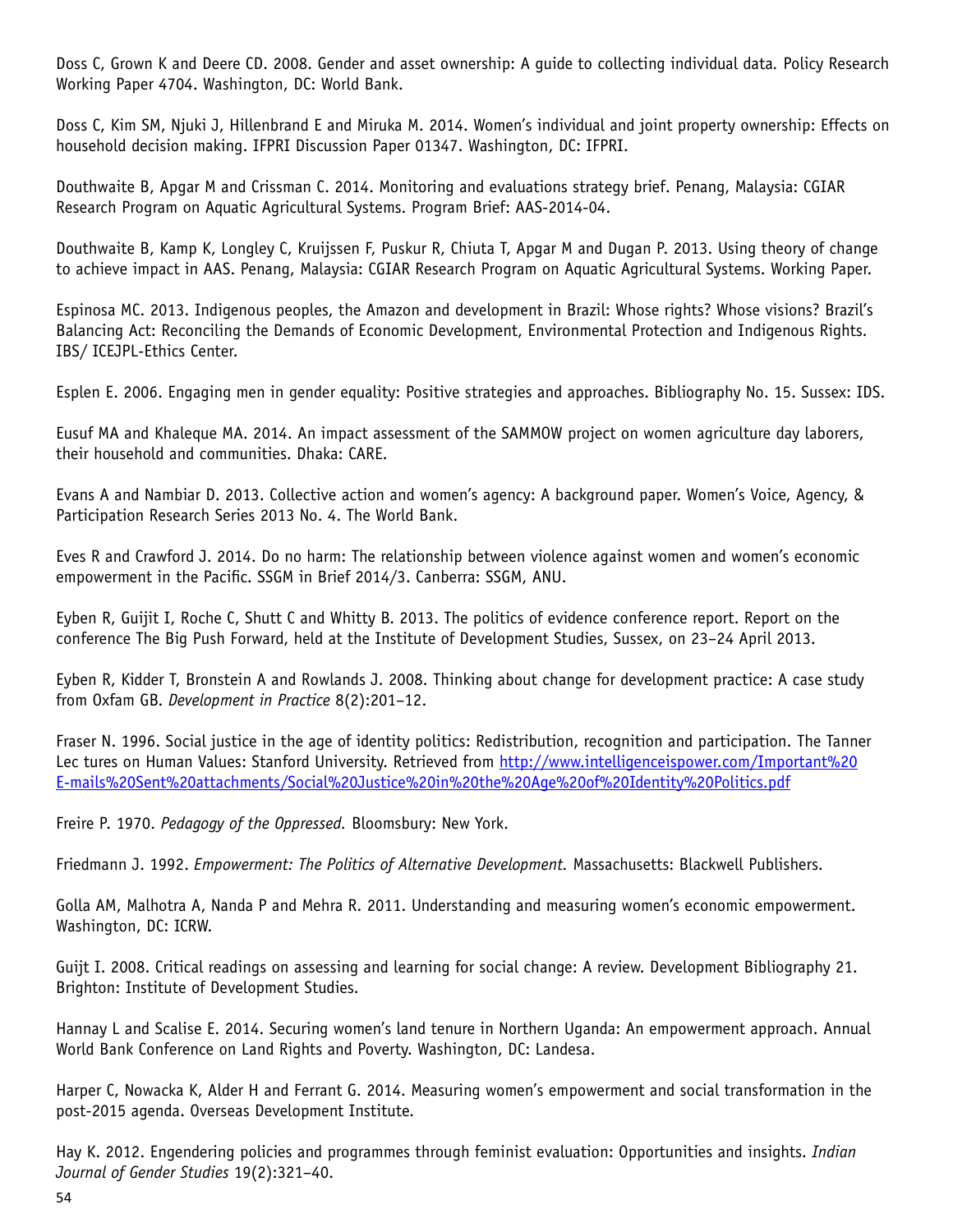Heise L. 2011. What works to prevent intimate partner violence: An evidence review. London: DFID.

Hickey S and Mohan G. 2004. *Participation: From Tyranny to Transformation? Exploring New Approaches to Participation in Development*. London: Zed Books.

Hill C. 2011. Enabling rural women's economic empowerment: Institutions, opportunities, and participation. UN Women. Retrieved from http://www.un.org/womenwatch/daw/csw/csw56/egm/Hill-BP-1-EGM-RW-Sep-2011\_CH.pdf

Hillenbrand E, Lakzadeh P, Sokhoin L, Talukder Z, Green T and McLean J. 2014. Using the social relations approach to capture complexity in women's empowerment: Using gender analysis in the Fish on Farms Project in Cambodia. *Gender and Development* 22(2):351–68.

Hirsch M and Keller EF, eds. 1990. *Conflicts in Feminism*. New York: Routledge.

[HKI] Helen Keller International and [Save] Save the Children. 2010. Nobo Jibon baseline follow-up and VAW survey. Dhaka: Save the Children and Helen Keller International Bangladesh.

Holland J and Brook S. 2004. Measuring empowerment: Country indicators. Washington, DC: World Bank. Retrieved from http://lnweb18.worldbank.org?ESSD/sdvext.nsf/68ByDocName/MeasuringEmpowermentCountryIndicators/\$FILE/ Draft+B ackground+Paper+Country+Indicators.pdf

Hooks B. 2004. *The Will to Change: Men, Masculinity, and Love.* New York: Atria Books.

Hughes C. 2002. *Key Concepts in Feminist Theory and Research.* London: Sage Publications.

Ibrahim S and Alkire S. 2007. Agency and empowerment: A proposal for internationally comparable indicators. Oxford: Oxford Poverty and Human Development Initiative.

[IFAD] International Fund for Agricultural Development. 2002. Gender and poverty targeting in market linkage operations. Rome: IFAD, Gender Strengthening Programme for Eastern and Southern Africa Division.

Johnson D. 2000. Laying the foundation: Capacity-building for participatory monitoring and evaluation. *In* Estrella M, with Blauert J, Campilan D, Gaventa J, Gonsalves J, Guijt I, Johnson D and Ricafort R, eds. *Learning from Change: Issues and Experiences in Participatory Monitoring and Evaluation*. Ottawa: International Development Research Centre. 217–28.

Joint Irish Consortium on Gender Based Violence. n.d. Keeping gender on the agenda: Gender based violence, poverty and development. Retrieved from [http://www.realizingrights.org/pdf/Keeping Gender](http://www.colourtrend.ie/pdf/Keeping_Gender_on_the_Agenda.pdf) on the Agenda.pdf

Jupp D and Ali SI. 2010. Measuring empowerment? Ask them. Quantifying qualitative outcomes from people's own analysis. Sweden: Swedish International Development Cooperation Agency.

Kabeer N. 2005. Gender equality and women's empowerment: A critical analysis of the third Millennium Development Goal 1. *Gender & Development* 13(1):13–24.

Kabeer N and Natali L. 2013. Gender equality and economic growth: Is there a win-win? IDS Working Paper No. 417. Brighton: IDS.

Kantor P and Apgar M. 2013. Transformative change in the CGIAR Research Program on Aquatic Agricultural Systems. Penang, Malaysia: CGIAR Research Program on Aquatic Agricultural Systems. Program Brief: AAS-2013-25.

Karim N, Picard M, Gillingham S and Berkowitz L. 2014. [Building capacity to measure long-term impacton women's](http://www.tandfonline.com/doi/abs/10.1080/13552074.2014.920977#.V5HWoY6KuoA)  [empowerment: CARE's Women's Empowerment Impact Measurement Initiative](http://www.tandfonline.com/doi/abs/10.1080/13552074.2014.920977#.V5HWoY6KuoA). *Gender & Development* 22 (2).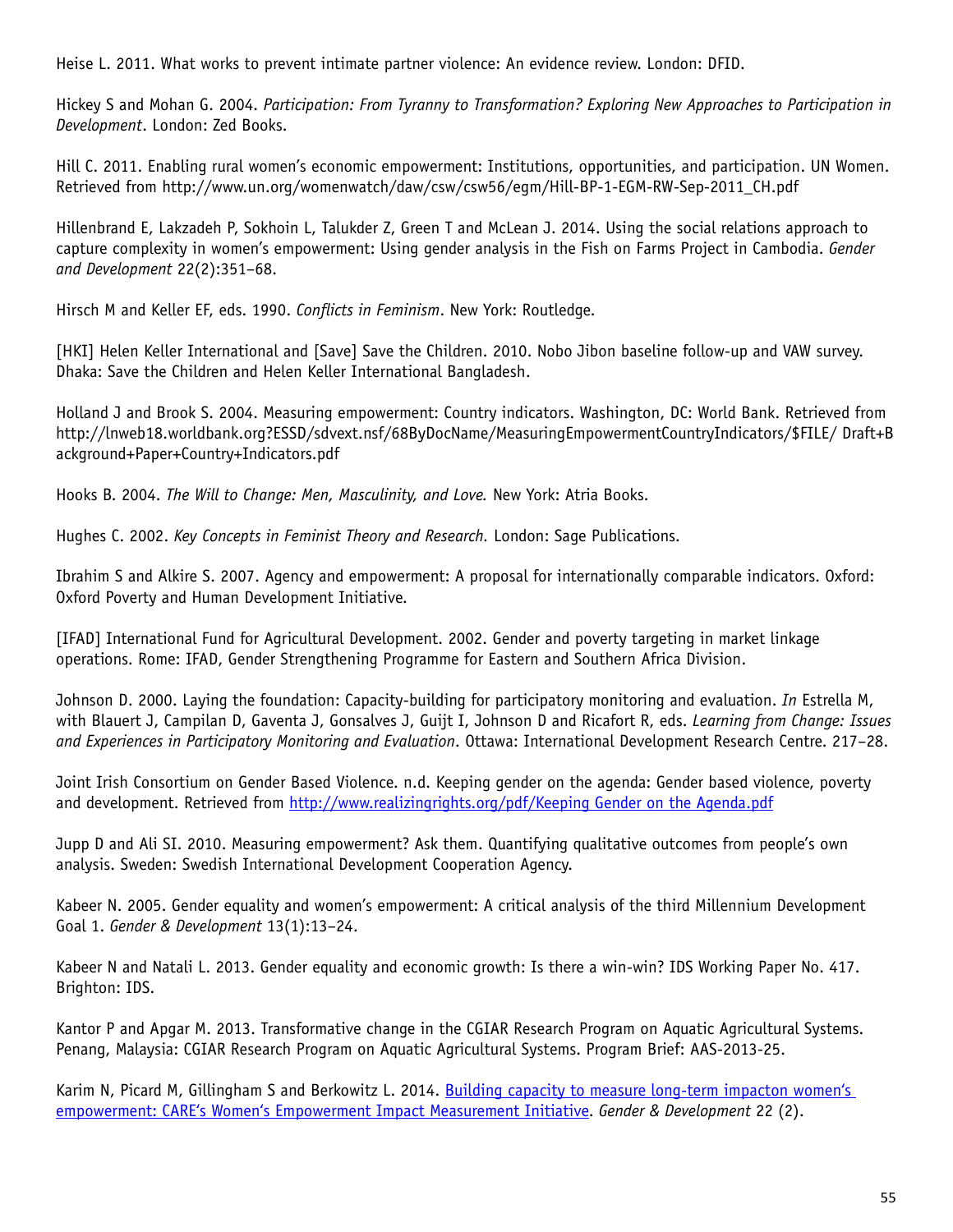Klouda T. 2007. Measuring group change: CARE strategic impact inquiry. Atlanta: CARE.

Kruger EH. 2013. Pathways to empowerment: Empowering women in agriculture. Presentation to the American Evaluation Association, Washington, DC, October 2013.

Lincoln YS and Guba EG. 2011. Contradictions and confluences in the paradigm debate. *In* Denzin NK and Lincoln YS, eds. *Handbook of Qualitative Research*, 4th ed. Thousand Oaks, CA: Sage Publications. 733–68.

Malhotra A, Schuler SR and Boender C. 2002. Measuring women's empowerment as a variable in international development. Background Paper Prepared for the World Bank Workshop on Poverty and Gender: New Perspectives. Washington, DC: World Bank.

Martinez E. 2006. The courage to change: Confronting the limits and unleashing the potential of CARE's programming for women. CARE International Strategic Impact Inquiry on Women's Empowerment. Atlanta: CARE.

Martinez E and Wu D. 2009. CARE SII women's empowerment framework summary sheet. Atlanta: CARE. Retrieved from <http://pqdl.care.org/sii/pages/overview.aspx>

Mansuri G and Rao V. 2013. *Localizing Development*. Washington, DC: World Bank.

Mayoux L. 2000. From access to empowerment: Gender issues in micro-finance. CSD NGO Women's Caucus Position Paper for CSD-8.

Mayoux L and Mackie G. 2007. Making the strongest links: A practical guide to mainstreaming gender analysis in value chain development. Addis Ababa: International Labour Office.

McRobbie A. 1982. The politics of feminist research: Between talk, text and action. *Feminist Review* 12:46–48.

Mertens D. 2005. Feminism. *In* Mathison S, ed. *Encyclopedia of Evaluation.* Thousand Oaks, CA: Sage Publications. 154.

Miller V, VeneKlasen L, Reilly M and Clark C. 2006. Making change happen: Power. Concepts for Revisioning Power for Justice, Equality and Peace. Washington, DC: Just Associates.

Morgan M. 2014. Measuring gender transformative change. WorldFish.

Morrison A and Orlando MB. 2004. Costs and impacts of gender based violence: Methodologies and new estimates. World Bank Presentation. Retrieved from [http://siteresources.worldbank.org/INTGENDER/Resources/andymorrison.ppt](siteresources.worldbank.org/INTGENDER/Resources/andymorrison.ppt)

Narayan D, ed. 2005. *Measuring Empowerment: Cross-Disciplinary Perspectives.* Washington, DC: The World Bank.

Oakley P. 2001. *Evaluating Empowerment: Reviewing the Concept and Practice.* Oxford: INTRAC.

Paydar N. 2012. *Linking Land Rights to Livelihoods: Towards Upholding Women's Property and Inheritance Rights in the Developing World.* Bloomington: Indiana University.

Penrose-Buckley C. 2007. *Producer Organisations: A Guide to Developing Collective Rural Enterprises.* Great Britain: Oxfam.

Phartiyal P. 2006. Systematization to capture project experiences: A guide. Environmental and Natural Resources Accounting Project. Retrieved from [http://www.dgroups.org/groups/pelican/docs/Guide\\_Systematization.doc?ois=no](https://dgroups.org/groups/pelican/docs/Guide_Systematization.doc?ois=no)

Podems D. 2010. Feminist evaluation and gender approaches: There's a difference? *Journal of MultiDisciplinary Evaluation* 6(14):1–17. Retrieved from [http://journals.sfu.ca/jmde/index.php/jmde\\_1/article/view/199](http://journals.sfu.ca/jmde/index.php/jmde_1/article/view/199)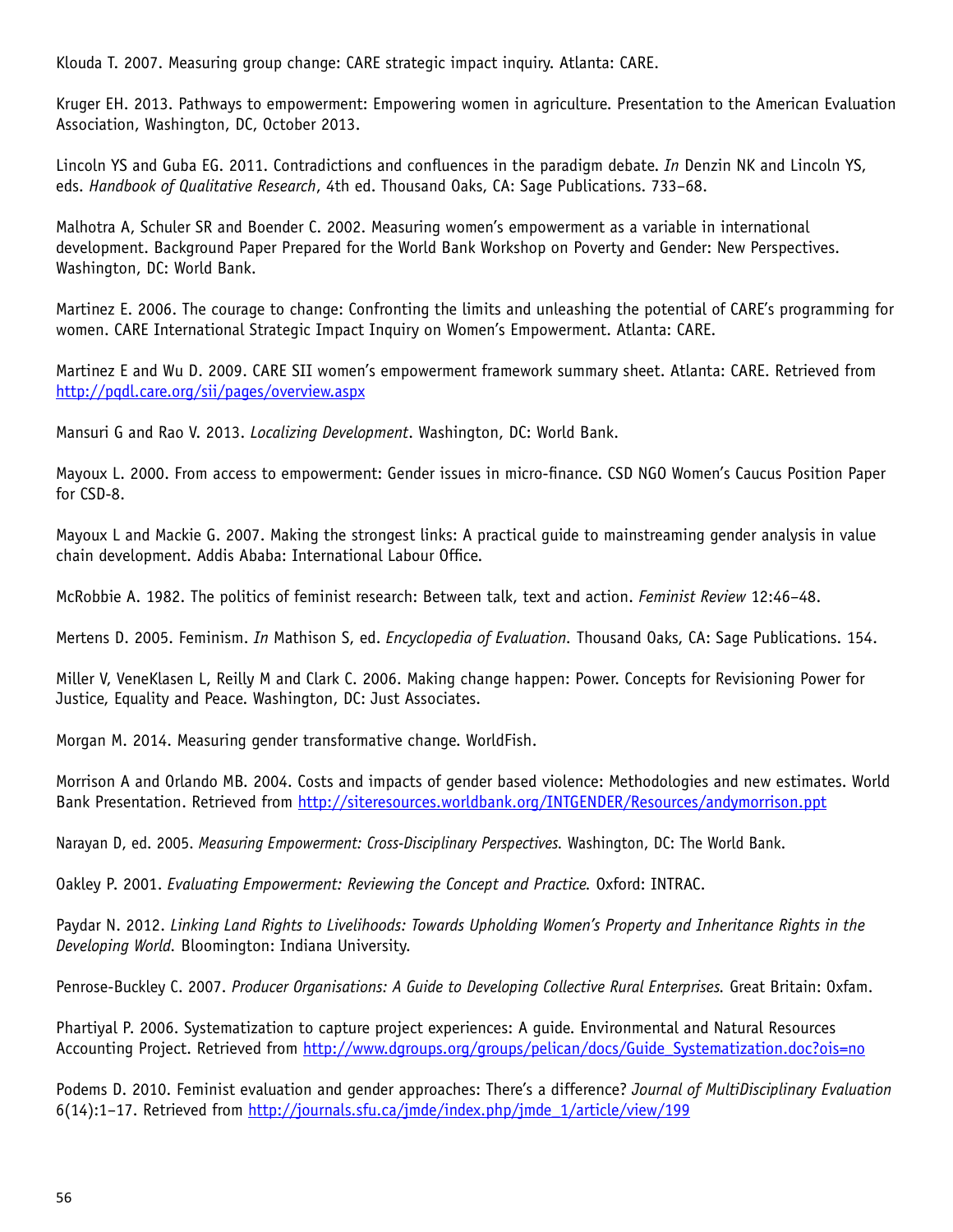Quisumbing A, Meinzen-Dick R, Njuki J and Johnson N. 2013. GAAP: Learning from eight agriculture development interventions in Africa and South Asia. Washington, DC: IFPRI.

Rao A and Kelleher D. 2005. Is there life after gender mainstreaming? *Gender & Development* 13(2):57–69.

Razavi S. 2007. The return to social policy and the persistent neglect of unpaid care. *Development and Change*  38(3):377–400.

Razavi S. 2012. World development report 2012: Gender equality and development – an opportunity both welcome and missed (an extended commentary). United Nations Research Institute for Social Development.

Razavi S and Miller C. 1995. *From WID to GAD: Conceptual Shifts in the Women and Development Discourse.* Vol. 1. Geneva: United Nations Research Institute for Social Development.

Rodriguez Villalobos R, Badilla AE, Odio P and Oliver J. 2000. Sharing secrets: Systematization from a gender perspective. World Conservation Union.

Rogers P. 2008. Using program theory to evaluate complicated and complex aspects of interventions. *Evaluation*  14(1):29–48.

Rottach E, Schuler SR and Hardee K. 2009. Gender perspectives improve reproductive health outcomes: New evidence. Prepared with support from the Interagency Gender Working Group, USAID, and Population Action International.

Rowlands J. 1997. *Questioning Empowerment: Working with Women in Honduras*. New Jersey: Oxfam.

Sanbonmatsu K. 2002. Political parties and the recruitment of women to state legislatures. *Journal of Politics* 64:791–809.

Sanbonmatsu K and Dolan K. 2009. Do gender stereotypes transcend party? *Political Research Quarterly* 62(3):485–94.

Scalise E and Giovarelli R. 2013. Women's land tenure framework for analysis: Land rights. Seattle: Landesa.

Schmeidl S and Piza-Lopez E. 2002. Gender and conflict early warning: A framework for action. London: International Alert.

Sorgenfrei M and Buxton C. 2006. Building organisational capacity through analytical skills training in Central Asia. PRAXIS Notes 19. Oxford: INTRAC.

Subramanian M. 2011. Grassroots groups and poor women's empowerment in rural India. *International Sociology*  27(1):72–95.

Sweetman C. 2008. How title deeds make sex safer: Women's property rights in an era of HIV. From Poverty to Power: Background Paper. Oxfam.

[TANGO] TANGO International. 2013. CARE Pathways global baseline report. Atlanta: CARE.

[TANGO] TANGO International. 2014. CARE WeRise midterm review Malawi. Atlanta: CARE.

Tapella E and Rodriguez-Bilella P. 2014. Shared learning and participatory evaluation: The systematization approach to assess development interventions. *Evaluation* 20(1):115–33.

[UN Women] United Nations Entity for Gender Equality and the Empowerment of Women. 2013. A transformative, stand -alone goal on achieving women's rights and empowerment. UN Women.

[UNICEF] United Nations Children's Fund, [WHO] World Health Organization and [FAO] Food and Agriculture Organization. 2012. COMBI: Communication for Behavioral Impact: A toolkit for behavioral and social communication in outbreak response. Geneva: WHO.